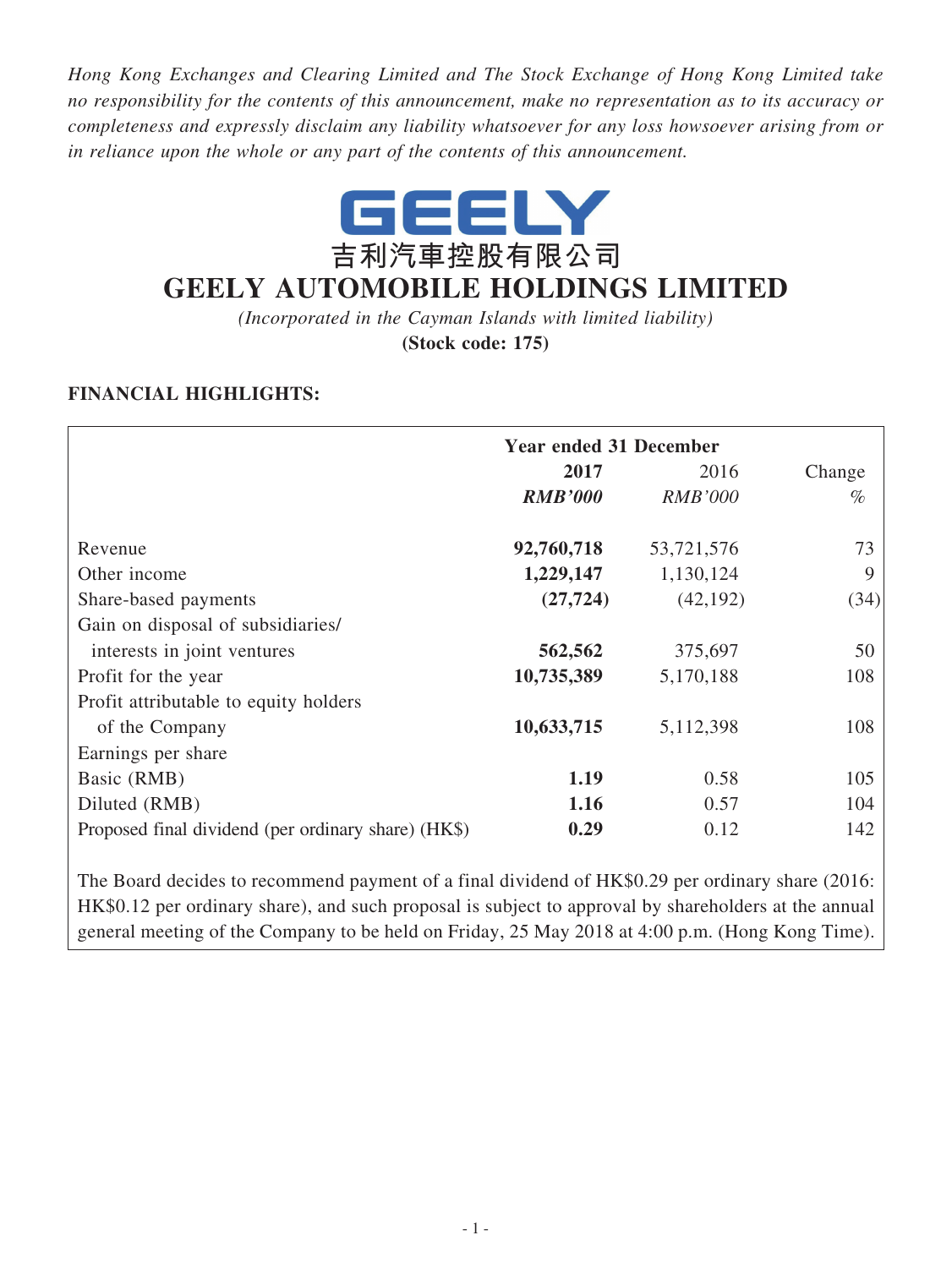## **CONSOLIDATED INCOME STATEMENT**

|                                                 |                       | 2017           | 2016           |
|-------------------------------------------------|-----------------------|----------------|----------------|
|                                                 | <b>Note</b>           | <b>RMB'000</b> | <b>RMB'000</b> |
| <b>Revenue</b>                                  | $\mathfrak s$         | 92,760,718     | 53,721,576     |
| Cost of sales                                   |                       | (74, 779, 337) | (43,879,859)   |
| <b>Gross profit</b>                             |                       | 17,981,381     | 9,841,717      |
| Other income                                    | 6                     | 1,229,147      | 1,130,124      |
| Distribution and selling expenses               |                       | (4,055,728)    | (2,502,713)    |
| Administrative expenses, excluding share-based  |                       |                |                |
| payments                                        |                       | (2,922,798)    | (2,559,915)    |
| Share-based payments                            |                       | (27, 724)      | (42, 192)      |
| Finance costs, net                              | 8(a)                  | (35, 233)      | (30, 105)      |
| Share of profits of associates                  |                       | 39,211         | 31,014         |
| Share of results of joint ventures              |                       | 3,143          | (39, 684)      |
| Gain on disposal of subsidiaries                | 16                    | 562,562        | 1,277          |
| Gain on disposal of interests in joint ventures |                       |                | 374,420        |
| <b>Profit before taxation</b>                   | $\boldsymbol{\delta}$ | 12,773,961     | 6,203,943      |
| Taxation                                        | $\overline{7}$        | (2,038,572)    | (1,033,755)    |
| Profit for the year                             |                       | 10,735,389     | 5,170,188      |
| <b>Attributable to:</b>                         |                       |                |                |
| Equity holders of the Company                   |                       | 10,633,715     | 5,112,398      |
| Non-controlling interests                       |                       | 101,674        | 57,790         |
| Profit for the year                             |                       | 10,735,389     | 5,170,188      |
| <b>Earnings per share</b>                       |                       |                |                |
| <b>Basic</b>                                    | 10                    | <b>RMB1.19</b> | <b>RMB0.58</b> |
| Diluted                                         | 10                    | <b>RMB1.16</b> | <b>RMB0.57</b> |
|                                                 |                       |                |                |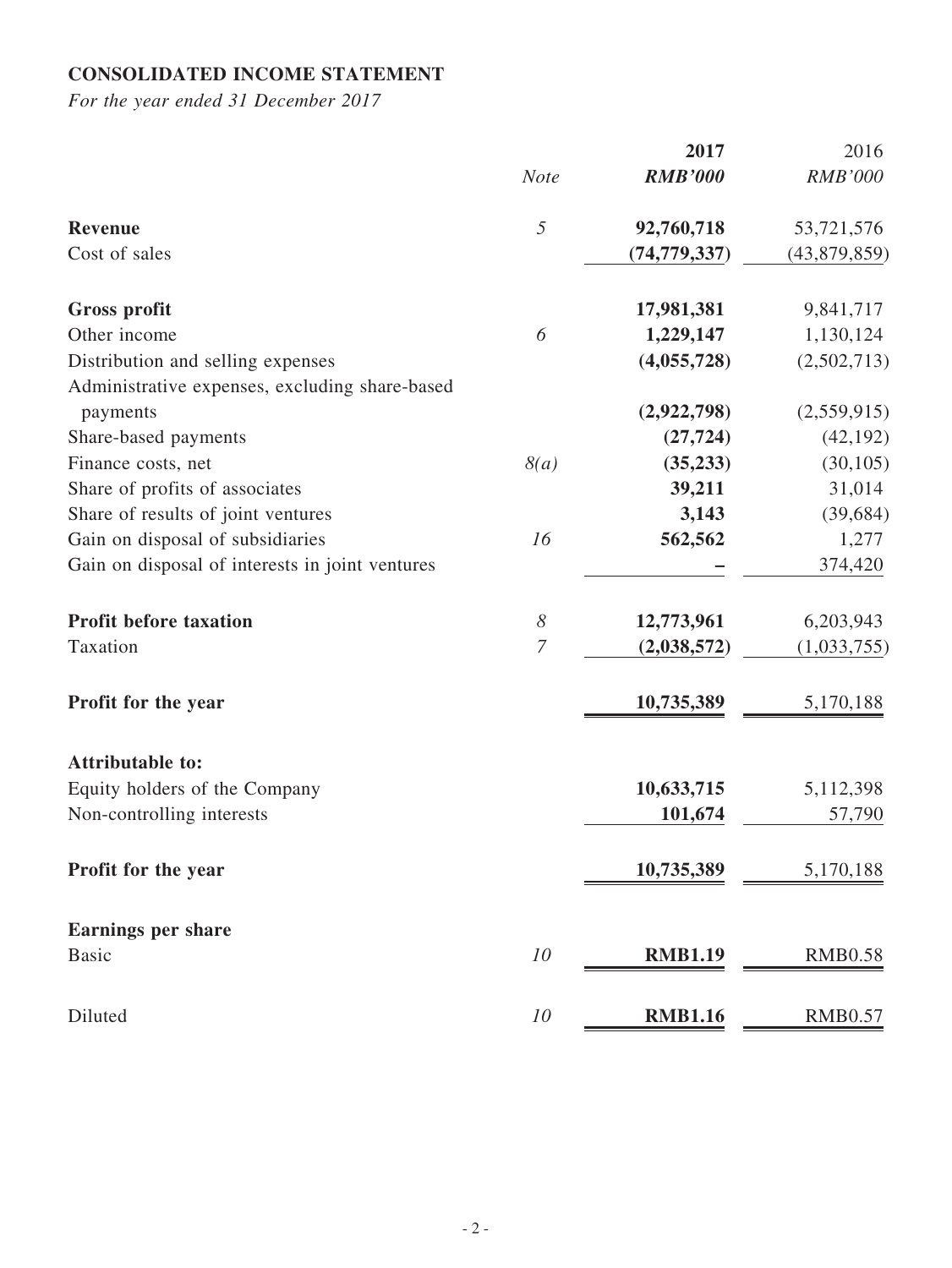## **CONSOLIDATED STATEMENT OF COMPREHENSIVE INCOME**

|                                                                | 2017           | 2016           |
|----------------------------------------------------------------|----------------|----------------|
|                                                                | <b>RMB'000</b> | <b>RMB'000</b> |
| Profit for the year                                            | 10,735,389     | 5,170,188      |
| Other comprehensive income/(expense) (after tax of RMBNil)     |                |                |
| for the year:                                                  |                |                |
| Items that may be reclassified subsequently to profit or loss: |                |                |
| Exchange differences on translation of foreign operations      |                |                |
| recognised                                                     | 14,680         | (224, 910)     |
| Total comprehensive income for the year                        | 10,750,069     | 4,945,278      |
| <b>Attributable to:</b>                                        |                |                |
| Equity holders of the Company                                  | 10,648,293     | 4,889,561      |
| Non-controlling interests                                      | 101,776        | 55,717         |
| Total comprehensive income for the year                        | 10,750,069     | 4,945,278      |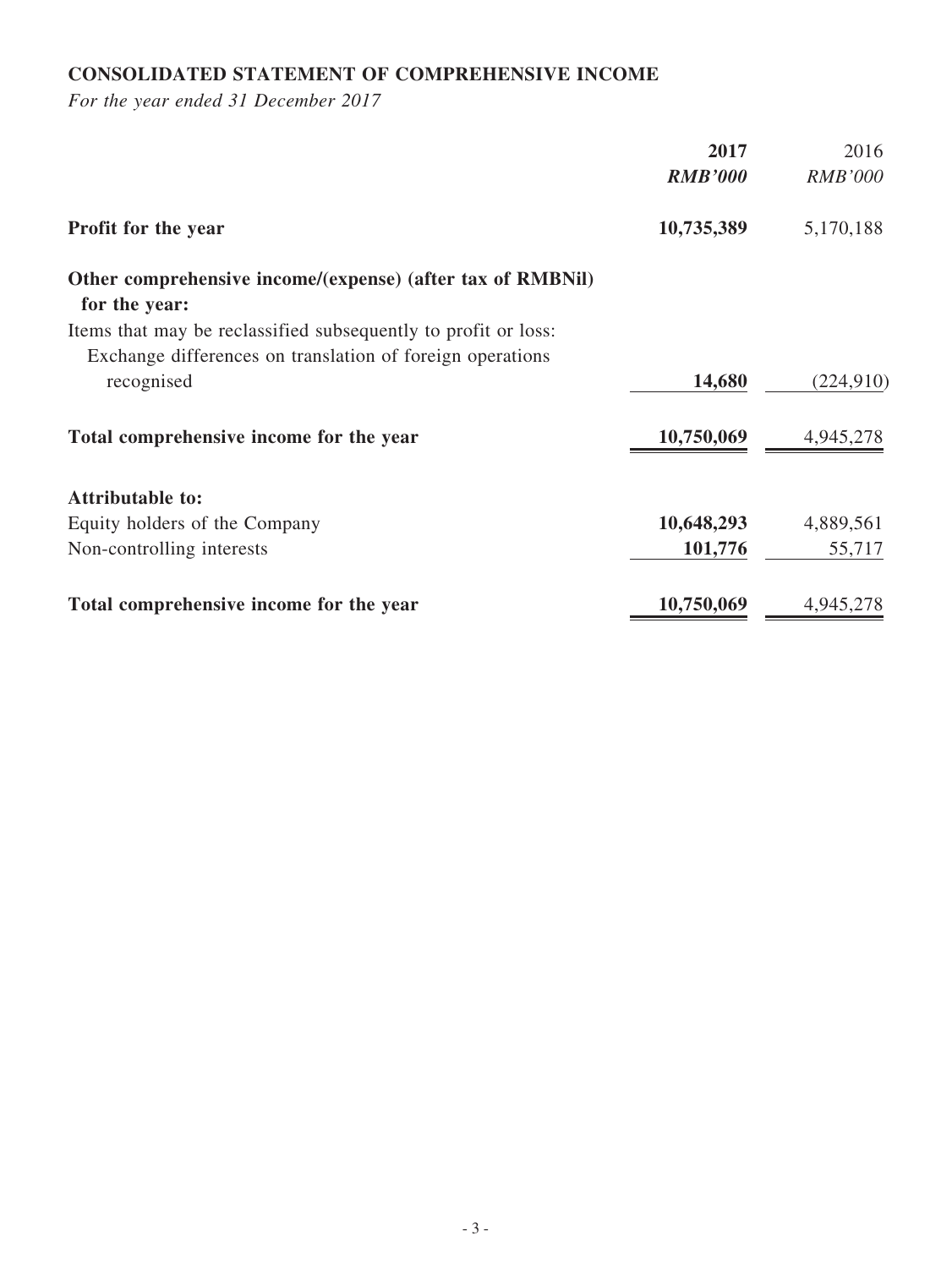## **CONSOLIDATED STATEMENT OF FINANCIAL POSITION**

*As at 31 December 2017*

|                                                      | <b>Note</b> | 2017<br><b>RMB'000</b> | 2016<br><b>RMB'000</b> |
|------------------------------------------------------|-------------|------------------------|------------------------|
|                                                      |             |                        |                        |
| <b>Non-current assets</b>                            |             |                        |                        |
| Property, plant and equipment                        |             | 14,052,943             | 10,650,313             |
| Intangible assets                                    |             | 10,551,773             | 6,461,809              |
| Land lease prepayments                               |             | 2,123,909              | 2,002,895              |
| Goodwill                                             |             | 16,079                 | 6,916                  |
| Interests in associates                              |             | 369,360                | 304,686                |
| Interests in joint ventures                          |             | 4,435,530              | 697,330                |
| Available-for-sale financial assets                  |             | 21,650                 | 21,779                 |
| Deferred tax assets                                  | 15          | 401,325                | 188,107                |
|                                                      |             | 31,972,569             | 20,333,835             |
| <b>Current assets</b>                                |             |                        |                        |
| Land lease prepayments                               |             | 47,810                 | 42,875                 |
| Inventories                                          |             | 6,027,312              | 3,065,807              |
| Trade and other receivables                          | 11          | 33,478,308             | 29,040,631             |
| Income tax recoverable                               |             | 4,072                  | 14,891                 |
| Pledged bank deposits                                |             | 36,043                 | 39,304                 |
| Bank balances and cash                               |             | 13,414,638             | 15,045,493             |
|                                                      |             | 53,008,183             | 47,249,001             |
| <b>Current liabilities</b>                           |             |                        |                        |
| Trade and other payables                             | 12          | 47,532,529             | 39,778,994             |
| <b>Bank</b> borrowings                               |             | 1,296,460              | 174,375                |
| Income tax payable                                   |             | 1,072,958              | 676,830                |
|                                                      |             | 49,901,947             | 40,630,199             |
|                                                      |             |                        |                        |
| <b>Net current assets</b>                            |             | 3,106,236              | 6,618,802              |
| <b>Total assets less current liabilities</b>         |             | 35,078,805             | 26,952,637             |
| <b>CAPITAL AND RESERVES</b>                          |             |                        |                        |
| Share capital                                        | 13          | 164,286                | 162,708                |
| Reserves                                             |             | 34,302,761             | 24, 274, 519           |
| Equity attributable to equity holders of the Company |             | 34,467,047             | 24, 437, 227           |
| <b>Non-controlling interests</b>                     |             | 343,787                | 249,022                |
| <b>Total equity</b>                                  |             | 34,810,834             | 24,686,249             |
| <b>Non-current liabilities</b>                       |             |                        |                        |
| Senior notes                                         | 14          |                        | 2,068,316              |
| Deferred tax liabilities                             | 15          | 267,971                | 198,072                |
|                                                      |             |                        |                        |
|                                                      |             | 267,971                | 2,266,388              |
|                                                      |             | 35,078,805             | 26,952,637             |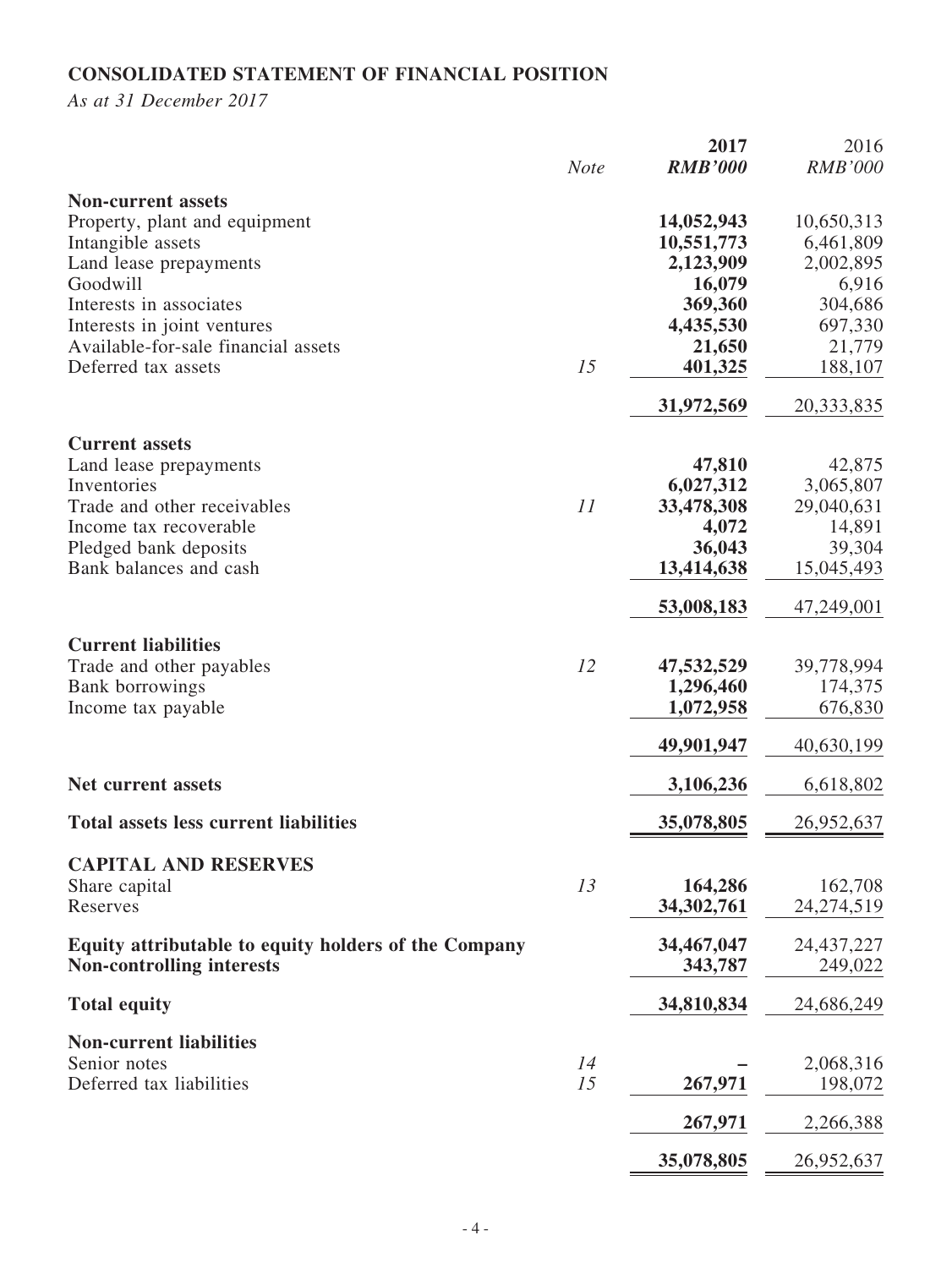# **CONSOLIDATED STATEMENT OF CHANGES IN EQUITY**

|                                                                                               | Attributable to equity holders of the Company |                             |                               |                                 |                                   |                                    |                                   |                      |                                             |                  |
|-----------------------------------------------------------------------------------------------|-----------------------------------------------|-----------------------------|-------------------------------|---------------------------------|-----------------------------------|------------------------------------|-----------------------------------|----------------------|---------------------------------------------|------------------|
|                                                                                               | Share<br>capital<br>RMB'000<br>(note 13)      | Share<br>premium<br>RMB'000 | Capital<br>reserve<br>RMB'000 | Statutory<br>reserve<br>RMB'000 | Translation<br>reserve<br>RMB'000 | Share option<br>reserve<br>RMB'000 | Accumulated<br>profits<br>RMB'000 | Sub-total<br>RMB'000 | Non-<br>controlling<br>interests<br>RMB'000 | Total<br>RMB'000 |
| <b>Balance at 1 January 2016</b>                                                              | 161,354                                       | 5,818,466                   | 164,790                       | 118,993                         | 84,684                            | 572,962                            | 12,602,567                        | 19,523,816           | 215,707                                     | 19,739,523       |
| Profit for the year<br>Other comprehensive expense:<br>Exchange differences on translation of |                                               |                             |                               |                                 |                                   |                                    | 5,112,398                         | 5,112,398            | 57,790                                      | 5,170,188        |
| foreign operations recognised                                                                 |                                               |                             |                               |                                 | (222, 837)                        |                                    |                                   | (222, 837)           | (2,073)                                     | (224, 910)       |
| Total comprehensive income for the year                                                       |                                               |                             |                               |                                 | (222, 837)                        |                                    | 5,112,398                         | 4,889,561            | 55,717                                      | 4,945,278        |
| Transactions with owners:                                                                     |                                               |                             |                               |                                 |                                   |                                    |                                   |                      |                                             |                  |
| Transfer of reserves                                                                          |                                               |                             |                               | 51,427                          |                                   |                                    | (62, 292)                         | (10, 865)            |                                             | (10, 865)        |
| Shares issued under share option scheme                                                       | 1,354                                         | 393,859                     |                               |                                 |                                   | (121, 731)                         |                                   | 273,482              | ÷,                                          | 273,482          |
| Disposal of subsidiaries                                                                      |                                               |                             |                               |                                 |                                   |                                    |                                   |                      | (1,214)                                     | (1,214)          |
| Equity settled share-based payments                                                           |                                               |                             |                               |                                 | $\overline{\phantom{0}}$          | 42,192                             |                                   | 42,192               |                                             | 42,192           |
| Transfer upon forfeiture of share options                                                     |                                               |                             |                               |                                 |                                   | (14,709)                           | 14,709                            |                      |                                             |                  |
| Dividends paid to equity holders                                                              |                                               |                             |                               |                                 |                                   |                                    |                                   |                      |                                             |                  |
| of the Company (note 9)                                                                       |                                               |                             |                               |                                 |                                   |                                    | (280,959)                         | (280, 959)           |                                             | (280, 959)       |
| Dividends paid to non-controlling interests                                                   |                                               |                             |                               |                                 |                                   |                                    |                                   |                      | (21,188)                                    | (21, 188)        |
| Total transactions with owners                                                                | 1,354                                         | 393,859                     |                               | 51,427                          |                                   | (94, 248)                          | (328, 542)                        | 23,850               | (22, 402)                                   | 1,448            |
| <b>Balance at 31 December 2016</b>                                                            | 162,708                                       | 6,212,325                   | 164,790                       | 170,420                         | (138, 153)                        | 478,714                            | 17,386,423                        | 24,437,227           | 249,022                                     | 24,686,249       |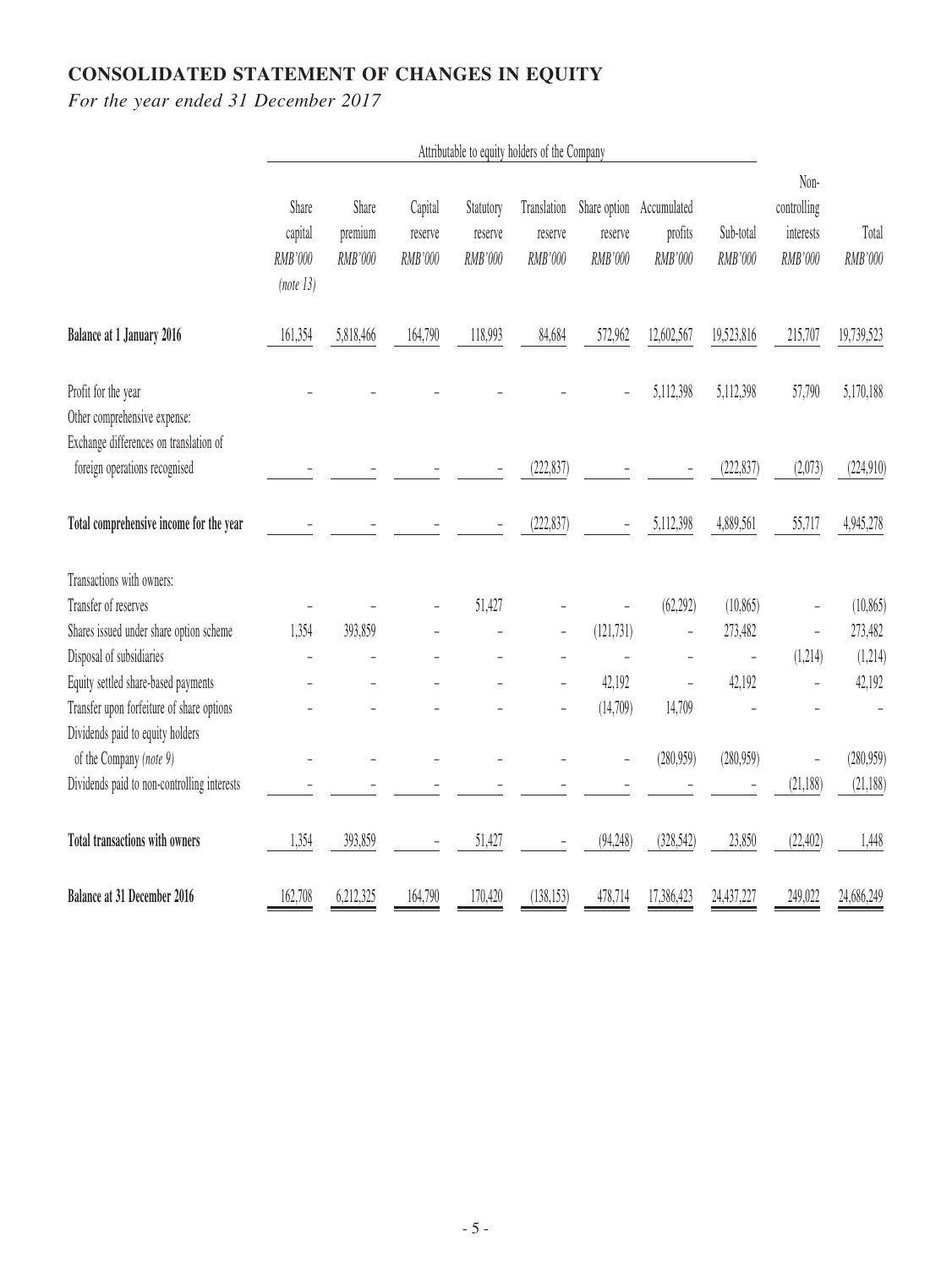## **CONSOLIDATED STATEMENT OF CHANGES IN EQUITY (CONTINUED)**

|                                                                         | Attributable to equity holders of the Company          |                                           |                                      |                                        |                           |                                                       |                                          |                             |                                                    |                         |
|-------------------------------------------------------------------------|--------------------------------------------------------|-------------------------------------------|--------------------------------------|----------------------------------------|---------------------------|-------------------------------------------------------|------------------------------------------|-----------------------------|----------------------------------------------------|-------------------------|
|                                                                         | <b>Share</b><br>capital<br><b>RMB'000</b><br>(note 13) | <b>Share</b><br>premium<br><b>RMB'000</b> | Capital<br>reserve<br><b>RMB'000</b> | Statutory<br>reserve<br><b>RMB'000</b> | reserve<br><b>RMB'000</b> | Translation Share option<br>reserve<br><b>RMB'000</b> | Accumulated<br>profits<br><b>RMB'000</b> | Sub-total<br><b>RMB'000</b> | Non-<br>controlling<br>interests<br><b>RMB'000</b> | Total<br><b>RMB'000</b> |
| Balance at 1 January 2017                                               | 162,708                                                | 6,212,325                                 | 164,790                              | 170,420                                | (138, 153)                | 478,714                                               | 17,386,423                               | 24,437,227                  | 249,022                                            | 24,686,249              |
| Profit for the year<br>Other comprehensive income:                      |                                                        |                                           |                                      |                                        |                           |                                                       | 10,633,715                               | 10,633,715                  | 101,674                                            | 10,735,389              |
| Exchange differences on translation of<br>foreign operations recognised |                                                        |                                           |                                      |                                        | 14,578                    |                                                       |                                          | 14,578                      | 102                                                | 14,680                  |
| Total comprehensive income for the year                                 |                                                        |                                           |                                      |                                        | 14,578                    |                                                       | 10,633,715                               | 10,648,293                  | 101,776                                            | 10,750,069              |
| Transactions with owners:                                               |                                                        |                                           |                                      |                                        |                           |                                                       |                                          |                             |                                                    |                         |
| Transfer of reserves                                                    |                                                        |                                           |                                      | 9,167                                  |                           |                                                       | (9,167)                                  |                             |                                                    |                         |
| Shares issued under share option scheme                                 | 1,578                                                  | 428,877                                   |                                      |                                        |                           | (116,598)                                             |                                          | 313,857                     |                                                    | 313,857                 |
| Equity settled share-based payments                                     |                                                        |                                           |                                      |                                        |                           | 27,724                                                |                                          | 27,724                      |                                                    | 27,724                  |
| Transfer upon forfeiture of share options                               |                                                        |                                           |                                      |                                        |                           | (7,942)                                               | 7,942                                    |                             |                                                    |                         |
| Disposal of subsidiaries (note 16)                                      |                                                        |                                           |                                      |                                        |                           |                                                       |                                          |                             | (7, 011)                                           | (7, 011)                |
| Dividends paid to equity holders                                        |                                                        |                                           |                                      |                                        |                           |                                                       |                                          |                             |                                                    |                         |
| of the Company (note 9)                                                 |                                                        |                                           |                                      |                                        |                           |                                                       | (960, 054)                               | (960, 054)                  |                                                    | (960, 054)              |
| Total transactions with owners                                          | 1,578                                                  | 428,877                                   |                                      | 9,167                                  |                           | (96, 816)                                             | (961,279)                                | (618, 473)                  | (7, 011)                                           | (625, 484)              |
| Balance at 31 December 2017                                             | 164,286                                                | 6,641,202                                 | 164,790                              | 179,587                                | (123, 575)                | 381,898                                               | 27,058,859                               | 34,467,047                  | 343,787                                            | 34,810,834              |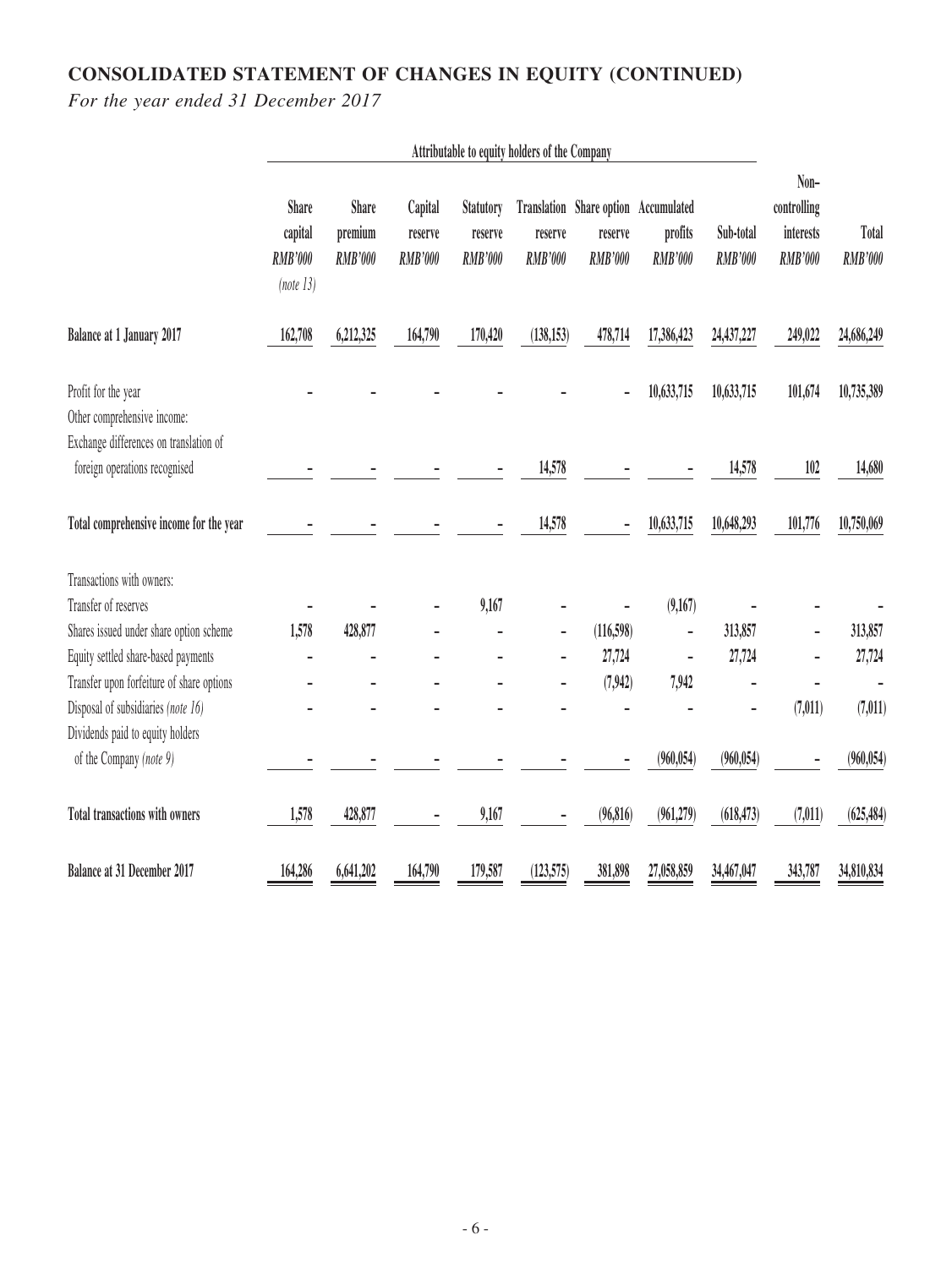## **CONSOLIDATED STATEMENT OF CASH FLOWS**

|                                                            |             | 2017           | 2016           |
|------------------------------------------------------------|-------------|----------------|----------------|
|                                                            | <b>Note</b> | <b>RMB'000</b> | <b>RMB'000</b> |
| <b>Cash flows from operating activities</b>                |             |                |                |
| Profit before taxation                                     |             | 12,773,961     | 6,203,943      |
| Adjustments for:                                           |             |                |                |
| Depreciation and amortisation                              |             | 1,938,008      | 1,654,261      |
| Interest income                                            | 8(a)        | (127, 057)     | (85, 429)      |
| Finance costs                                              | 8(a)        | 162,290        | 115,534        |
| Share of profits of associates                             |             | (39,211)       | (31, 014)      |
| Share of results of joint ventures                         |             | (3,143)        | 39,684         |
| Gain on disposal of interests in an associate              |             | (1,192)        |                |
| Gain on disposal of interests in joint ventures            |             |                | (374, 420)     |
| Net loss on disposal of property,                          |             |                |                |
| plant and equipment                                        | 8(c)        | 34,074         | 42,727         |
| Loss on disposal of intangible assets                      | 8(c)        |                | 1,047          |
| Net foreign exchange gain                                  |             | (4,105)        | (229, 972)     |
| Gain on disposal of subsidiaries                           | 16          | (562, 562)     | (1,277)        |
| Gain on disposal of financial assets at fair value through |             |                |                |
| profit or loss                                             | 6           |                | (491)          |
| Bargain purchase gain arising from acquisition of a        |             |                |                |
| subsidiary                                                 | 6           | (3,402)        |                |
| Equity settled share-based payments                        |             | 27,724         | 42,192         |
| Write-down of inventories                                  | 8(c)        |                | 861            |
| Impairment loss on interest in an associate                | 8(c)        |                | 3,349          |
| Bad debts written off                                      | 8(c)        | 67,371         | 172,407        |
| Operating profit before working capital changes            |             | 14,262,756     | 7,553,402      |
| Inventories                                                |             | (2,870,040)    | (1,847,667)    |
| Trade and other receivables                                |             | (4, 238, 240)  | (12,740,277)   |
| Trade and other payables                                   |             | 6,597,957      | 16,126,003     |
| Cash generated from operations                             |             | 13,752,433     | 9,091,461      |
| Income taxes paid                                          |             | (1,758,931)    | (753, 702)     |
|                                                            |             |                |                |
| Net cash generated from operating activities               |             | 11,993,502     | 8,337,759      |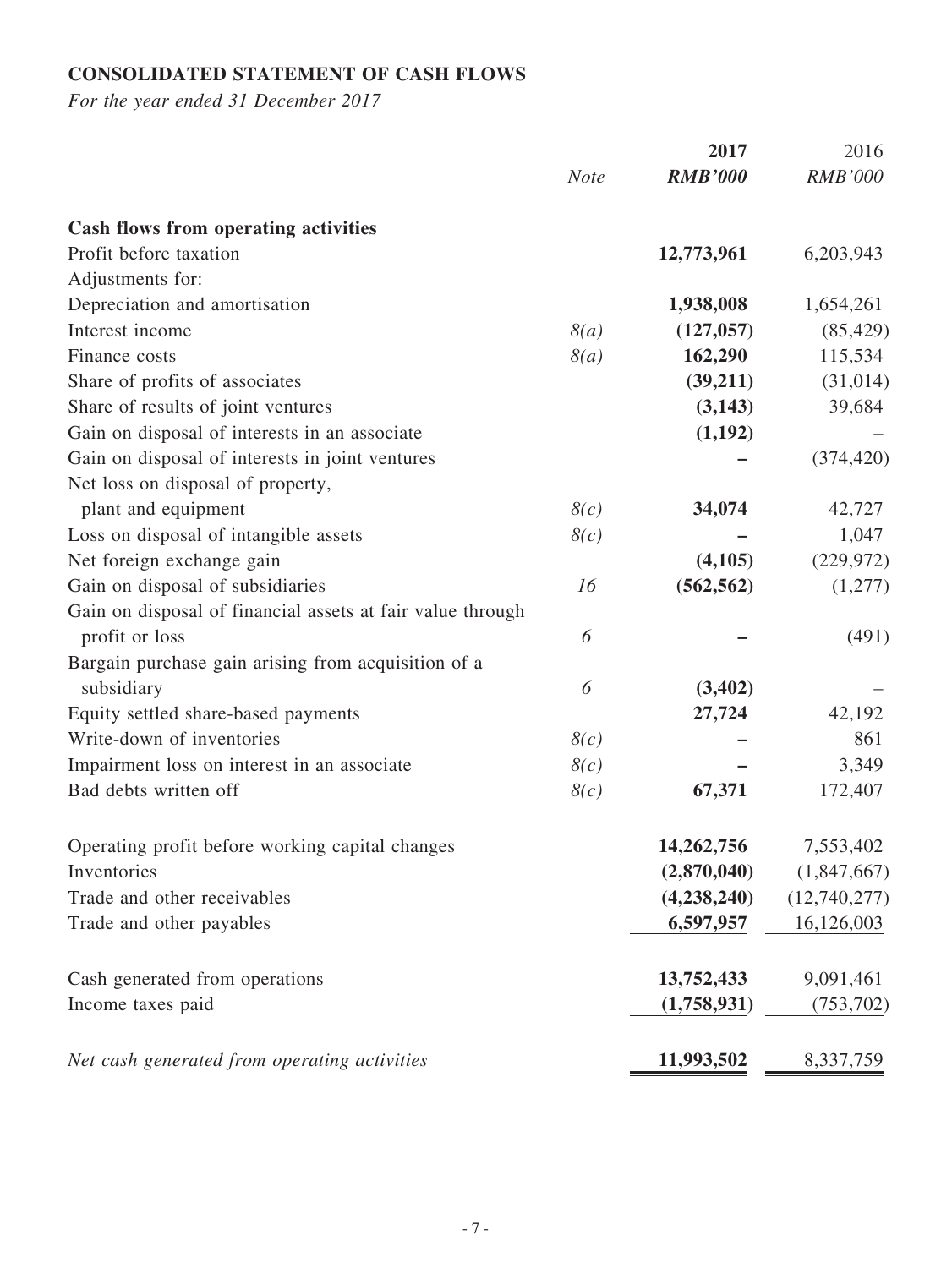## **CONSOLIDATED STATEMENT OF CASH FLOWS (CONTINUED)**

|                                                                                          | <b>Note</b> | 2017<br><b>RMB'000</b> | 2016<br><b>RMB'000</b> |
|------------------------------------------------------------------------------------------|-------------|------------------------|------------------------|
|                                                                                          |             |                        |                        |
| <b>Cash flows from investing activities</b><br>Purchase of property, plant and equipment |             | (3,451,567)            | (486, 262)             |
| Proceeds from disposal of property,                                                      |             |                        |                        |
| plant and equipment                                                                      |             | 55,790                 | 75,899                 |
| Proceeds from disposal of available-for-sale                                             |             |                        |                        |
| financial assets                                                                         |             | 129                    |                        |
| Additions of land lease prepayments                                                      |             | (240, 128)             | (102, 583)             |
| Additions of intangible assets                                                           |             | (3,949,951)            | (2,655,180)            |
| Additional capital injection in an associate                                             |             | (38, 131)              |                        |
| Investment in a joint venture                                                            |             | (3,750,000)            |                        |
| Proceeds from disposal of intangible assets                                              |             | 6,439                  | 12,625                 |
| Government grants received                                                               |             |                        | 757,643                |
| Change in pledged bank deposits                                                          |             | 3,261                  | 1,229                  |
| Net cash outflows on acquisition of subsidiaries                                         | 17          | (1,728,634)            | (1,383,779)            |
| Net cash inflows on disposal of subsidiaries                                             | 16          | 1,040,728              | 9,670                  |
| Proceeds from disposal of an associate                                                   |             | 13,860                 |                        |
| Proceeds from disposal of interests in joint ventures                                    |             |                        | 1,110,231              |
| Proceeds from disposal of financial assets at fair value                                 |             |                        |                        |
| through profit or loss                                                                   |             |                        | 17,609                 |
| Interest received                                                                        |             | 127,057                | 85,429                 |
| Net cash used in investing activities                                                    |             | (11, 911, 147)         | (2,557,469)            |
| <b>Cash flows from financing activities</b>                                              |             |                        |                        |
| Dividends paid                                                                           | 9(b)        | (960, 054)             | (280, 959)             |
| Dividends paid to non-controlling interests                                              |             |                        | (21, 188)              |
| Proceeds from issuance of shares upon exercise                                           |             |                        |                        |
| of share options                                                                         | 13          | 313,857                | 273,482                |
| Proceeds from bank borrowings                                                            | 18          | 1,296,460              | 325,500                |
| Repayments of bank borrowings                                                            | 18          | (174, 375)             | (162,750)              |
| Redemption of senior notes                                                               | 18          | (2,033,536)            |                        |
| Interest paid                                                                            | 18          | (126,950)              | (104, 627)             |
| Net cash (used in)/generated from financing activities                                   |             | (1,684,598)            | 29,458                 |
| Net (decrease)/increase in cash and cash equivalents                                     |             | (1,602,243)            | 5,809,748              |
| Cash and cash equivalents at the beginning of the year                                   |             | 15,045,493             | 9,166,926              |
| Effect of foreign exchange rate changes                                                  |             | (28, 612)              | 68,819                 |
| Cash and cash equivalents at the end of the year,                                        |             |                        |                        |
| represented by bank balances and cash                                                    |             | 13,414,638             | 15,045,493             |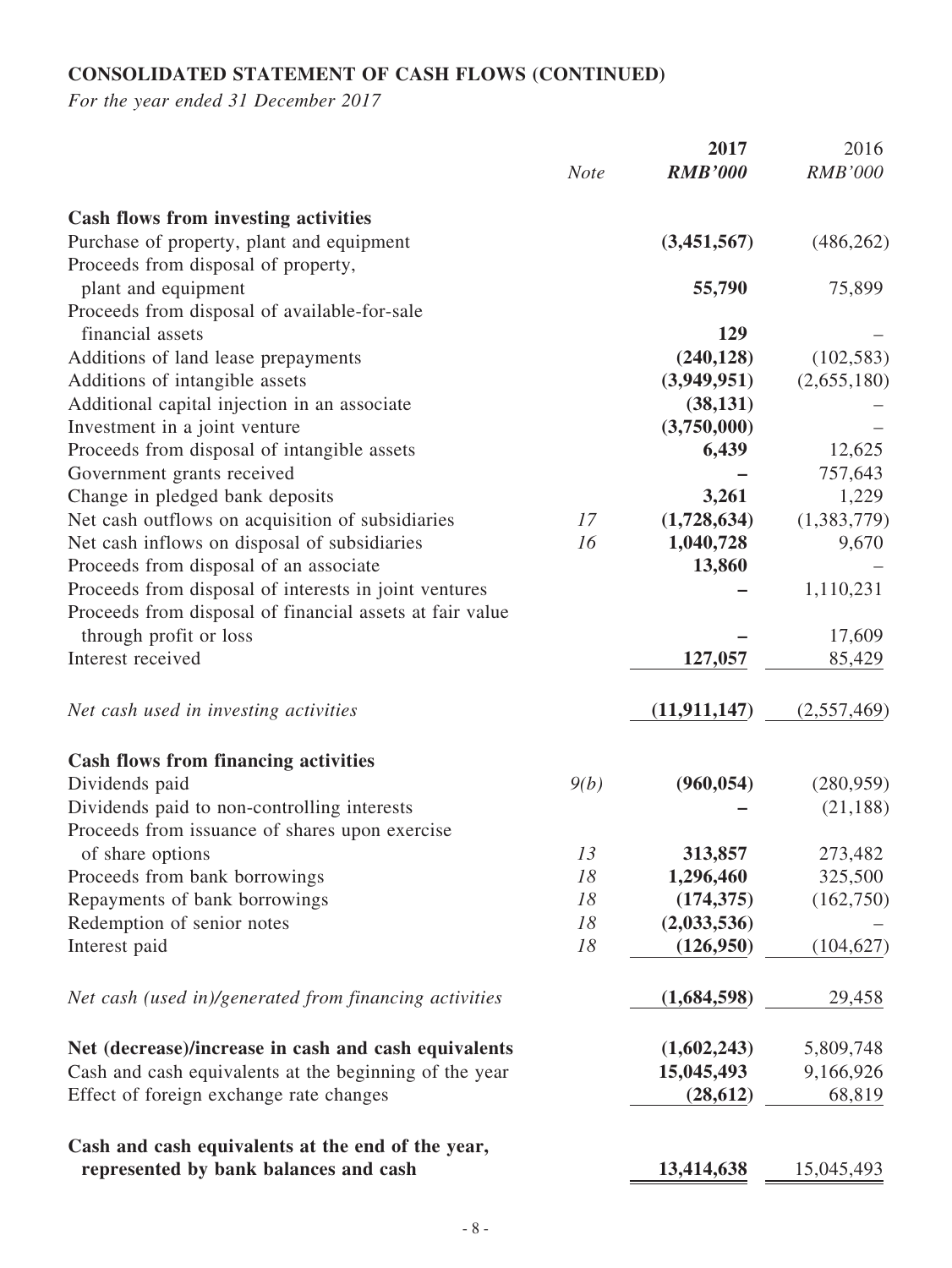### **NOTES**

*For the year ended 31 December 2017 (Amounts expressed in thousands of RMB, unless otherwise stated)*

### **1. GENERAL INFORMATION**

Geely Automobile Holdings Limited ("**the Company**") was incorporated in the Cayman Islands as an exempted company with limited liability. The Company's shares are listed on the Main Board of The Stock Exchange of Hong Kong Limited (the "**SEHK**"). As at 31 December 2017, the directors consider the immediate holding company of the Company is Proper Glory Holding Inc., which is incorporated in British Virgin Islands (the "**BVI**"). The ultimate holding company of the Company is Zhejiang Geely Holding Group Company Limited# 浙江吉利控股集團有限公司, which is incorporated in the People's Republic of China (the "**PRC**") and is beneficially owned by Mr. Li Shu Fu and his associates.

The English translation of the name of the company established in the PRC is for reference only. The official name of the company is in Chinese.

### **2. STATEMENT OF COMPLIANCE**

The consolidated financial statements have been prepared in accordance with all applicable Hong Kong Financial Reporting Standards ("**HKFRSs**"), which collective term includes all applicable individual Hong Kong Financial Reporting Standards, Hong Kong Accounting Standards ("**HKASs**"), and Interpretations issued by the Hong Kong Institute of Certified Public Accountants ("**HKICPA**"), accounting principles generally accepted in Hong Kong and the disclosure requirements of the Hong Kong Companies Ordinance.

The consolidated financial statements also comply with the applicable disclosure provisions of the Rules Governing the Listing of Securities on the SEHK (the "**Listing Rules**").

The HKICPA has issued certain new and amended HKFRSs that are first effective or available for early adoption for the current accounting period of the Group. Note 3 provides information on any changes in accounting policies resulting from initial application of these developments to the extent that they are relevant to the Group for the current and prior accounting periods reflected in the consolidated financial statements.

### **3. ADOPTION OF NEW AND AMENDED HKFRSs**

The HKICPA has issued a number of amendments to HKFRSs that are first effective for the current accounting period of the Group. None of these developments have had a material effect on how the Group's results and financial position for the current or prior periods have been prepared or presented. However, additional disclosure has been included in note 18 to satisfy the new disclosure requirements. Introduced by the amendments to HKAS 7 "Statement of Cash Flows: Disclosure Initiative" which require entities to provide disclosures enabling users of financial statements to evaluate changes in liabilities arising from financing activities, including both changes arising from cash flows and non-cash changes.

The Group has not applied any new standard or interpretation that is not yet effective for the current accounting period.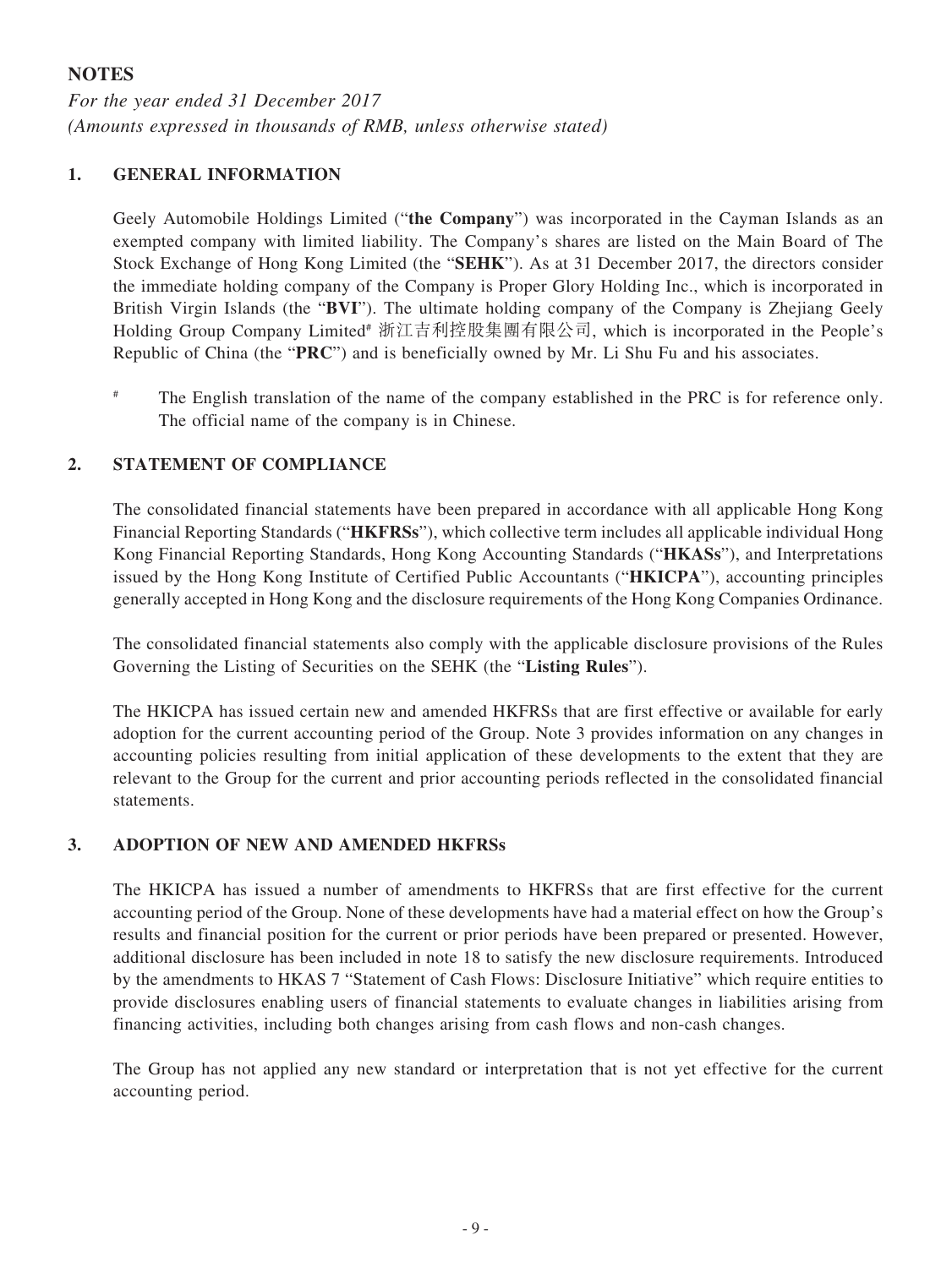### **Issued but not yet effective HKFRSs**

At the date of authorisation of the consolidated financial statements, the Group has not early applied the following new and amended HKFRSs relevant to the Group's operations that have been issued but are not yet effective.

| <b>HKFRS 9</b>                        | Financial Instruments <sup>1</sup>                                                                    |
|---------------------------------------|-------------------------------------------------------------------------------------------------------|
| <b>HKFRS 15</b>                       | Revenue from Contracts with Customers <sup>1</sup>                                                    |
| HKFRS 16                              | Leases <sup>2</sup>                                                                                   |
| Amendments to HKFRS 10<br>and HKAS 28 | Sale or Contribution of Assets between an Investor and its<br>Associate or Joint Venture <sup>3</sup> |

- <sup>1</sup> Effective for annual periods beginning on or after 1 January 2018
- <sup>2</sup> Effective for annual periods beginning on or after 1 January 2019
- <sup>3</sup> Effective date not yet determined

The Group anticipates that all of the pronouncements will be adopted in the Group's accounting policies for the first period beginning on or after the effective date of the pronouncement. Information on new and amended HKFRSs that are expected to have impact on the Group's accounting policies is provided below. Other new and amended HKFRSs are not expected to have a material impact on the Group's consolidated financial statements.

### *HKFRS 9 "Financial Instruments" ("HKFRS 9")*

HKFRS 9 will replace the current standard on accounting for financial instruments, HKAS 39 "Financial Instruments: Recognition and Measurement" ("**HKAS 39**"). HKFRS 9 introduces new requirements for classification and measurement of financial assets, including the measurement of impairment for financial assets and hedge accounting. On the other hand, HKFRS 9 incorporates without substantive changes the requirements of HKAS 39 for recognition and derecognition of financial instruments and the classification and measurement of financial liabilities.

HKFRS 9 is effective for annual periods beginning on or after 1 January 2018 on a retrospective basis. The Group plans to use the exemption from restating comparative information and will recognise any transition adjustments against the opening balance of equity at 1 January 2018.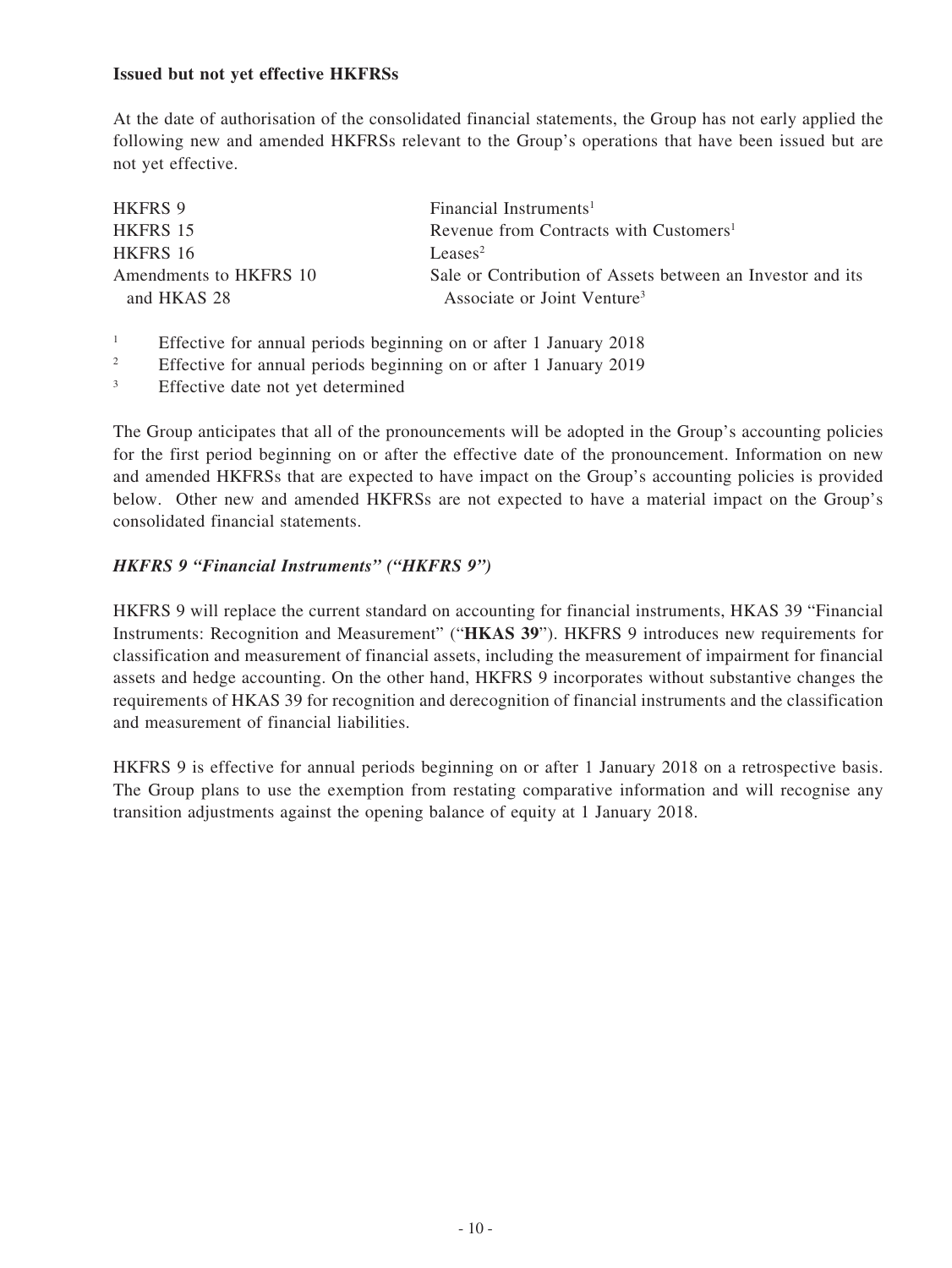Expected impacts of the new requirements on the Group's consolidated financial statements are as follows:

### *(a) Classification and measurement*

HKFRS 9 contains three principal classification categories for financial assets: measured at (1) amortised cost, (2) fair value through profit or loss ("**FVTPL**") and (3) fair value through other comprehensive income ("**FVTOCI**").

For equity securities, the classification is FVTPL regardless of the entity's business model. The only exception is if the equity security is not held for trading and the entity irrevocably elects to designate that security as FVTOCI. If an equity security is designated as FVTOCI then only dividend income on that security will be recognised in profit or loss. Gains, losses and impairments on that security will be recognised in other comprehensive income without recycling.

The Group has assessed that its financial assets currently measured at amortised costs will continue with their respective classification and measurements upon the adoption of HKFRS 9.

With respect to the Group's financial assets currently classified as "available-for-sale", these are investments in equity securities which the Group has the option to irrevocably designate as FVTOCI (without recycling) on transition to HKFRS 9. The Group plans not to elect this designation option for any of the investments held on 1 January 2018 and will recognise any fair value changes in respect of these investments in profit or loss as they arise. This will give rise to a change in accounting policy as currently the Group states the available-for-sale equity investments at cost less impairment loss. This change in policy will have no significant impact on the Group's net assets and total comprehensive income.

The classification and measurement requirements for financial liabilities under HKFRS 9 are largely unchanged from HKAS 39, except that HKFRS 9 requires the fair value change of a financial liability designated at FVTPL that is attributable to changes of that financial liability's credit risk to be recognised in other comprehensive income (without reclassification to profit or loss). The Group currently does not have any financial liabilities designated at FVTPL and therefore this new requirement will not have any impact on the Group on adoption of HKFRS 9.

#### *(b) Impairment*

The new impairment model in HKFRS 9 replaces the "incurred loss" model in HKAS 39 with an "expected credit loss" model. Under the expected credit loss model, it will no longer be necessary for a loss event to occur before an impairment loss is recognised.

Instead, an entity is required to recognise and measure either a 12-month expected credit loss or a lifetime expected credit loss, depending on the asset and the facts and circumstances. In the opinion of the directors of the Company, based on the historical experience and existing business model of the Group, the default rate of the outstanding balances with customers is low. Hence, the directors of the Company anticipate that the application of HKFRS 9 would not have material impact on the Group's future consolidated financial statements.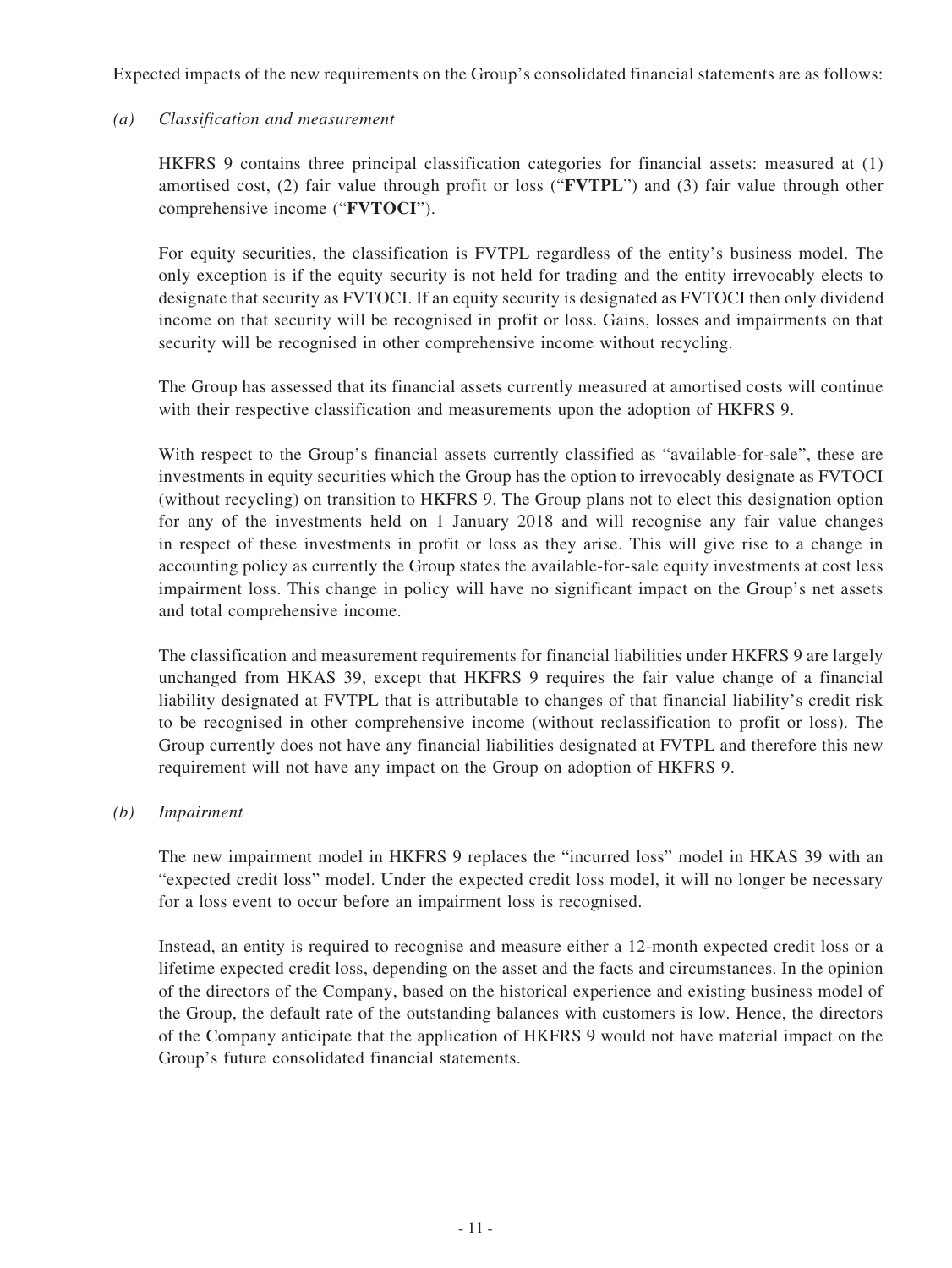### *HKFRS 15 "Revenue from Contracts with Customers" ("HKFRS 15")*

HKFRS 15 was issued which establishes a single comprehensive model for entities to use in accounting for revenue arising from contracts with customers. HKFRS 15 will supersede the current revenue recognition guidance including HKAS 18 "Revenue", HKAS 11 "Construction Contracts" and the related interpretations when it becomes effective. The core principle of HKFRS 15 is that an entity should recognise revenue to depict the transfer of promised goods or services to customers in an amount that reflects the consideration to which the entity expects to be entitled in exchange for goods and services. Specifically, HKFRS 15 introduces a 5-step approach to revenue recognition:

- Step 1: Identify the contract(s) with customer
- Step 2: Identify the performance obligations in the contract
- Step 3: Determine the transaction price
- Step 4: Allocate the transaction price to the performance obligations in the contract
- Step 5: Recognise revenue when (or as) the entity satisfies a performance obligation

Under HKFRS 15, an entity recognises revenue when (or as) a performance obligation is satisfied, i.e. when "control" of the goods or services underlying the particular performance obligation is transferred to the customer. Furthermore, extensive disclosures are required by HKFRS 15.

The directors of the Company anticipate that the application of HKFRS 15 in the future may result in more disclosures. However, the directors of the Company do not anticipate that the application of HKFRS 15 will have a material impact on the timing and amounts of revenue recognised in the respective reporting periods.

### *HKFRS 16 "Leases" ("HKFRS 16")*

Currently, the Group classifies leases into operating leases. The Group enters into some leases as the lessor and others as the lessee.

HKFRS 16 is not expected to impact significantly on the way that lessors account for their rights and obligations under a lease. However, once HKFRS 16 is adopted, lessees will no longer distinguish between finance leases and operating leases. Instead, subject to practical expedients, lessees will account for all leases in a similar way to current finance lease accounting, i.e. at the commencement date of the lease the lessee will recognise and measure a lease liability at the present value of the minimum future lease payments and will recognise a corresponding "right-of-use" asset. After initial recognition of this asset and liability, the lessee will recognise interest expense accrued on the outstanding balance of the lease liability, and the depreciation of the right-of-use asset, instead of the current policy of recognising rental expenses incurred under operating leases on a systematic basis over the lease term. As a practical expedient, the lessee can elect not to apply this accounting model to short-term leases (i. e. where the lease term is 12 months or less) and to leases of low-value assets, in which case the rental expenses would continue to be recognised on a systematic basis over the lease term.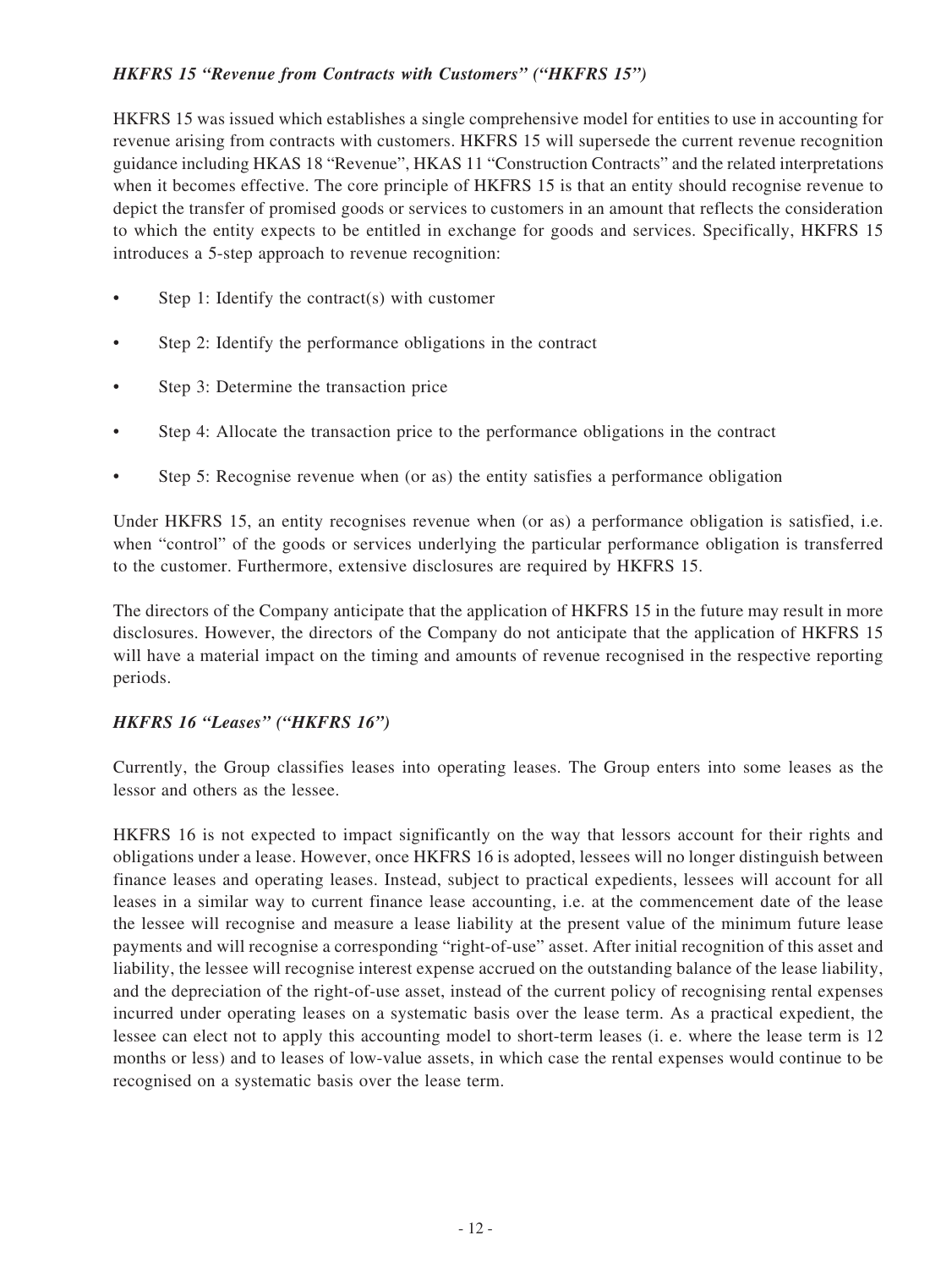HKFRS 16 will primarily affect the Group's accounting as a lessee of leases for properties which are currently classified as operating leases. The application of the new accounting model is expected to lead to an increase in both assets and liabilities and to impact on the timing of the expense recognition in the consolidated income statement over the period of the lease. However, based on an initial assessment, the Group expects that the adoption of HKFRS 16 will not materially affect the Group's consolidated financial statements.

### **4. SEGMENT INFORMATION**

The only operating segment of the Group is the production and sale of automobiles, automobile parts and related automobile components. The directors consider that the Group operates in a single business segment. No separate analysis of the reportable segment results by operating segment is necessary.

### **Geographical information**

The following tables set out information about the geographical location of (i) the Group's revenue from external customers and (ii) the Group's property, plant and equipment, intangible assets, interests in associates and joint ventures, goodwill and land lease prepayments ("**specified non-current assets**"). The geographical location of customers is based on the location at which the services are provided or the goods are delivered. The geographical location of the specified non-current assets is based on the physical location of the assets, in the case of property, plant and equipment and land lease prepayments, the location of the operations to which they are allocated, in the case of intangible assets and goodwill, and the location of operations, in the case of interests in associates and joint ventures.

|                                        | 2017           | 2016           |
|----------------------------------------|----------------|----------------|
|                                        | <b>RMB'000</b> | <b>RMB'000</b> |
| <b>Revenue from external customers</b> |                |                |
| <b>PRC</b>                             | 92,168,021     | 52,287,552     |
| Europe                                 | 180,560        | 194,729        |
| Middle East                            | 187,756        | 583,354        |
| Africa                                 | 76,443         | 236,041        |
| Central and South America              | 67,536         | 217,672        |
| Other countries                        | 80,402         | 202,228        |
|                                        | 92,760,718     | 53,721,576     |
| <b>Specified non-current assets</b>    |                |                |
| Hong Kong, place of domicile           | 232            | 531            |
| <b>PRC</b>                             | 31,442,068     | 20,052,451     |
| Other countries                        | 107,294        | 70,967         |
|                                        | 31,549,594     | 20,123,949     |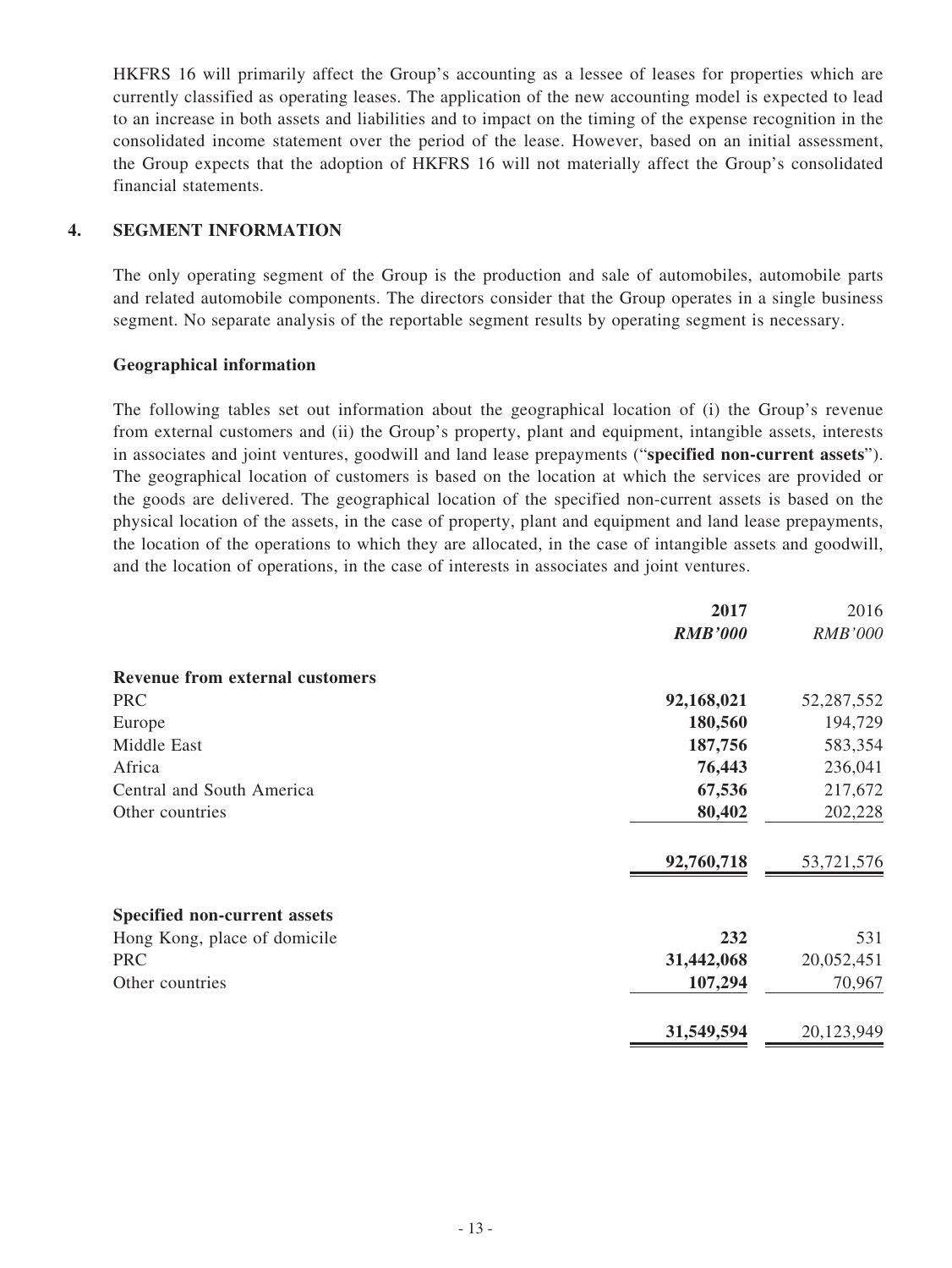### **5. REVENUE**

Revenue represents the consideration received and receivable from sales, net of discounts, returns and value added taxes ("**VAT**") or related sales taxes, of automobiles and automobile parts and components.

The Group's customer base is diversified and no customer with whom the transactions has exceeded 10% of the Group's revenue.

### **6. OTHER INCOME**

|                                                    | 2017           | 2016           |
|----------------------------------------------------|----------------|----------------|
|                                                    | <b>RMB'000</b> | <b>RMB'000</b> |
| Rental income                                      | 25,215         | 22,847         |
| Gain on disposal of financial assets at fair value |                |                |
| through profit or loss                             |                | 491            |
| Gain on disposal of scrap materials                | 26,751         | 8,705          |
| Gain on disposal of an associate                   | 1,192          |                |
| Net claims income on defective materials purchased | 31,095         |                |
| Net foreign exchange gain                          | 89,974         | 242,480        |
| Bargain purchase gain arising from acquisition     |                |                |
| of a subsidiary ( <i>note 17</i> )                 | 3,402          |                |
| Government grants and subsidies (note)             | 905,300        | 802,283        |
| Sundry income                                      | 146,218        | 53,318         |
|                                                    | 1,229,147      | 1,130,124      |

*Note:* Government grants and subsidies mainly related to cash subsidies in respect of operating and research and development activities from government which are either unconditional grants or grants with conditions having been satisfied.

### **7. TAXATION**

|                               | 2017           | 2016           |
|-------------------------------|----------------|----------------|
|                               | <b>RMB'000</b> | <b>RMB'000</b> |
| Current tax:                  |                |                |
| PRC enterprise income tax     | 2,283,957      | 1,131,039      |
| Over-provision in prior years | (118,079)      | (26, 560)      |
|                               | 2,165,878      | 1,104,479      |
| Deferred tax (note 15)        | (127, 306)     | (70, 724)      |
|                               | 2,038,572      | 1,033,755      |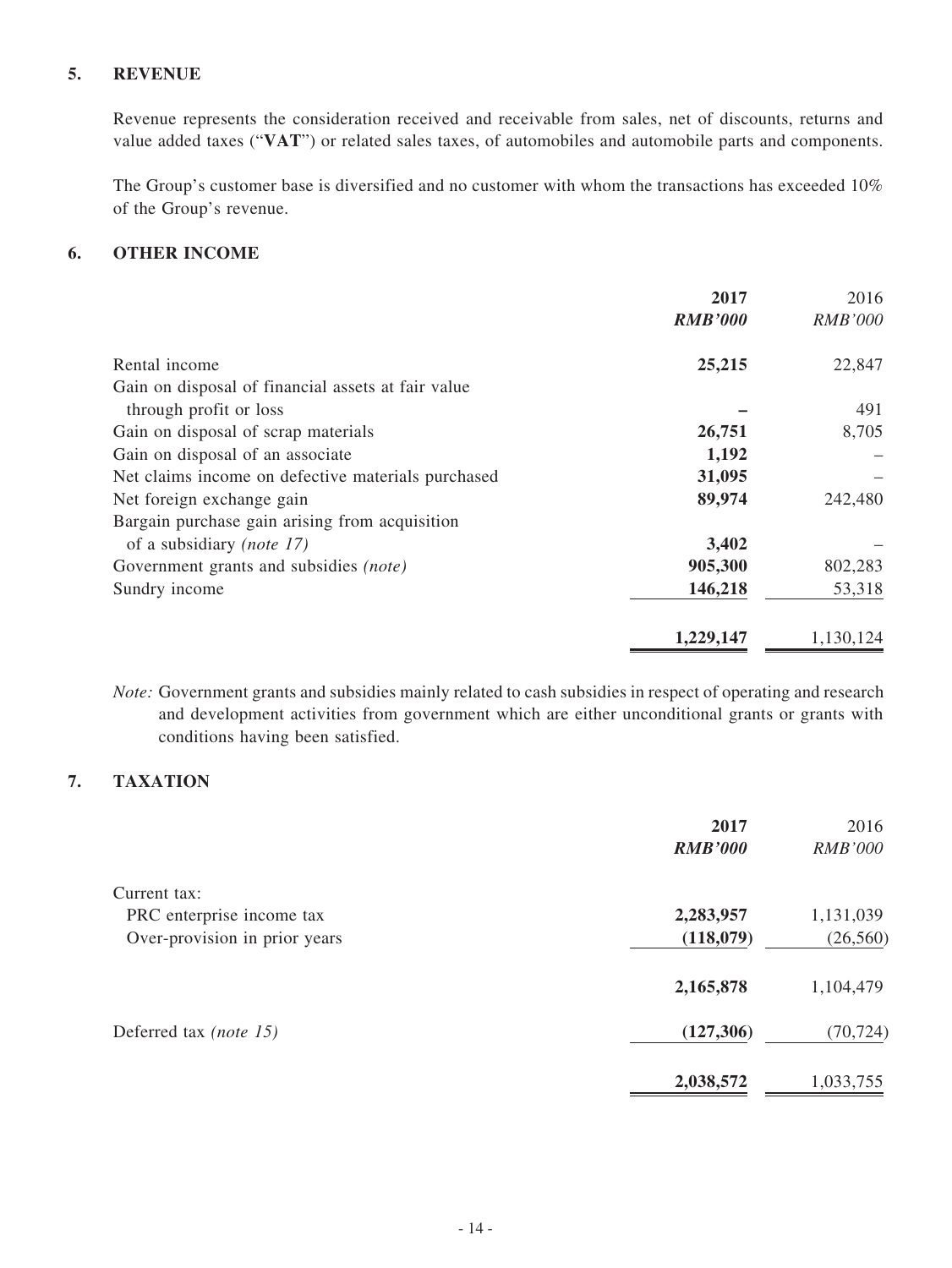Hong Kong profits tax has not been provided as the Hong Kong incorporated companies within the Group had no estimated assessable profits in Hong Kong for the years ended 31 December 2017 and 2016.

The income tax provision of the Group in respect of its operations in the PRC has been calculated at the applicable tax rate on the estimated assessable profits for the year based on the existing legislation, interpretations and practises in respect thereof. The PRC enterprise income tax rate is 25% (2016: 25%).

Pursuant to the relevant laws and regulations in the PRC, certain PRC subsidiaries of the Group obtained the High and New Technology Enterprises qualification. Accordingly, they enjoyed a preferential income tax rate of 15% for the years ended 31 December 2017 and 2016.

Taxation arising in other jurisdictions is calculated at the rates prevailing in the relevant jurisdictions.

The tax charge for the year can be reconciled from the profit before taxation per consolidated income statement as follows:

|                                                                     | 2017           | 2016           |
|---------------------------------------------------------------------|----------------|----------------|
|                                                                     | <b>RMB'000</b> | <b>RMB'000</b> |
| Profit before taxation                                              | 12,773,961     | 6,203,943      |
| Tax at the PRC enterprise income tax rate of $25\%$ (2016: $25\%$ ) | 3,193,490      | 1,550,986      |
| Tax effect of expenses not deductible                               | 207,029        | 56,047         |
| Tax effect of non-taxable income                                    | (11, 152)      | (4,614)        |
| Tax effect of unrecognised tax losses                               | 42,594         | 128,857        |
| Utilisation of previously unrecognised tax losses                   | (38, 438)      | (52, 158)      |
| Tax effect of different tax rates of entities operating             |                |                |
| in other jurisdictions                                              | (65,338)       | 27,046         |
| Deferred tax charge on distributable profits withholding tax        |                |                |
| (note 15)                                                           | 69,899         | 23,245         |
| Effect of tax concessions and lower tax rates for certain PRC       |                |                |
| subsidiaries                                                        | (1,241,433)    | (669, 094)     |
| Over-provision in prior years                                       | (118,079)      | (26, 560)      |
| Tax expense for the year                                            | 2,038,572      | 1,033,755      |

The Group is also liable to withholding tax on dividends to be distributed from the Group's subsidiaries in the PRC in respect of its profits generated from 1 January 2008. Deferred tax liabilities of RMB69,899,000 (2016: RMB23,245,000) was recognised for the distributable profits not yet paid out as dividends that are generated by the PRC subsidiaries of the Company during the year.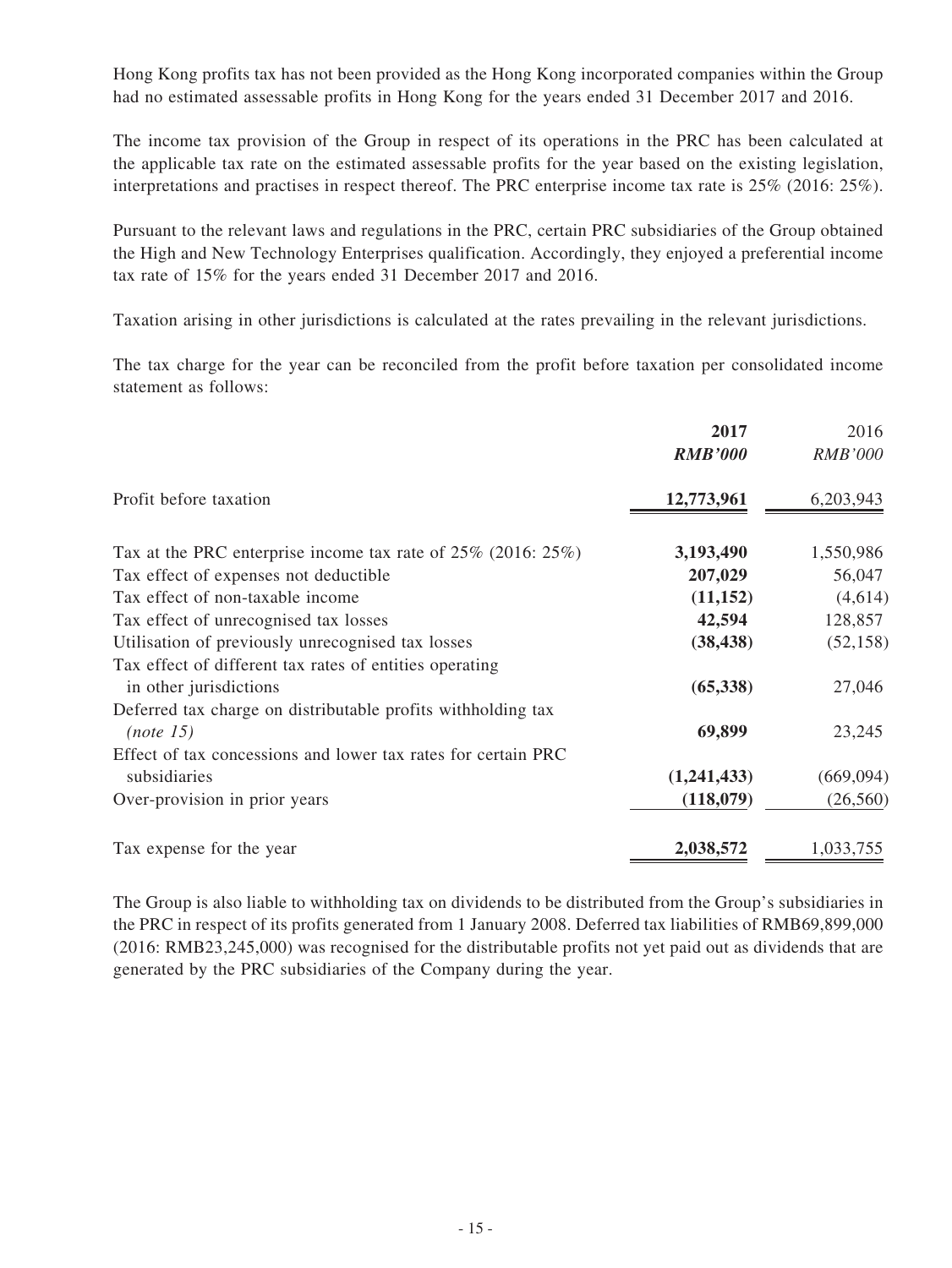### **8. PROFIT BEFORE TAXATION**

Profit before taxation is arrived at after charging/(crediting):

|                                                                   | 2017<br><b>RMB'000</b> | 2016<br><b>RMB'000</b> |
|-------------------------------------------------------------------|------------------------|------------------------|
| (a) Finance income and costs                                      |                        |                        |
| <b>Finance costs</b>                                              |                        |                        |
| Effective interest expense on senior notes (note 14)              | 8,908                  | 4,658                  |
| Coupon expense on senior notes                                    | 96,714                 | 106,999                |
| Loss on early redemption of senior notes                          | 52,015                 |                        |
| Interest on bank borrowings                                       | 4,653                  | 3,877                  |
|                                                                   | 162,290                | 115,534                |
| <b>Finance income</b>                                             |                        |                        |
| Bank and other interest income                                    | (127, 057)             | (85, 429)              |
| <b>Net finance costs</b>                                          | 35,233                 | 30,105                 |
| (b) Staff costs (including directors' emoluments) (note a)        |                        |                        |
| Salaries, wages and other benefits                                | 4,241,354              | 2,637,856              |
| Retirement benefit scheme contributions                           | 269,085                | 180,739                |
| Equity settled share-based payments                               | 27,724                 | 42,192                 |
|                                                                   | 4,538,163              | 2,860,787              |
| (c) Other items                                                   |                        |                        |
| Cost of inventories (note a)                                      | 74,779,337             | 43,879,859             |
| Auditor's remuneration                                            | 7,443                  | 6,864                  |
| Depreciation (note a)                                             | 742,679                | 733,531                |
| Amortisation of land lease prepayments                            | 48,072                 | 43,857                 |
| Amortisation of intangible assets                                 | 1,147,257              | 876,873                |
| Net loss on disposal of property, plant and equipment (note $c$ ) | 34,074                 | 42,727                 |
| Loss on disposal of intangible assets (note b)                    |                        | 1,047                  |
| Net foreign exchange gain                                         | (89, 974)              | (242, 480)             |
| Net claims (income)/paid on defective materials purchased         | (31,095)               | 9,470                  |
| Operating leases charges on premises                              | 18,525                 | 22,463                 |
| Research and development costs                                    | 331,241                | 211,531                |
| Impairment loss on interest in an associate                       |                        | 3,349                  |
| Bad debts written off                                             | 67,371                 | 172,407                |
| Write-down of inventories                                         |                        | 861                    |

#### *Notes:*

- (a) Cost of inventories included RMB3,643,052,000 (2016: RMB2,379,447,000) relating to staff costs and depreciation, which amounts were also included in the respective total amounts disclosed separately for each of these types of expenses.
- (b) No government grant received was included in loss on disposal of intangible assets (2016: RMB525,870,000).
- (c) No government grant received was included in net loss on disposal of property, plant and equipment (2016: RMB231,773,000).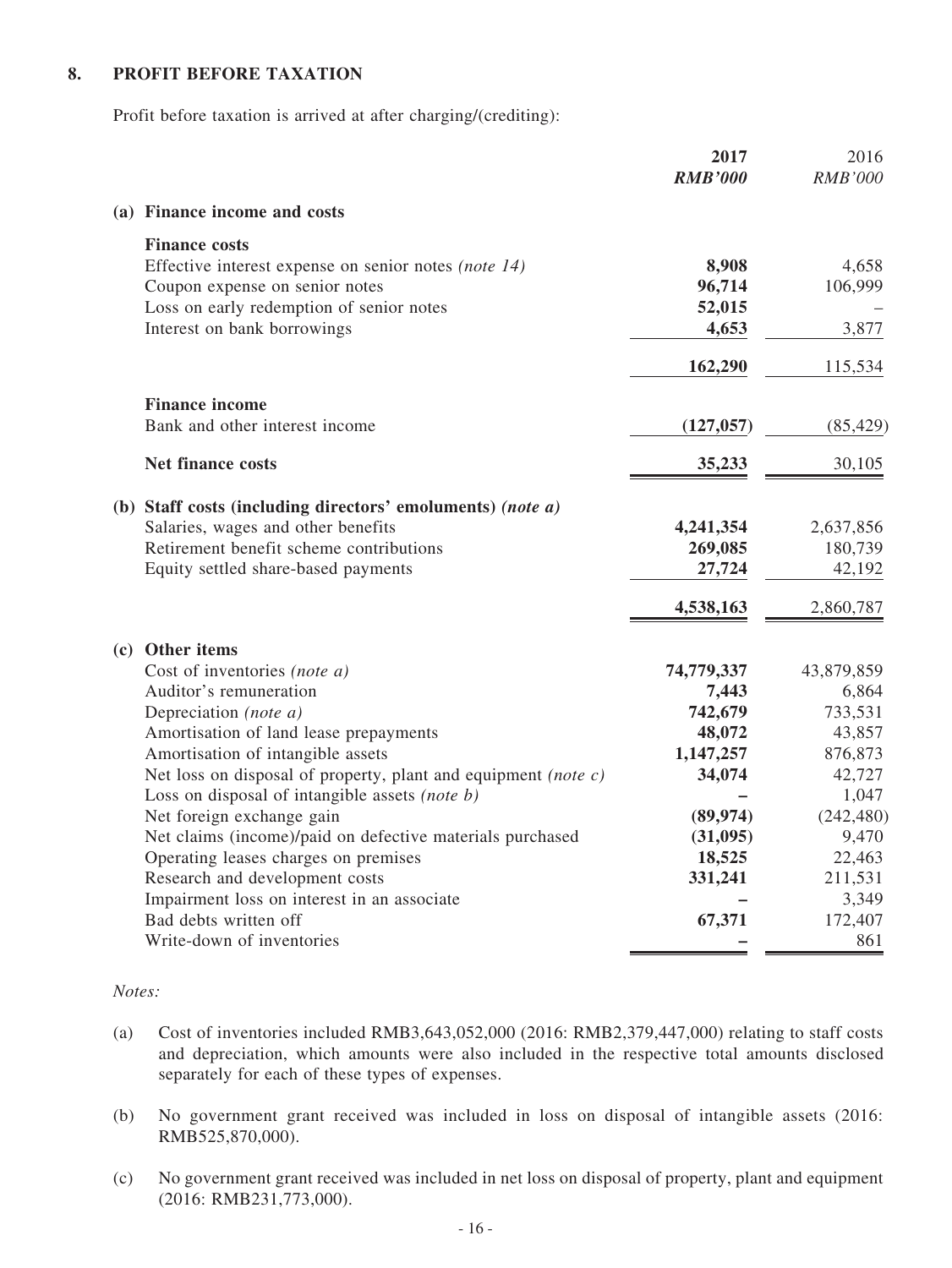### **9. DIVIDENDS**

#### **(a) Dividends payable to equity holders of the Company attributable to the year:**

|                                                                                                      | 2017<br><b>RMB'000</b> | 2016<br><i>RMB'000</i> |
|------------------------------------------------------------------------------------------------------|------------------------|------------------------|
| Final dividend proposed after the reporting date of HK\$0.29<br>$(2016: HK$0.12)$ per ordinary share | 2,159,774              | 960,054                |

The final dividend proposed after the reporting date has not been recognised as a liability as at 31 December 2017.

**(b) Dividends payable to equity holders of the Company attributable to the previous financial year, approved and paid during the year:**

|                                                           | 2017           | 2016           |
|-----------------------------------------------------------|----------------|----------------|
|                                                           | <b>RMB'000</b> | <i>RMB'000</i> |
| Final dividend in respect of the previous financial year, |                |                |
| approved and paid during the year of HK\$0.12 (2016:      |                |                |
| HK\$0.038) per ordinary share                             | 960,054        | 280,959        |

#### **10. EARNINGS PER SHARE**

#### **(a) Basic earnings per share**

The calculation of the basic earnings per share is based on the profit attributable to equity holders of the Company of RMB10,633,715,000 (2016: RMB5,112,398,000) and weighted average number of ordinary shares of 8,932,151,751 shares (2016: 8,820,613,787 shares), calculated as follows:

#### *Weighted average number of ordinary shares*

|                                                                              | 2017                        | 2016                        |
|------------------------------------------------------------------------------|-----------------------------|-----------------------------|
| Issued ordinary shares as at 1 January<br>Effect of shares options exercised | 8,882,861,540<br>49,290,211 | 8,801,986,540<br>18,627,247 |
| Weighted average number of ordinary shares<br>as at 31 December              | 8,932,151,751               | 8,820,613,787               |

#### **(b) Diluted earnings per share**

The calculation of diluted earnings per share is based on the profit attributable to equity holders of the Company of RMB10,633,715,000 (2016: RMB5,112,398,000) and the weighted average number of ordinary shares (diluted) of 9,155,568,487 shares (2016: 8,917,049,937 shares), calculated as follows: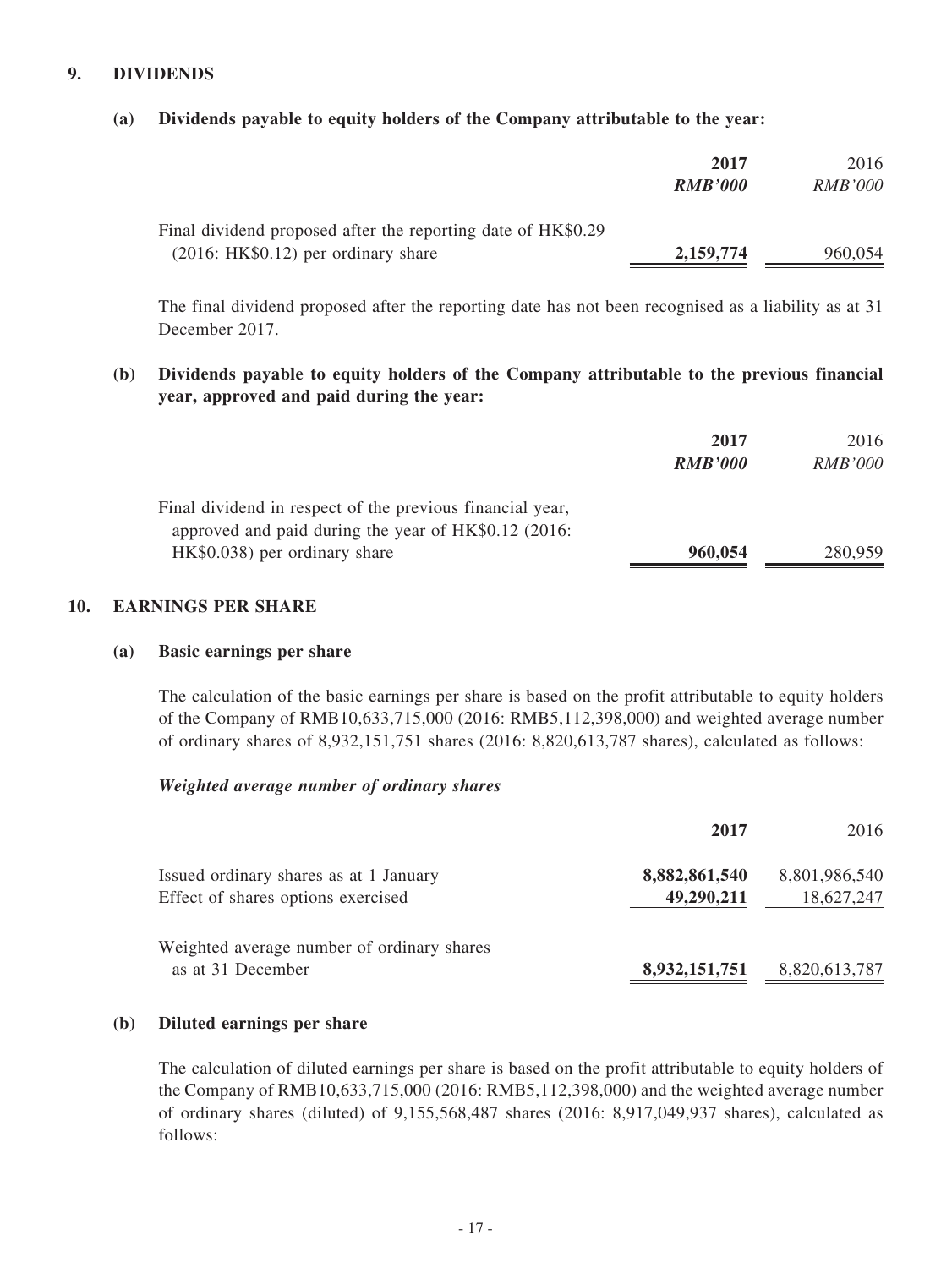## *Weighted average number of ordinary shares (diluted)*

|     |                                                                                    |             | 2017                 | 2016                 |
|-----|------------------------------------------------------------------------------------|-------------|----------------------|----------------------|
|     | Weighted average number of ordinary shares (basic)                                 |             |                      |                      |
|     | as at 31 December<br>Effect of deemed issue of shares under the Company's          |             | 8,932,151,751        | 8,820,613,787        |
|     | share option scheme                                                                |             | 223,416,736          | 96,436,150           |
|     | Weighted average number of ordinary shares (diluted)<br>as at 31 December          |             | 9, 155, 568, 487     | 8,917,049,937        |
| 11. | <b>TRADE AND OTHER RECEIVABLES</b>                                                 |             |                      |                      |
|     |                                                                                    |             | 2017                 | 2016                 |
|     |                                                                                    | <b>Note</b> | <b>RMB'000</b>       | RMB'000              |
|     | <b>Trade and notes receivables</b><br>Trade receivables                            |             |                      |                      |
|     | - Third parties                                                                    |             | 377,966              | 794,960              |
|     | - Associates                                                                       |             | 271,002              | 247,904              |
|     | - Related companies controlled by the substantial<br>shareholder of the Company    |             | 51,733               | 194,496              |
|     |                                                                                    | (a)         | 700,701              | 1,237,360            |
|     | Notes receivables                                                                  | (b)         | 28,790,926           | 24,864,054           |
|     |                                                                                    |             | 29,491,627           | 26, 101, 414         |
|     | Deposit, prepayment and other receivables<br>Prepayment to suppliers               |             |                      |                      |
|     | - Third parties<br>- Related companies controlled by the substantial               |             | 129,080              | 89,691               |
|     | shareholder of the Company                                                         |             | 847,093              | 376,129              |
|     |                                                                                    |             | 976,173              | 465,820              |
|     | Deposits paid for acquisition of property, plant and                               |             |                      |                      |
|     | equipment                                                                          |             | 600,692              | 355,077<br>1,396,907 |
|     | VAT and other taxes receivables<br>Utility deposits and other receivables          |             | 1,877,788<br>208,595 | 454,657              |
|     |                                                                                    |             |                      |                      |
|     |                                                                                    |             | 3,663,248            | 2,672,461            |
|     | Amounts due from related companies controlled by the                               |             |                      |                      |
|     | substantial shareholder of the Company<br>Amount due from ultimate holding company | (c)<br>(c)  | 323,433              | 27,345<br>236,256    |
|     | Amount due from a joint venture                                                    | (d)         |                      | 3,155                |
|     |                                                                                    |             |                      |                      |

- 18 -

**3,986,681** 2,939,217

**33,478,308** 29,040,631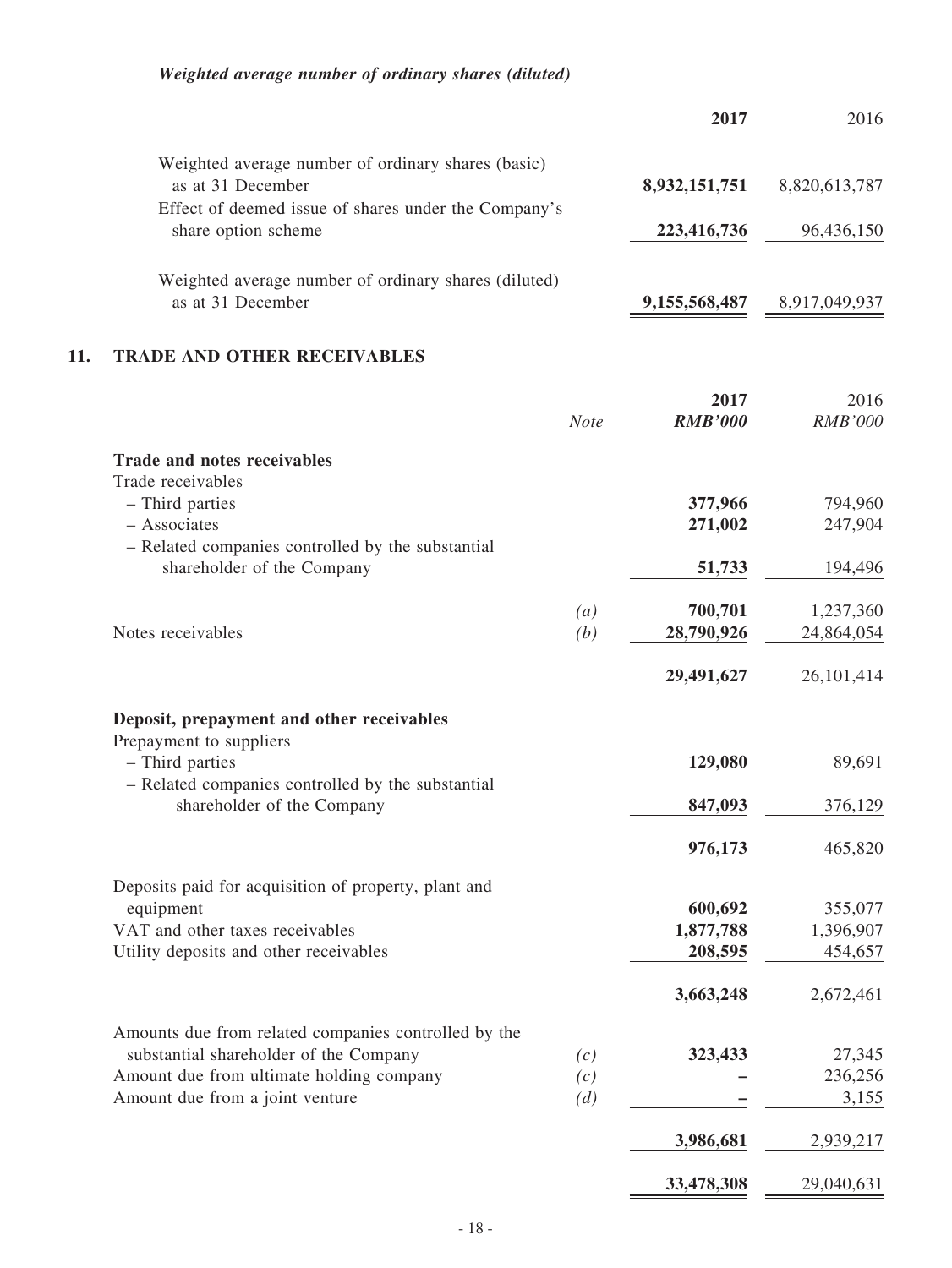#### **(a) Trade receivables**

The Group allows average credit periods ranged from 30 days to 90 days to its PRC customers. The following is an ageing analysis of the trade receivables of the PRC customers, based on invoice date, at the reporting date:

| 2017           | 2016           |
|----------------|----------------|
| <b>RMB'000</b> | <b>RMB'000</b> |
| 167,875        | 441,619        |
| 7,689          | 30,417         |
| 67,476         | 50,288         |
| 243,040        | 522,324        |
|                |                |

For overseas customers, the Group allows average credit periods ranged from 30 days to 720 days. The following is an ageing analysis of the trade receivables of the overseas customers, based on invoice date, at the reporting date:

|                 | 2017           | 2016           |
|-----------------|----------------|----------------|
|                 | <b>RMB'000</b> | <b>RMB'000</b> |
| $0 - 60$ days   | 102,041        | 295,659        |
| $61 - 90$ days  | 84,174         | 25,726         |
| $91 - 365$ days | 155,309        | 237,934        |
| Over 365 days   | 116,137        | 155,717        |
|                 | 457,661        | 715,036        |

As at 31 December 2017, 1% (2016: 7%) of the total trade receivables was due from the Group's five largest customers.

The ageing analysis of the Group's trade receivables that were past due as at the reporting date but neither individually nor collectively considered to be impaired is as follows:

|                         | 2017<br><b>RMB'000</b> | 2016<br><b>RMB'000</b> |
|-------------------------|------------------------|------------------------|
| $1 - 30$ days past due  | 25,606                 | 129,699                |
| $31 - 60$ days past due | 17,196                 | 65,569                 |
| $61 - 90$ days past due | 179,782                | 43,516                 |
| Over 90 days past due   | 258,339                | 258,094                |
|                         | 480,923                | 496,878                |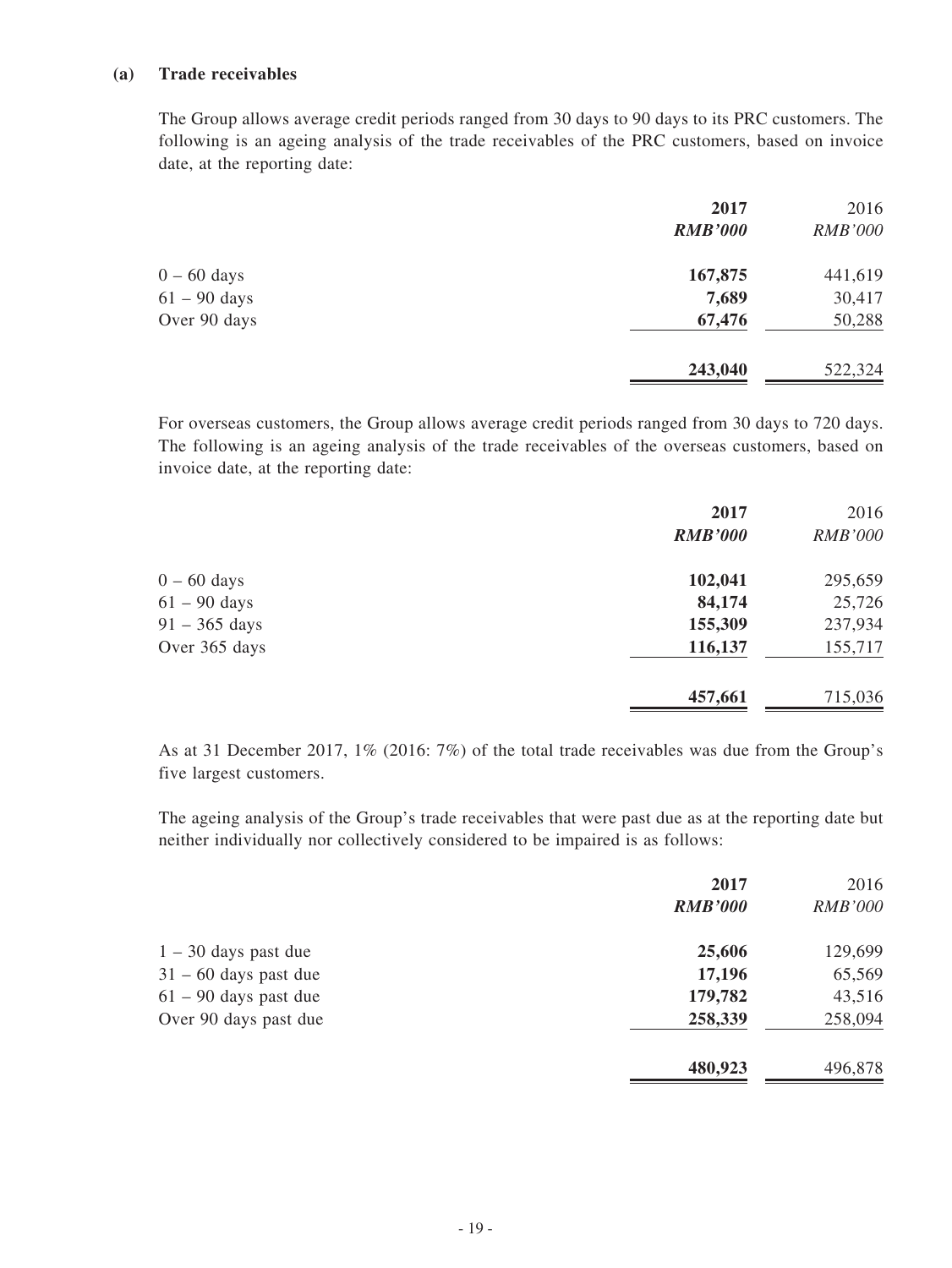As at 31 December 2017, trade receivables of RMB219,778,000 (2016: RMB740,482,000) were neither past due nor impaired. These related to a large number of diversified customers for whom there was no recent history of default.

The Group does not charge interest or hold any collateral over the overdue balances. Receivables that were past due but not impaired were mainly related to large corporations that have long trading history with the Group and therefore these debtors are considered to have good credit quality and the balances are still considered to be fully recoverable. No impairment has been made to these trade receivables.

#### **(b) Notes receivables**

All notes receivables are denominated in RMB. As at 31 December 2017 and 2016, all notes receivables were guaranteed by established banks in the PRC and have maturities of less than six months from the reporting date.

#### **(c) Amounts due from related companies/ultimate holding company**

The amounts due from related companies/ultimate holding company are unsecured, interest-free and repayable on demand.

#### **(d) Amount due from a joint venture**

The amount due from a joint venture is unsecured, interest-free and repayable on demand.

Except for trade and other receivables of RMB140,027,000 (2016: RMB146,263,000) which is expected to be recovered after one year from the reporting date, all other trade and other receivables are expected to be recovered or recognised as an expense within one year.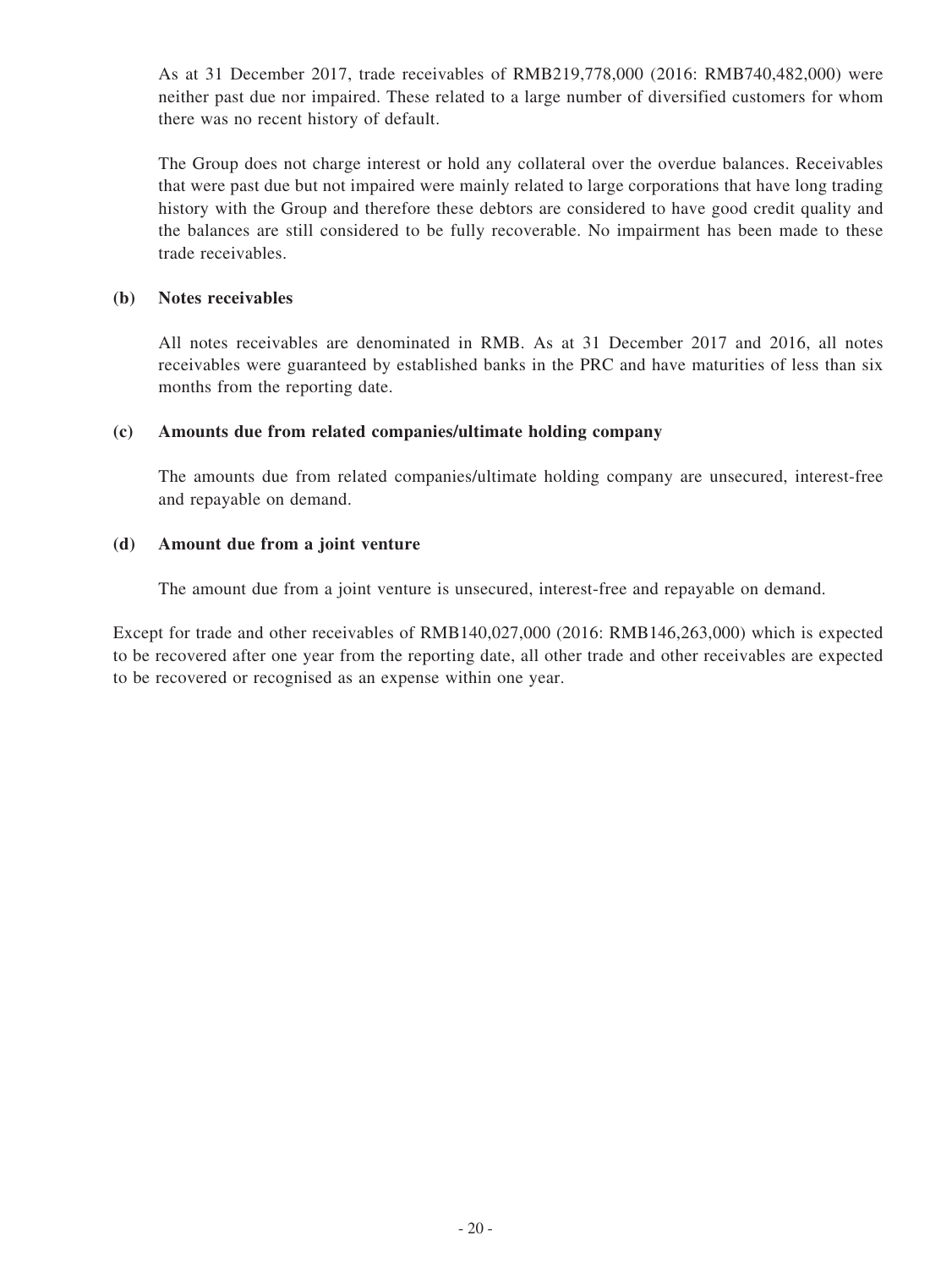### **12. TRADE AND OTHER PAYABLES**

|                                                           | <b>Note</b>       | 2017<br><b>RMB'000</b> | 2016<br><b>RMB'000</b> |
|-----------------------------------------------------------|-------------------|------------------------|------------------------|
| Trade and notes payables                                  |                   |                        |                        |
| Trade payables                                            |                   |                        |                        |
| - Third parties                                           |                   | 26,848,633             | 21,083,397             |
| - Associates                                              |                   | 1,252,227              | 1,627,710              |
| - Related companies controlled by the substantial         |                   |                        |                        |
| shareholder of the Company                                |                   | 2,492,942              | 330,157                |
|                                                           | $\left( a\right)$ | 30,593,802             | 23,041,264             |
| Notes payables                                            | (b)               | 1,045,043              | 99,540                 |
|                                                           |                   |                        |                        |
|                                                           |                   | 31,638,845             | 23,140,804             |
|                                                           |                   |                        |                        |
| Other payables                                            |                   |                        |                        |
| Receipts in advance from customers<br>- Third parties     |                   | 7,980,480              | 7,909,709              |
| - Related companies controlled by the substantial         |                   |                        |                        |
| shareholder of the Company                                |                   | 3,992                  | 723                    |
|                                                           |                   |                        |                        |
|                                                           |                   | 7,984,472              | 7,910,432              |
| Deferred government grants which conditions have not      |                   |                        |                        |
| been satisfied                                            |                   | 3,379,500              | 1,572,863              |
| Payables for acquisition of property, plant and equipment |                   | 1,074,740              | 714,524                |
| Accrued staff salaries and benefits                       |                   | 908,966                | 514,534                |
| VAT and other taxes payables                              |                   | 104,388                | 85,063                 |
| Other accrued charges                                     |                   | 2,430,232              | 1,950,900              |
|                                                           |                   | 15,882,298             | 12,748,316             |
| Amounts due to related companies controlled by the        |                   |                        |                        |
| substantial shareholder of the Company                    | (c)               | 9,412                  | 3,889,874              |
| Amount due to ultimate holding company                    | (c)               | 1,974                  |                        |
|                                                           |                   | 15,893,684             | 16,638,190             |
|                                                           |                   |                        |                        |
|                                                           |                   | 47,532,529             | 39,778,994             |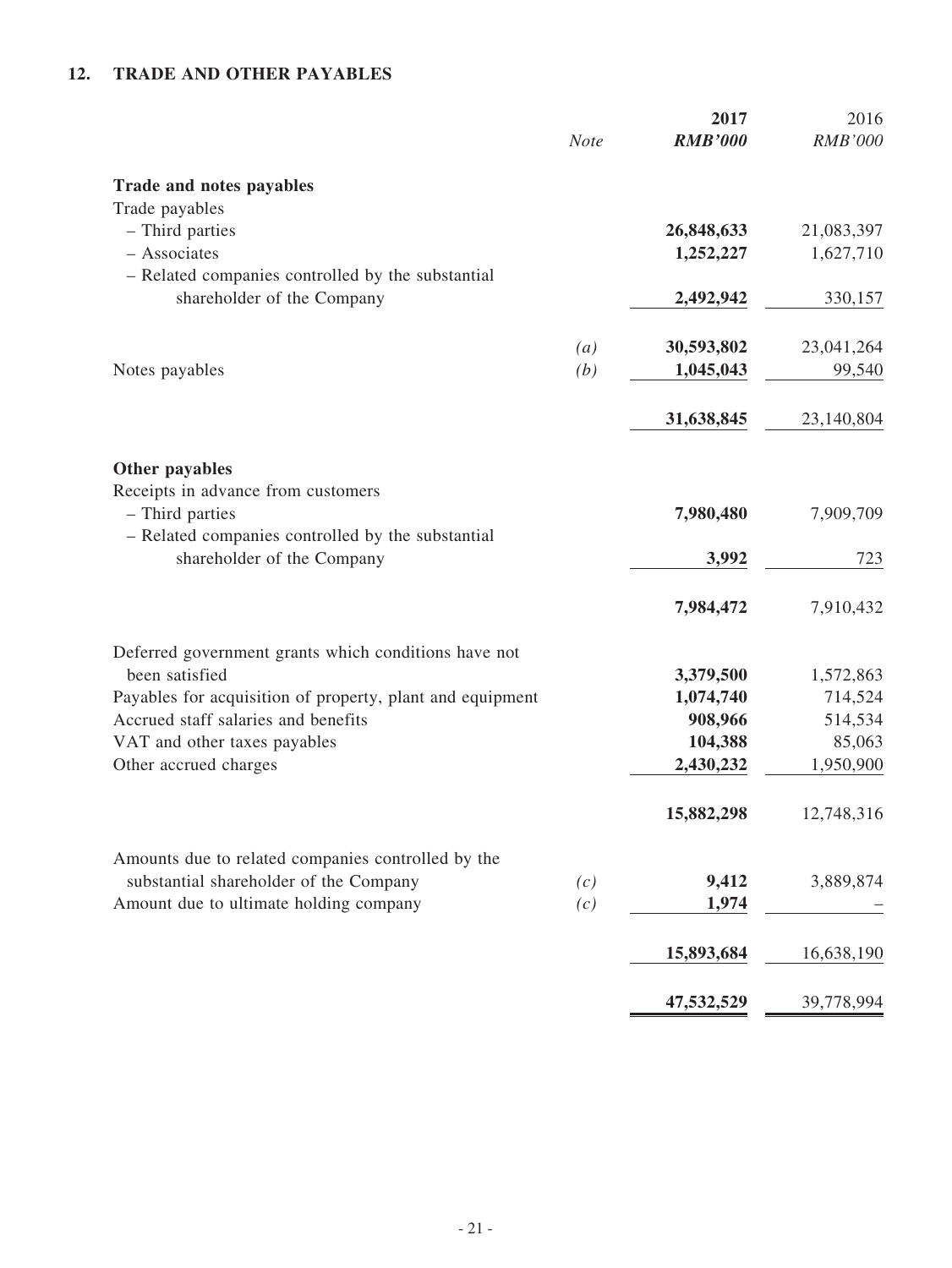### **(a) Trade payables**

The following is an ageing analysis of trade payables, based on invoice date, at the reporting date:

|                | 2017           | 2016           |
|----------------|----------------|----------------|
|                | <b>RMB'000</b> | <b>RMB'000</b> |
| $0 - 60$ days  | 27,331,331     | 20,638,859     |
| $61 - 90$ days | 1,849,868      | 1,624,387      |
| Over 90 days   | 1,412,603      | 778,018        |
|                | 30,593,802     | 23,041,264     |
|                |                |                |

Trade payables do not carry interest. The average credit period on purchase of goods is 60 days.

#### **(b) Notes payables**

All notes payables are denominated in RMB and are notes paid and/or payable to third parties for settlement of trade payables. As at 31 December 2017 and 2016, all notes payables have maturities of less than six months from the reporting date.

As at 31 December 2017, the Group pledged bank deposits of RMB36,043,000 (2016: RMB39,304,000) to secure the notes payables.

#### **(c) Amounts due to related companies/ultimate holding company**

The amounts due to related companies/ultimate holding company are unsecured, interest-free and repayable on demand.

All of the trade and other payables are expected to be settled or recognised as income within one year or are repayable on demand.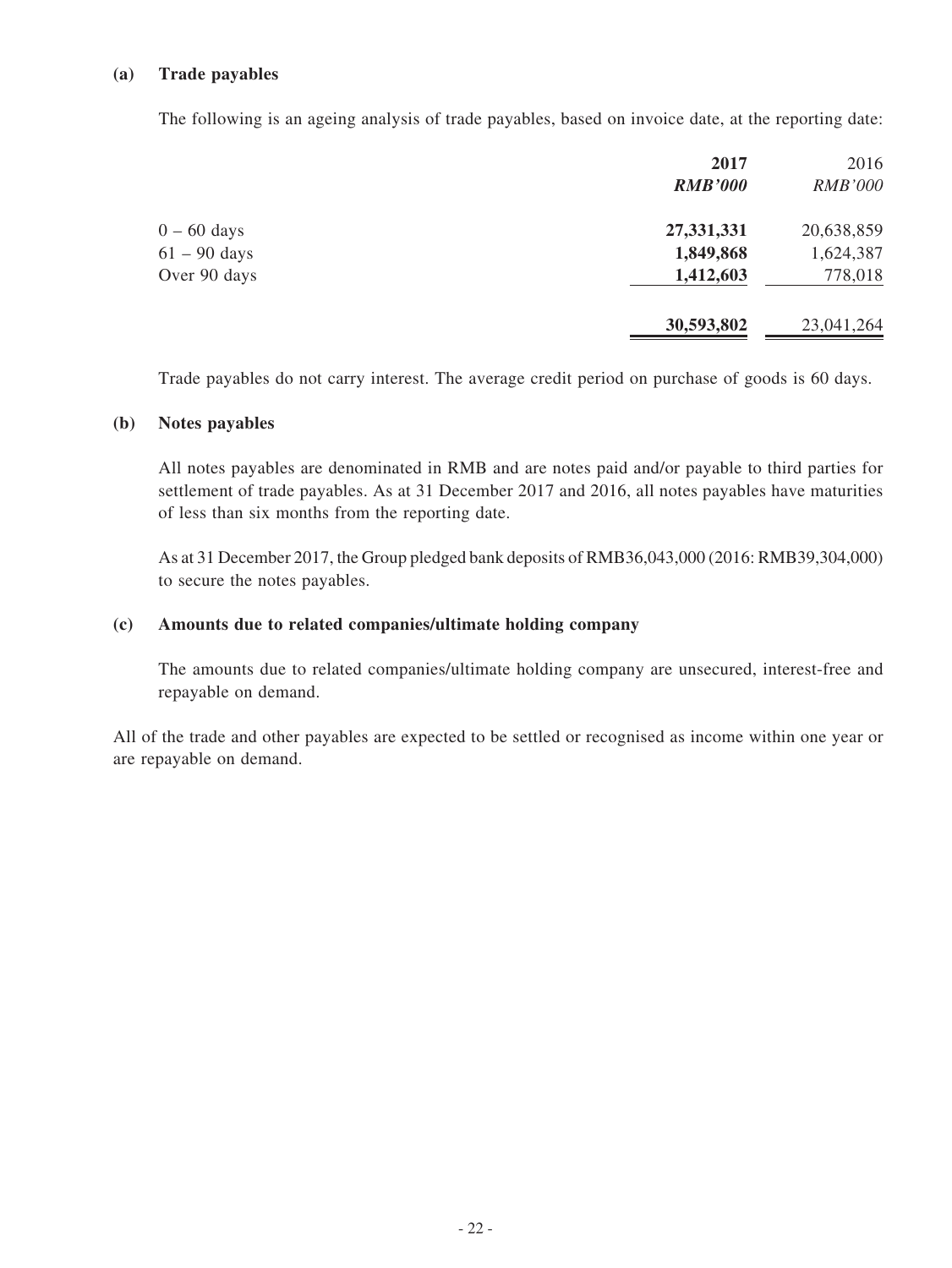### **13. SHARE CAPITAL**

|                                  | 2017           |                | 2016           |                |
|----------------------------------|----------------|----------------|----------------|----------------|
|                                  | Number of      | <b>Nominal</b> | Number of      | Nominal        |
|                                  | shares         | value          | shares         | value          |
|                                  |                | <b>RMB'000</b> |                | <b>RMB'000</b> |
| Authorised:                      |                |                |                |                |
| Ordinary shares of HK\$0.02 each |                |                |                |                |
| At 31 December                   | 12,000,000,000 | 246,720        | 12,000,000,000 | 246,720        |
| Issued and fully paid:           |                |                |                |                |
| Ordinary shares of HK\$0.02 each |                |                |                |                |
| At 1 January                     | 8,882,861,540  | 162,708        | 8,801,986,540  | 161,354        |
| Shares issued under share option |                |                |                |                |
| scheme (note)                    | 87,653,000     | 1,578          | 80,875,000     | 1,354          |
| At 31 December                   | 8,970,514,540  | 164,286        | 8,882,861,540  | 162,708        |
|                                  |                |                |                |                |

#### *Note:*

During the year ended 31 December 2017, share options were exercised to subscribe for 87,653,000 ordinary shares (2016: 80,875,000 ordinary shares) of the Company at a consideration of approximately RMB313,857,000 (2016: RMB273,482,000) of which approximately RMB1,578,000 (2016: RMB1,354,000) was credited to share capital and approximately RMB312,279,000 (2016: RMB272,128,000) was credited to the share premium account. As a result of the exercise of share options, share option reserve of RMB116,598,000 (2016: RMB121,731,000) has been transferred to the share premium account.

#### **14. SENIOR NOTES**

On 6 October 2014, the Company issued senior notes with an aggregate principal amount of US\$300,000,000 (equivalent to approximately RMB1,836,750,000) (the "**Senior Notes**"). The Senior Notes carried interest at 5.25% per annum, payable semi-annually in arrears on 6 April and 6 October, and the maturity date was 6 October 2019, unless the Company redeemed the Senior Notes before the maturity date.

The Senior Notes were listed on the SEHK. They had senior obligations, are unsecured and guaranteed by certain operating subsidiaries of the Company in the PRC. The guarantee was effectively subordinated to all existing and future secured obligations of the Company to the extent of the value of the collateral securing such obligations.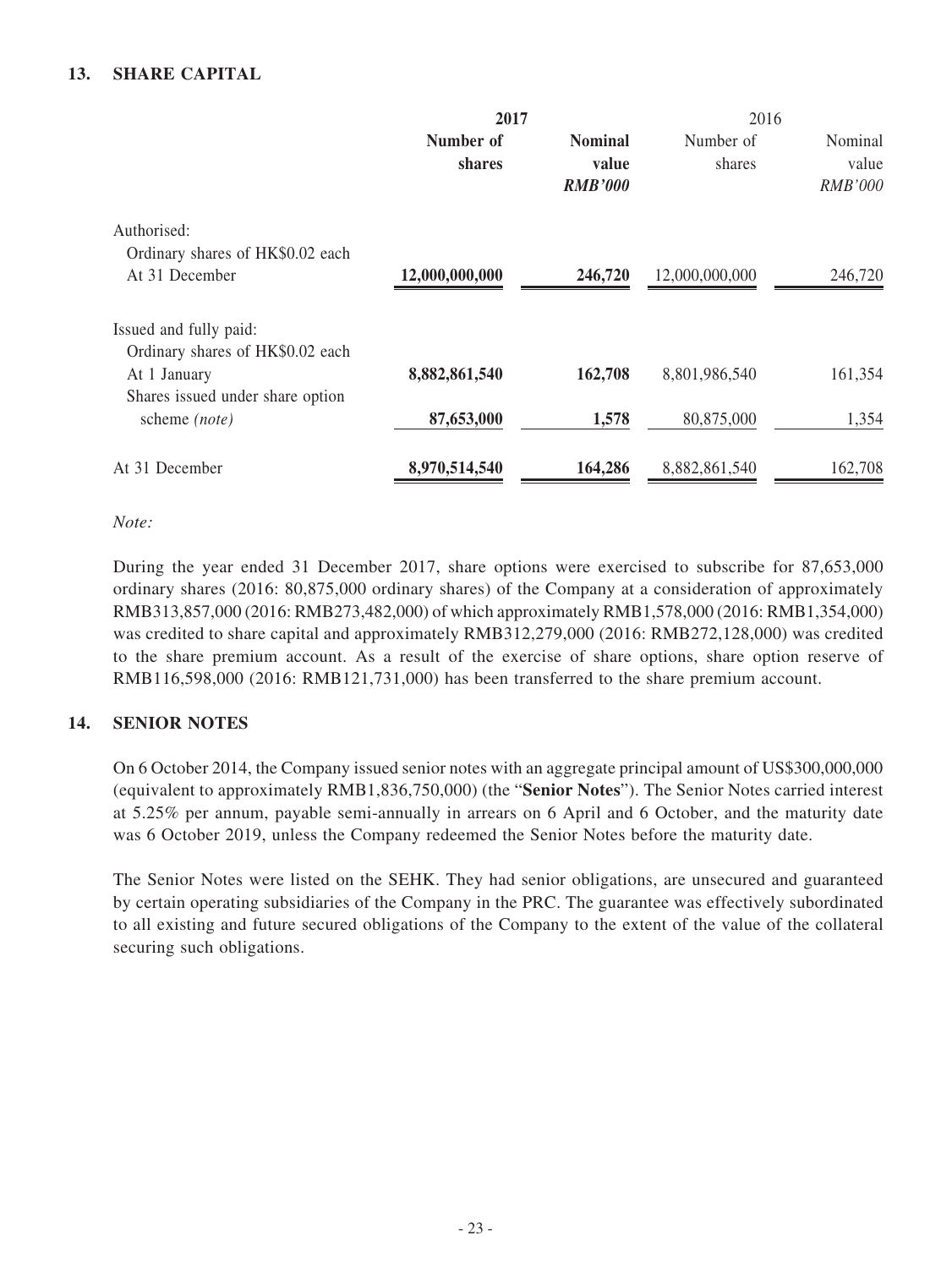At any time on or after 6 October 2017, the Company may redeem the Senior Notes, in whole or in part, at a redemption price equal to the percentage of principal amount set forth below plus accrued and unpaid interest, if any, to (but not including) the redemption date if they are redeemed during the twelve-month period beginning on 6 October of the years indicated below:

| <b>Period</b>       | <b>Redemption Price</b> |
|---------------------|-------------------------|
| 2017                | $102.625\%$             |
| 2018 and thereafter | 101.313\%               |

The carrying amount of the Senior Notes at initial recognition net of transaction costs amounted to US\$296,311,000 (equivalent to approximately RMB1,814,165,000) and the effective interest rate was 5.54% per annum. The Senior Notes were carried at amortised cost.

On 30 November 2017, the Company has redeemed an aggregate principal amount of US\$300,000,000 (equivalent to approximately RMB1,981,521,000) of all of the outstanding Senior Notes at the redemption price of 102.625% of the principal amount thereof, being US\$307,875,000 (equivalent to approximately RMB2,033,536,000), plus accrued and unpaid interest of US\$2,362,500 (equivalent to approximately RMB15,604,000) on the redemption date. The total redemption price paid by the Company on the redemption date is US\$310,237,500 (equivalent to approximately RMB2,049,140,000).

The movement of the Senior Notes during the year is set out below:

|                        | 2017           | 2016           |
|------------------------|----------------|----------------|
|                        | <b>RMB'000</b> | <b>RMB'000</b> |
| <b>Carrying amount</b> |                |                |
| At 1 January           | 2,068,316      | 1,928,856      |
| Interest expenses      | 8,908          | 4,658          |
| Early redemption       | (1,981,521)    |                |
| Exchange differences   | (95,703)       | 134,802        |
| At 31 December         |                | 2,068,316      |

The Senior Notes were subject to the fulfilment of certain financial and non-financial covenants, as commonly found in lending arrangements in senior notes. If the Group was to breach the covenants, the principal, and, accrued and unpaid interest of the Senior Notes would become payable on demand. The directors consider that none of the covenants had been breached as at 31 December 2016.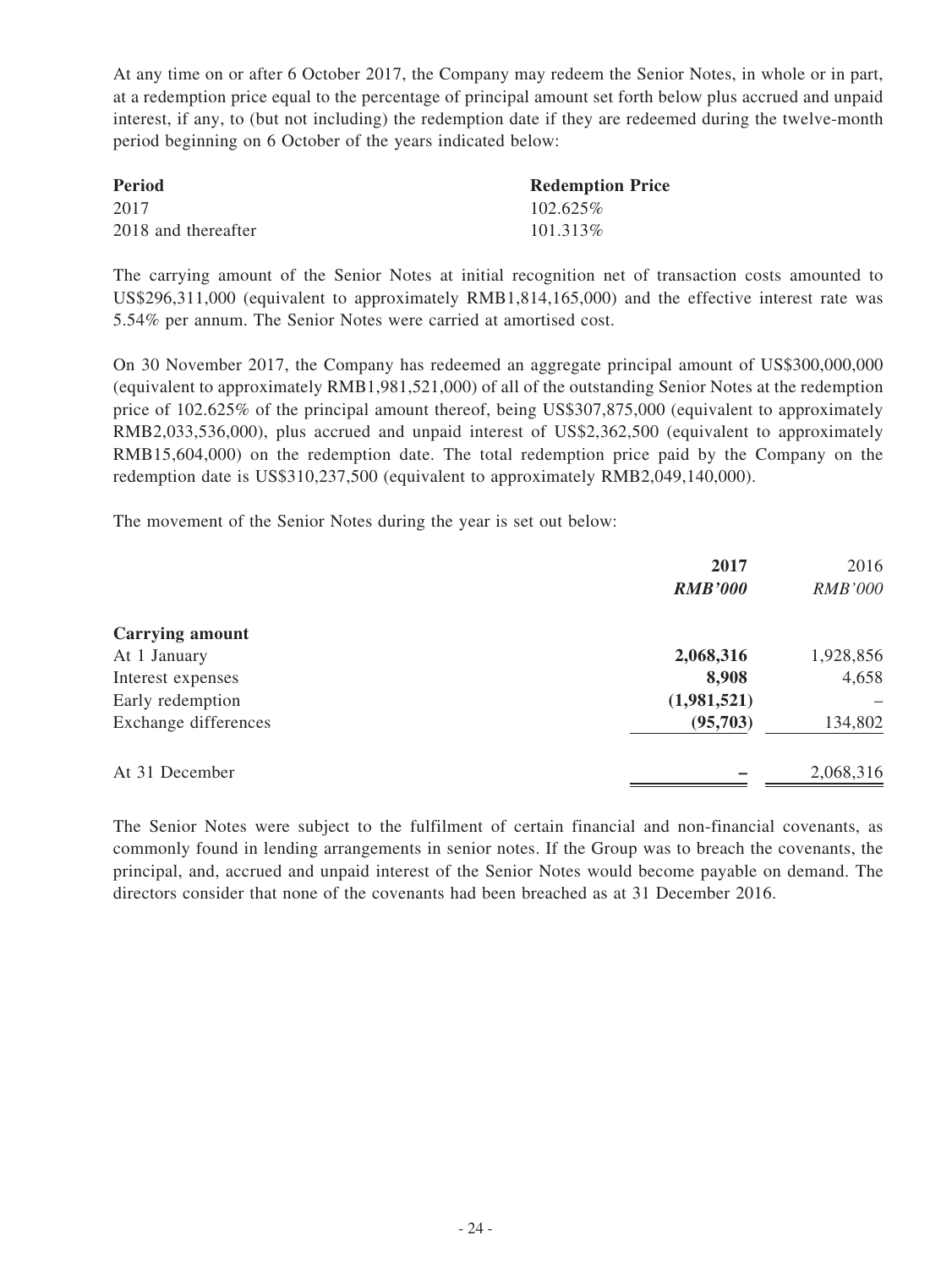### **15. DEFERRED TAX ASSETS AND LIABILITIES**

The following is the deferred tax (assets)/liabilities recognised in the consolidated statement of financial position and the movements thereon during the year:

|                                                             | 2017           | 2016           |
|-------------------------------------------------------------|----------------|----------------|
|                                                             | <b>RMB'000</b> | <i>RMB'000</i> |
| At 1 January                                                | 9,965          | 80,689         |
| Acquisition through business combinations <i>(note 17)</i>  | (16, 013)      |                |
| Credit to the consolidated income statement <i>(note 7)</i> | (127,306)      | (70, 724)      |
| At 31 December                                              | (133, 354)     | 9,965          |

### **Deferred tax assets**

|                                                                                         | <b>Unused tax</b><br>losses<br><b>RMB'000</b> | Intangible<br>assets<br><b>RMB'000</b> | <b>Others</b><br><b>RMB'000</b> | <b>Total</b><br><b>RMB'000</b> |
|-----------------------------------------------------------------------------------------|-----------------------------------------------|----------------------------------------|---------------------------------|--------------------------------|
| At 1 January 2016                                                                       | 28,144                                        | 31,661                                 | 34,333                          | 94,138                         |
| (Charge)/Credit to the consolidated<br>income statement                                 | (20, 487)                                     | 94,378                                 | 20,078                          | 93,969                         |
| At 31 December 2016 and<br>1 January 2017                                               | 7,657                                         | 126,039                                | 54,411                          | 188,107                        |
| (Charge)/Credit to the consolidated<br>income statement<br>Acquisition through business | (7,657)                                       | 43,027                                 | 161,835                         | 197,205                        |
| combinations (note 17)                                                                  |                                               |                                        | 16,013                          | 16,013                         |
| At 31 December 2017                                                                     |                                               | 169,066                                | 232,259                         | 401,325                        |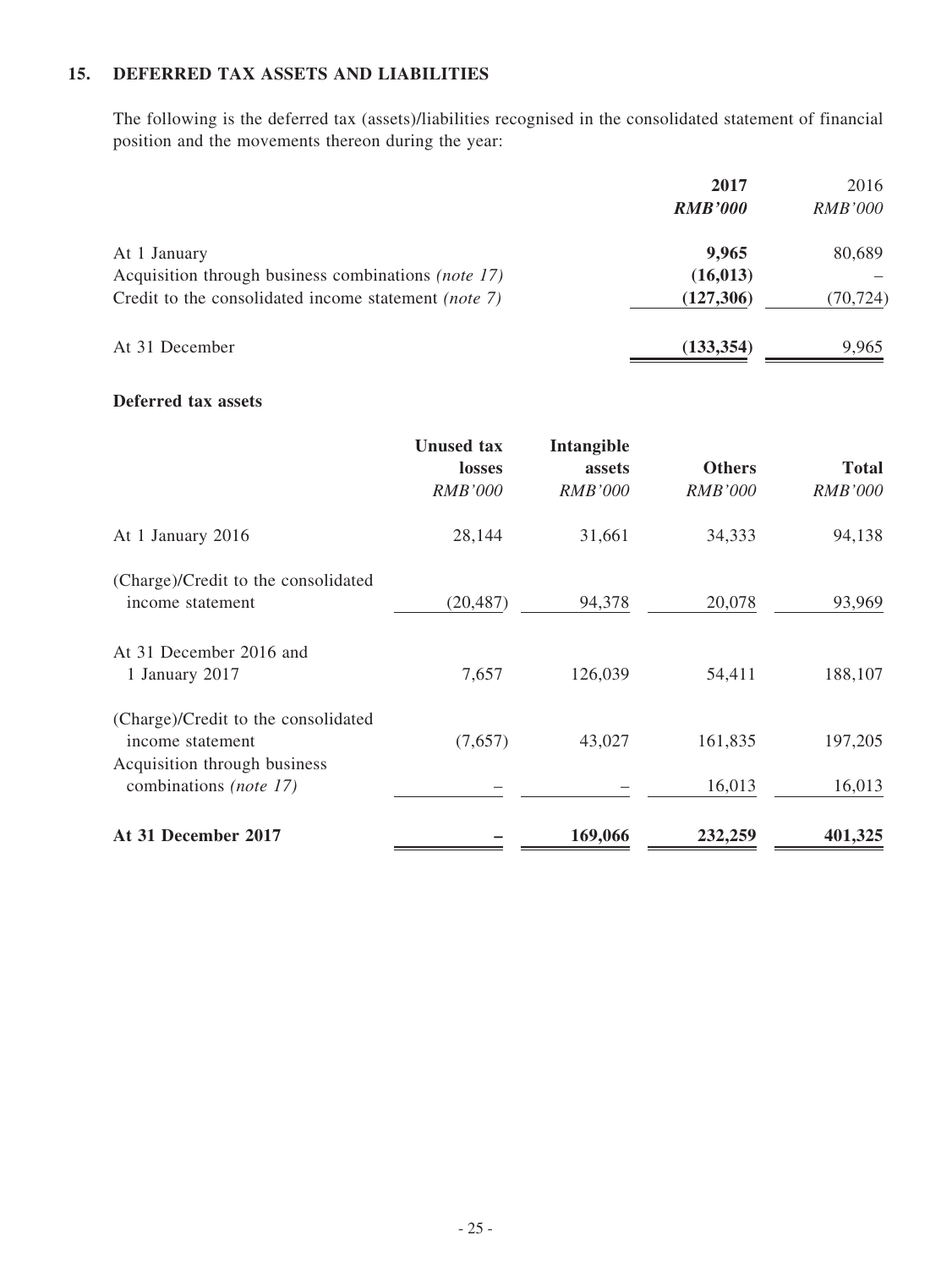### **Deferred tax liabilities**

|                                                      | Withholding    |
|------------------------------------------------------|----------------|
|                                                      | tax on         |
|                                                      | undistributed  |
|                                                      | profits from   |
|                                                      | the PRC        |
|                                                      | subsidiaries   |
|                                                      | <b>RMB'000</b> |
| At 1 January 2016                                    | 174,827        |
| Charge to the consolidated income statement (note 7) | 23,245         |
| At 31 December 2016 and 1 January 2017               | 198,072        |
| Charge to the consolidated income statement (note 7) | 69,899         |
| At 31 December 2017                                  | 267,971        |

The deferred tax assets have been offset against certain deferred tax liabilities in the consolidated statement of financial position as they are related to the same entity and related to tax levied by the same tax authority. The amounts recognised in the consolidated statement of financial position are as follows:

|                                                                      | 2017           | 2016           |
|----------------------------------------------------------------------|----------------|----------------|
|                                                                      | <b>RMB'000</b> | <b>RMB'000</b> |
| Deferred tax assets recognised in the consolidated statement of      |                |                |
| financial position                                                   | (401, 325)     | (188, 107)     |
| Deferred tax liabilities recognised in the consolidated statement of |                |                |
| financial position                                                   | 267,971        | 198,072        |
| Net deferred tax (assets)/liabilities                                | (133, 354)     | 9,965          |

Withholding tax is imposed on dividends declared in respect of profits earned by the PRC subsidiaries from 1 January 2008 onwards. Deferred tax liabilities has been provided in the consolidated financial statements in respect of temporary differences attributable to the profits earned by the PRC subsidiaries based on the expected dividends payout ratio of these PRC subsidiaries. Deferred tax liabilities have not been recognised in respect of temporary differences relating to the post-2007 profits earned by the PRC subsidiaries amounting to approximately RMB11,557,434,000 (2016: RMB9,166,229,000).

As at the reporting date, the Group has unused tax losses of approximately RMB2,163,395,000 (2016: RMB2,209,828,000) available for offset against future profits. Of the total tax losses, approximately RMB300,535,000 (2016: RMB282,204,000) may be carried forward for five years from the year of incurring the loss, and the remaining unrecognised tax losses have no expiry dates. No deferred tax asset has been recognised in respect of the tax losses due to the unpredictability of future profit streams.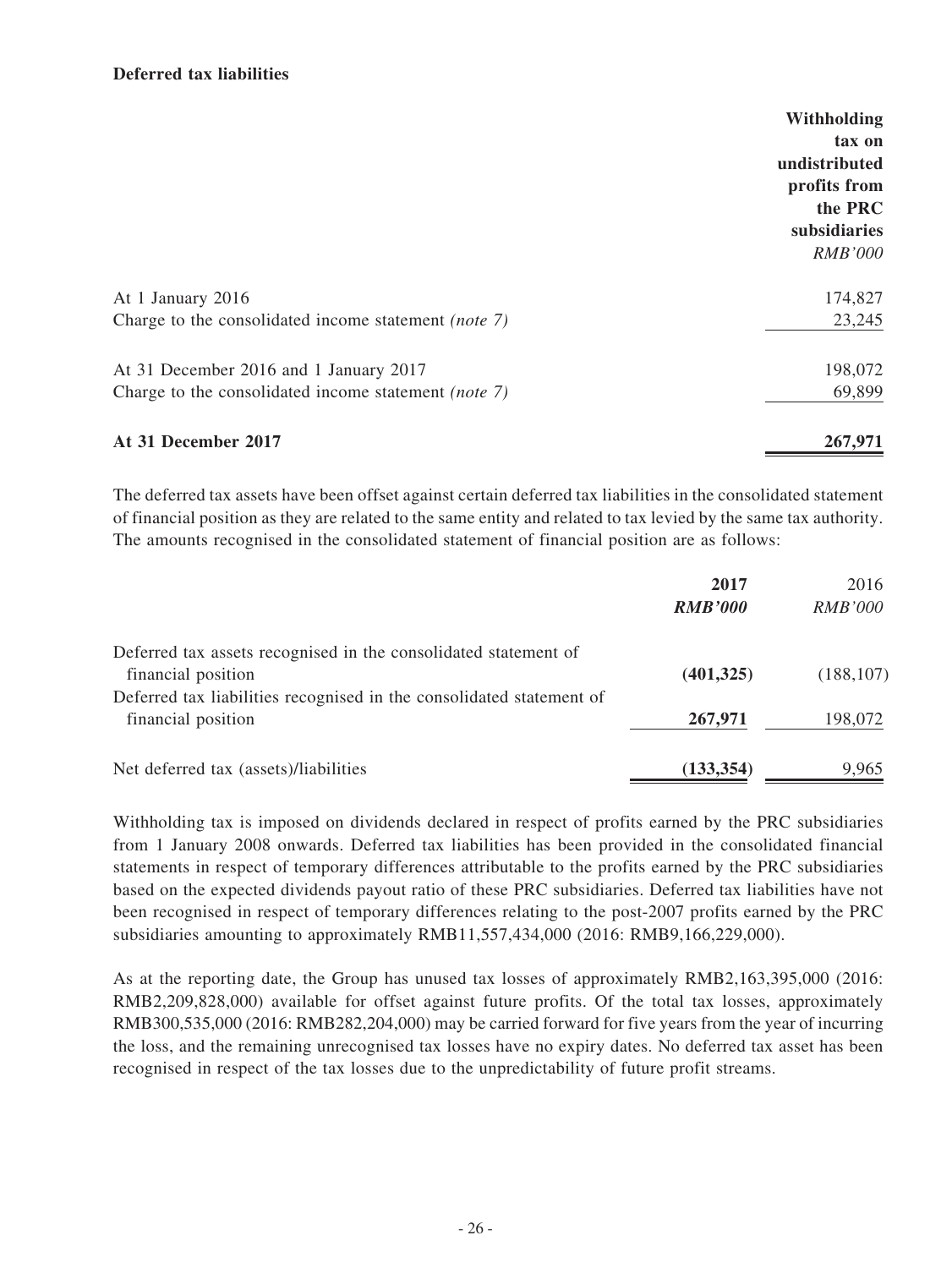#### **16. DISPOSAL OF SUBSIDIARIES**

### **(a) Disposal of Zhejiang Kingkong Automobile Company Limited# 浙江金剛汽車有限公司 ("Zhejiang Kingkong")**

On 4 August 2017, the Group entered into a disposal agreement with Zhejiang Haoqing Automobile Manufacturing Company Limited# 浙江豪情汽車製造有限公司 for the disposal of the entire interests in Zhejiang Kingkong, an indirectly owned subsidiary with 99% equity interest, at an aggregate cash consideration of approximately RMB1,241,687,000 ("**Zhejiang Kingkong Disposal**"). Zhejiang Kingkong Disposal was completed on 28 September 2017. Please refer to the Company's announcement dated 4 August 2017 for further details. The net assets disposed of at the disposal date are set out as follows:

|                                       | <b>RMB'000</b> |
|---------------------------------------|----------------|
| Net assets disposed of:               |                |
| Property, plant and equipment         | 2,563,304      |
| Land lease prepayments                | 275,370        |
| Trade and other receivables           | 799,755        |
| Bank balances and cash                | 104,524        |
| Trade and other payables              | (3,041,874)    |
|                                       | 701,079        |
| Net gain on disposal of a subsidiary: |                |
| Cash consideration received           | 1,241,687      |
| Net assets disposed of                | (701, 079)     |
| Non-controlling interests             | 7,011          |
|                                       | 547,619        |
| Net cash inflow arising on disposal:  |                |
| Cash consideration received           | 1,241,687      |
| Bank balances and cash disposed of    | (104, 524)     |
|                                       | 1,137,163      |

### **(b) Disposal of LYNK & CO Auto Sales Company Limited# 領克汽車銷售有限公司 ("LYNK Auto Sales")**

On 26 October 2017, the Group entered into a disposal agreement for the disposal of the entire interests in LYNK Auto Sales, an indirectly owned subsidiary with 99% equity interest, to LYNK & CO Investment Co., Ltd.# 領克投資有限公司, a joint venture of the Company ("**LYNK Auto Sales Disposal**"). LYNK Auto Sales Disposal was completed on 27 October 2017. The aggregate cash consideration and net gain on disposal of a subsidiary for the LYNK Auto Sales Disposal were RMB100,000,000 and RMB14,943,000, respectively and an unrealised gain on disposal of a subsidiary to a joint venture of RMB14,943,000 was resulted in. The carrying amount of total net assets disposed of and net cash outflow arising on disposal at the disposal date were RMB70,114,000 and RMB96,435,000, respectively.

# The English translation of the name of the companies established in the PRC is for reference only. The official names of these companies are in Chinese.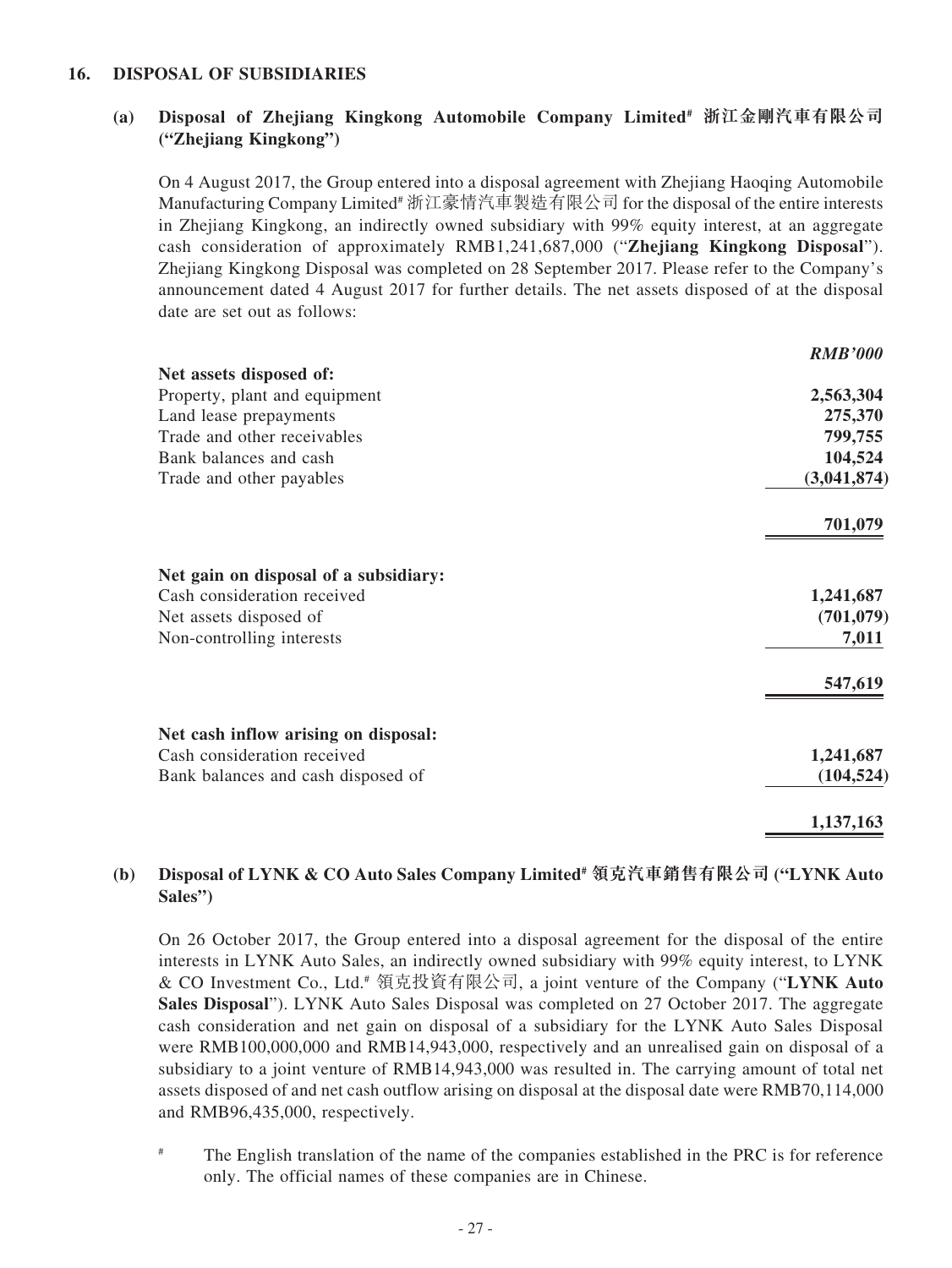#### **17. BUSINESS COMBINATIONS**

### **(a) Baoji Geely Engine Company Limited# 寶雞吉利發動機有限公司("Baoji Engine")**

On 7 November 2017, Zhejiang Geely Luoyou Engine Company Limited<sup>#</sup> 浙江吉利羅佑發動機 有限公司 ("**Geely Luoyou**"), an indirect 99% owned subsidiary of the Company, and a fellow subsidiary owned by the Company's ultimate holding company entered into an acquisition agreement pursuant to which Geely Luoyou has conditionally agreed to acquire, and the fellow subsidiary has conditionally agreed to sell the entire equity interests of Baoji Engine for a cash consideration of approximately RMB345,100,000. Baoji Engine is engaged in the research, development, production and sales of vehicle engines and related after-sales parts in the PRC. The acquisition of Baoji Engine was completed on 28 December 2017. Please refer to the Company's circular dated 8 December 2017 for further details.

The assets acquired and liabilities recognised at the acquisition date are as follows:

| Fair value<br>carrying | values on                                                                                                                      |
|------------------------|--------------------------------------------------------------------------------------------------------------------------------|
| adjustments            | acquisition                                                                                                                    |
| <b>RMB'000</b>         | <b>RMB'000</b>                                                                                                                 |
|                        |                                                                                                                                |
| 84,000                 | 1,272,484                                                                                                                      |
|                        | 589,326                                                                                                                        |
|                        | 16,013                                                                                                                         |
| 14,000                 | 73,981                                                                                                                         |
|                        | 236,352                                                                                                                        |
|                        | 27,492                                                                                                                         |
|                        | 55,632                                                                                                                         |
|                        | (1,930,026)                                                                                                                    |
| 98,000                 | 341,254                                                                                                                        |
|                        |                                                                                                                                |
|                        | 345,100                                                                                                                        |
|                        | (341, 254)                                                                                                                     |
|                        | 3,846                                                                                                                          |
|                        |                                                                                                                                |
|                        | (345, 100)                                                                                                                     |
|                        | 55,632                                                                                                                         |
|                        | (289, 468)                                                                                                                     |
|                        | amounts<br><b>RMB'000</b><br>1,188,484<br>589,326<br>16,013<br>59,981<br>236,352<br>27,492<br>55,632<br>(1,930,026)<br>243,254 |

No acquisition-related costs had been incurred in relation to the acquisition.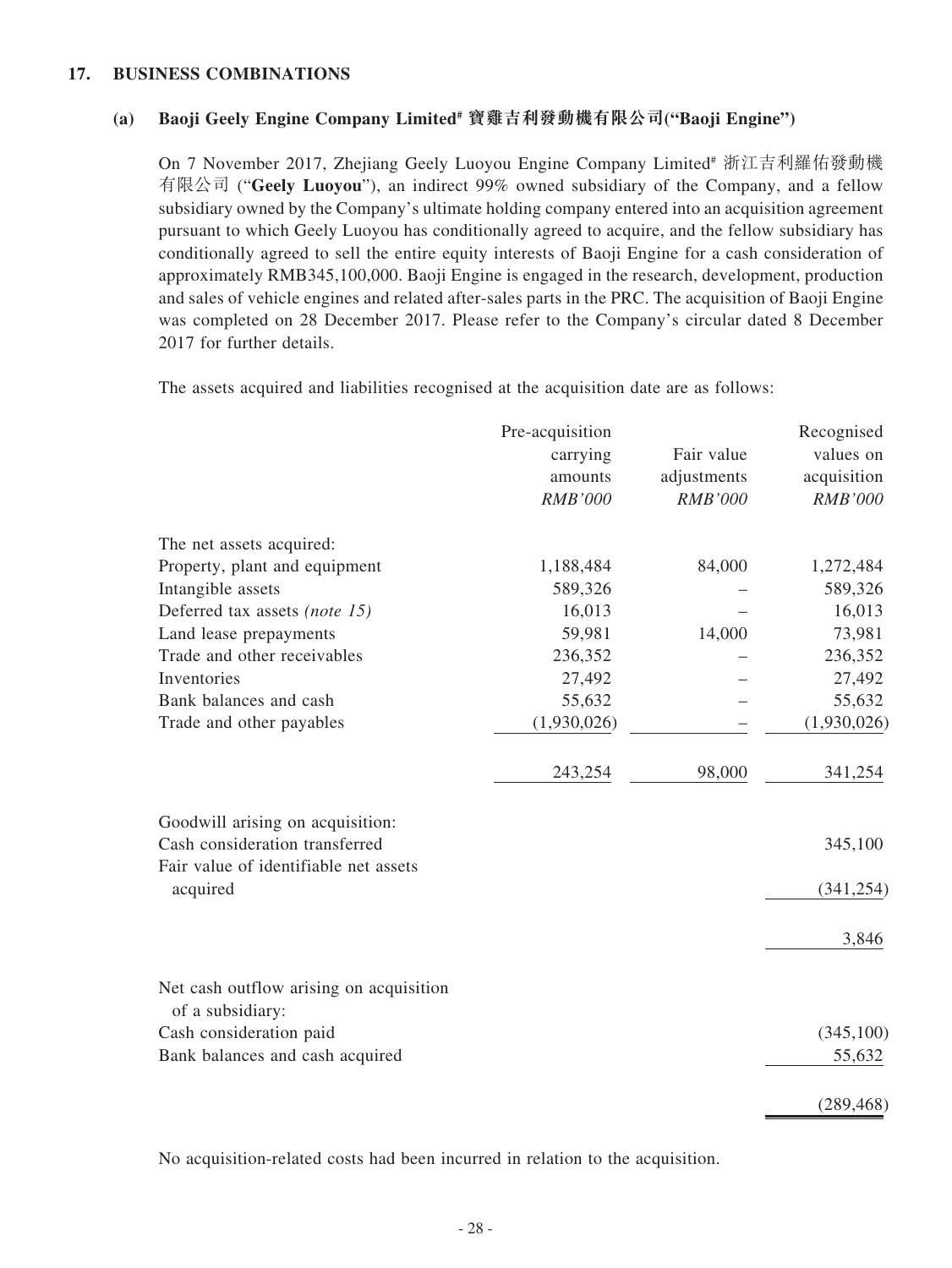As a result of the acquisition, the Group is expected to increase its manufacturing capacity to meet the increasing demand of automobiles in the PRC, as well as enhancing its production capabilities. Goodwill arose because the consideration paid included amounts in relation to the revenue growth and future market development of the businesses acquired. These benefits are not recognised separately from goodwill, because they do not meet the recognition criteria for identifiable intangible assets. Goodwill arising from the acquisition is not expected to be deductible for tax purpose.

Baoji Engine has not contributed any revenue and loss from the acquisition date to 31 December 2017.

If the acquisition had occurred on 1 January 2017, the consolidated revenue and consolidated profit of the Group for the year ended 31 December 2017 would be RMB92,791,978,000 and RMB10,692,291,000, respectively. The proforma financial information is for illustrative purpose only and does not necessarily reflect the Group's revenue and operating results if the acquisition had been occurred on 1 January 2017 and could not serve as a basis for the forecast of future operation results.

### **(b) Ningbo Shangzhongxia Automatic Transmission Company Limited# 寧波上中下自動變速器有 限公司("Ningbo SZX")**

On 7 November 2017, Geely Luoyou and the Company's ultimate holding company entered into an acquisition agreement pursuant to which Geely Luoyou has conditionally agreed to acquire, and the Company's ultimate holding company has conditionally agreed to sell the entire equity interests of Ningbo SZX for a cash consideration of approximately RMB993,100,000. Ningbo SZX is engaged in the research, development, production and sales of transmissions and related after-sales parts in the PRC. The acquisition of Ningbo SZX was completed on 28 December 2017. Please refer to the Company's circular dated 8 December 2017 for further details.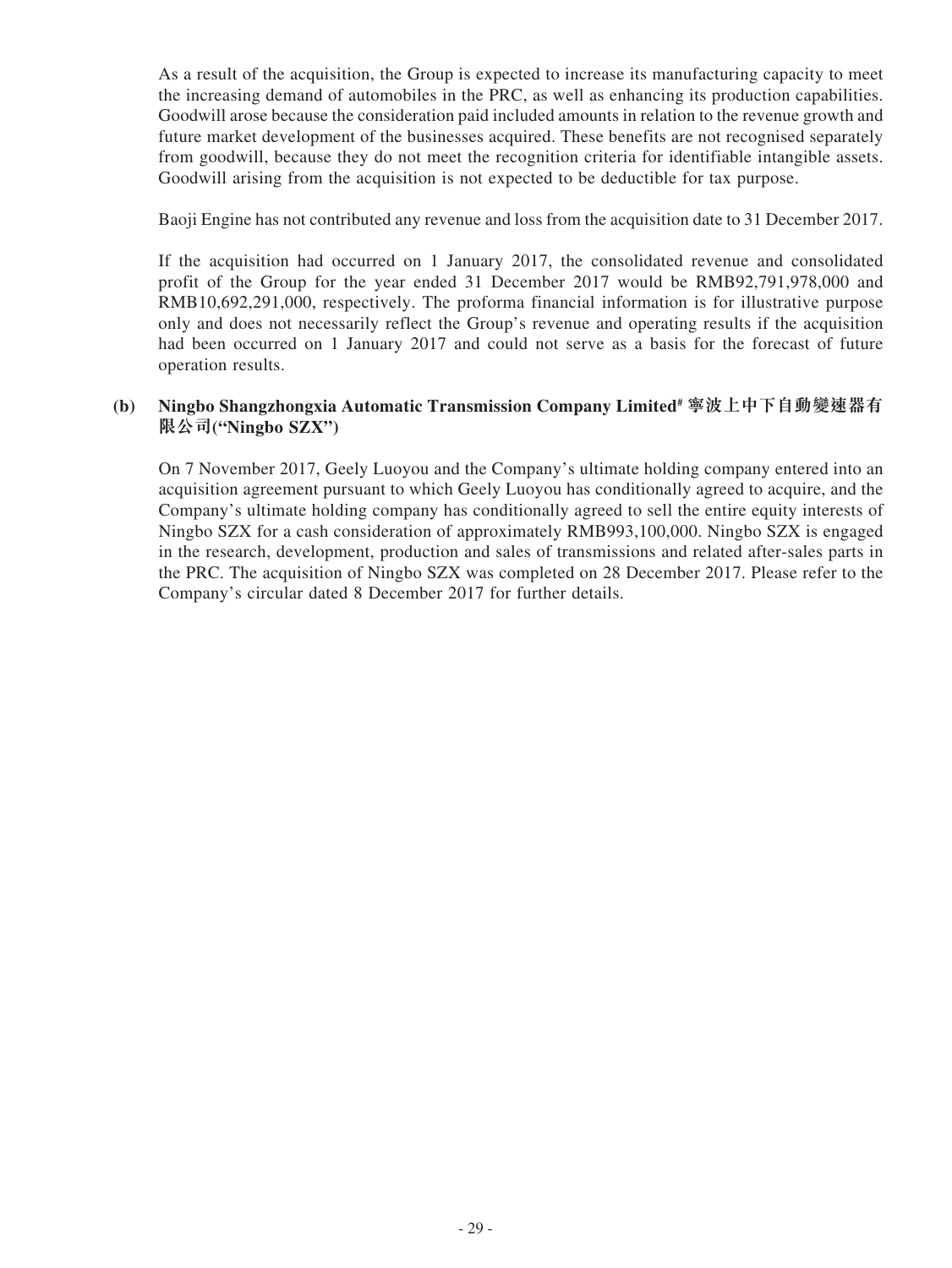The assets acquired and liabilities recognised at the acquisition date are as follows:

|                                                             | Pre-acquisition |                | Recognised     |
|-------------------------------------------------------------|-----------------|----------------|----------------|
|                                                             | carrying        | Fair value     | values on      |
|                                                             | amounts         | adjustments    | acquisition    |
|                                                             | <b>RMB'000</b>  | <b>RMB'000</b> | <b>RMB'000</b> |
| The net assets acquired:                                    |                 |                |                |
| Property, plant and equipment                               | 822,012         | 64,387         | 886,399        |
| Intangible assets                                           | 668,707         |                | 668,707        |
| Land lease prepayments                                      | 60,047          |                | 60,047         |
| Trade and other receivables                                 | 482,905         |                | 482,905        |
| Inventories                                                 | 53,944          |                | 53,944         |
| Bank balances and cash                                      | 41,738          |                | 41,738         |
| Trade and other payables                                    | (1, 197, 238)   |                | (1, 197, 238)  |
|                                                             | 932,115         | 64,387         | 996,502        |
| Bargain purchase gain arising from<br>acquisition (note 6): |                 |                |                |
| Cash consideration transferred                              |                 |                | 993,100        |
| Fair value of identifiable net assets                       |                 |                |                |
| acquired                                                    |                 |                | (996, 502)     |
|                                                             |                 |                | (3,402)        |
| Net cash outflow arising on acquisition of a                |                 |                |                |
| subsidiary:                                                 |                 |                |                |
| Cash consideration paid                                     |                 |                | (993, 100)     |
| Bank balances and cash acquired                             |                 |                | 41,738         |
|                                                             |                 |                | (951, 362)     |

No acquisition-related costs had been incurred in relation to the acquisition.

As a result of the acquisition, the Group is expected to increase its manufacturing capacity to meet the increasing demand of automobiles in the PRC, as well as enhancing its production capabilities.

Ningbo SZX has not contributed any revenue and loss from the acquisition date to 31 December 2017.

If the acquisition had occurred on 1 January 2017, the consolidated revenue and consolidated profit of the Group for the year ended 31 December 2017 would be RMB92,864,473,000 and RMB10,739,194,000, respectively. The proforma financial information is for illustrative purpose only and does not necessarily reflect the Group's revenue and operating results if the acquisition had been occurred on 1 January 2017 and could not serve as a basis for the forecast of future operation results.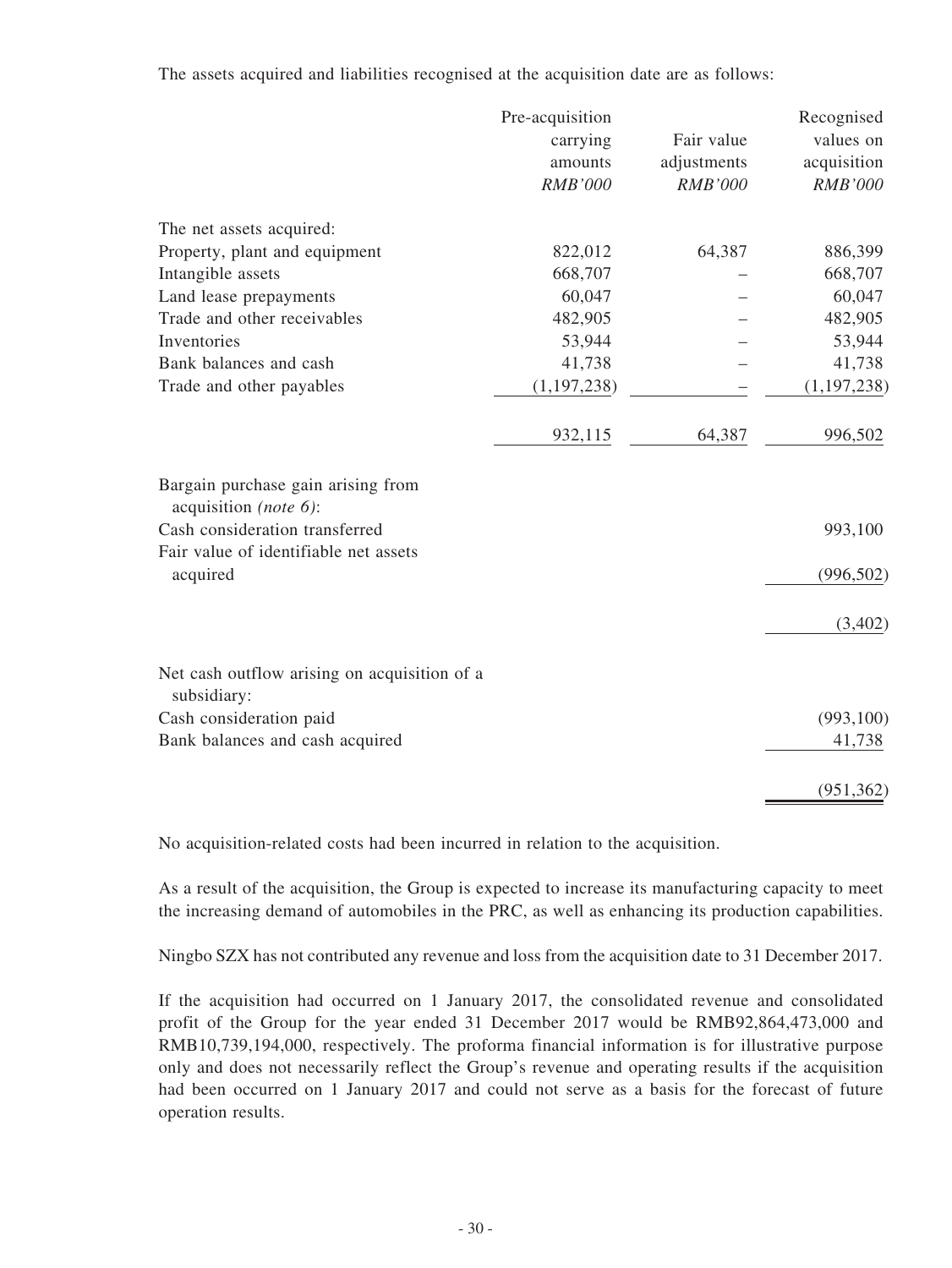### **(c) Zhejiang Yili Automobile Components Company Limited# 浙江義利汽車零部件有限公司 ("Zhejiang Yili")**

On 7 November 2017, Geely Luoyou and two fellow subsidiaries owned by the Company's ultimate holding company entered into an acquisition agreement pursuant to which Geely Luoyou has conditionally agreed to acquire, and the fellow subsidiaries have conditionally agreed to sell the entire equity interests of Zhejiang Yili for a cash consideration of approximately RMB495,000,000. Zhejiang Yili is engaged in the research, development, production and sales of vehicle engines and related after-sales parts in the PRC. The acquisition of Zhejiang Yili was completed on 28 December 2017. Please refer to the Company's circular dated 8 December 2017 for further details.

The assets acquired and liabilities recognised at the acquisition date are as follows:

|                                                                    | Pre-acquisition |                | Recognised     |
|--------------------------------------------------------------------|-----------------|----------------|----------------|
|                                                                    | carrying        | Fair value     | values on      |
|                                                                    | amounts         | adjustments    | acquisition    |
|                                                                    | <b>RMB'000</b>  | <b>RMB'000</b> | <b>RMB'000</b> |
| The net assets acquired:                                           |                 |                |                |
| Property, plant and equipment                                      | 1,078,140       | 44,000         | 1,122,140      |
| Intangible assets                                                  | 35,676          |                | 35,676         |
| Land lease prepayments                                             | 63,235          | 12,000         | 75,235         |
| Trade and other receivables                                        | 182,197         |                | 182,197        |
| Inventories                                                        | 10,029          |                | 10,029         |
| Bank balances and cash                                             | 7,196           |                | 7,196          |
| Trade and other payables                                           | (942,790)       |                | (942, 790)     |
|                                                                    | 433,683         | 56,000         | 489,683        |
| Goodwill arising on acquisition:<br>Cash consideration transferred |                 |                | 495,000        |
| Fair value of identifiable net assets                              |                 |                |                |
| acquired                                                           |                 |                | (489, 683)     |
|                                                                    |                 |                | 5,317          |
| Net cash outflow arising on acquisition<br>of a subsidiary:        |                 |                |                |
| Cash consideration paid                                            |                 |                | (495,000)      |
| Bank balances and cash acquired                                    |                 |                | 7,196          |
|                                                                    |                 |                | (487, 804)     |

No acquisition-related costs had been incurred in relation to the acquisition.

As a result of the acquisition, the Group is expected to increase its manufacturing capacity to meet the increasing demand of automobiles in the PRC, as well as enhancing its production capabilities. Goodwill arose because the consideration paid included amounts in relation to the revenue growth and future market development of the businesses acquired. These benefits are not recognised separately from goodwill, because they do not meet the recognition criteria for identifiable intangible assets. Goodwill arising from the acquisition is not expected to be deductible for tax purpose.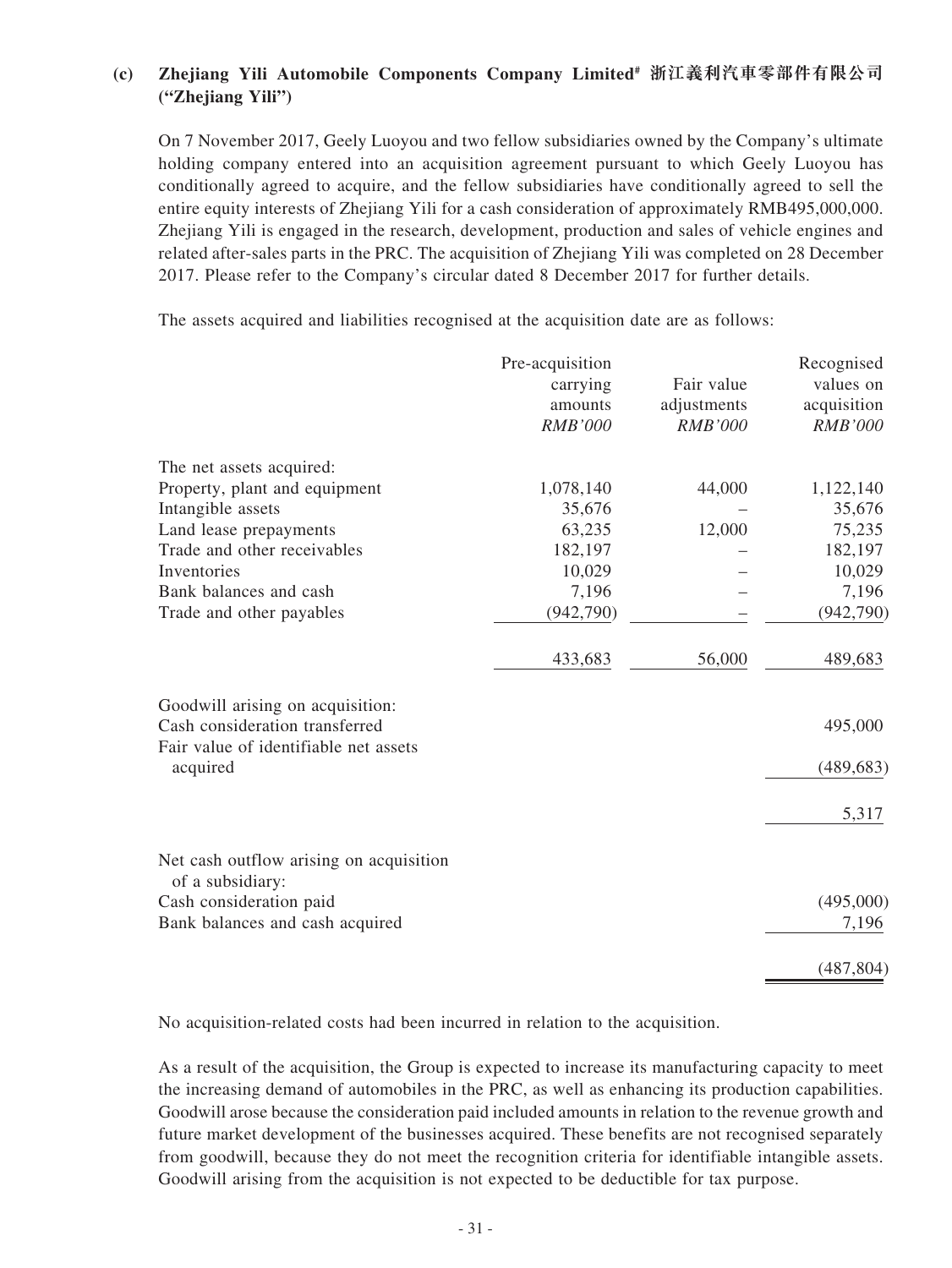Zhejiang Yili has not contributed any revenue and loss from the acquisition date to 31 December 2017.

If the acquisition had occurred on 1 January 2017, the consolidated revenue and consolidated profit of the Group for the year ended 31 December 2017 would be RMB92,761,937,000 and RMB10,675,865,000, respectively. The proforma financial information is for illustrative purpose only and does not necessarily reflect the Group's revenue and operating results if the acquisition had been occurred on 1 January 2017 and could not serve as a basis for the forecast of future operation results.

# The English translation of the name of the companies established in the PRC is for reference only. The official names of these companies are in Chinese.

#### **18. CASH FLOW INFORMATION**

#### **Reconciliation of liabilities arising from financing activities**

The table below details changes in the Group's liabilities from financing activities, including both cash and non-cash changes. Liabilities arising from financing activities are liabilities for which cash flows were, or future cash flows will be, classified in the Group's consolidated statement of cash flows as cash flows from financing activities.

|                                   | <b>Dividends</b><br>payable<br><b>RMB'000</b> | <b>Bank</b><br>borrowings<br><b>RMB'000</b> | <b>Senior</b><br>notes<br><b>RMB'000</b> | <b>Total</b><br>RMB'000 |
|-----------------------------------|-----------------------------------------------|---------------------------------------------|------------------------------------------|-------------------------|
| At 1 January 2017                 |                                               | 174,375                                     | 2,068,316                                | 2,242,691               |
| Change from financing cash flows: |                                               |                                             |                                          |                         |
| Proceeds from new bank borrowings |                                               | 1,296,460                                   |                                          | 1,296,460               |
| Repayment of bank borrowings      |                                               | (174, 375)                                  |                                          | (174, 375)              |
| Redemption of senior notes        |                                               |                                             | (2,033,536)                              | (2,033,536)             |
| Other borrowing costs paid        |                                               | (4,104)                                     | (122, 846)                               | (126,950)               |
| Dividends paid                    | (960, 054)                                    |                                             |                                          | (960, 054)              |
| Total changes from financing      |                                               |                                             |                                          |                         |
| cash flows                        | (960, 054)                                    | 1,117,981                                   | (2, 156, 382)                            | (1,998,455)             |
| Exchange adjustments              |                                               |                                             | (95,703)                                 | (95,703)                |
| Other changes (note):             |                                               |                                             |                                          |                         |
| Interest expenses                 |                                               | 4,653                                       | 105,622                                  | 110,275                 |
| Loss on early redemption          |                                               |                                             |                                          |                         |
| of senior notes                   |                                               |                                             | 52,015                                   | 52,015                  |
| Dividends declared                | 960,054                                       |                                             |                                          | 960,054                 |
| Others                            |                                               | (549)                                       | 26,132                                   | 25,583                  |
| Total other changes               | 960,054                                       | 4,104                                       | 183,769                                  | 1,147,927               |
| At 31 December 2017               |                                               | 1,296,460                                   |                                          | 1,296,460               |

Note: Other changes include interest accruals.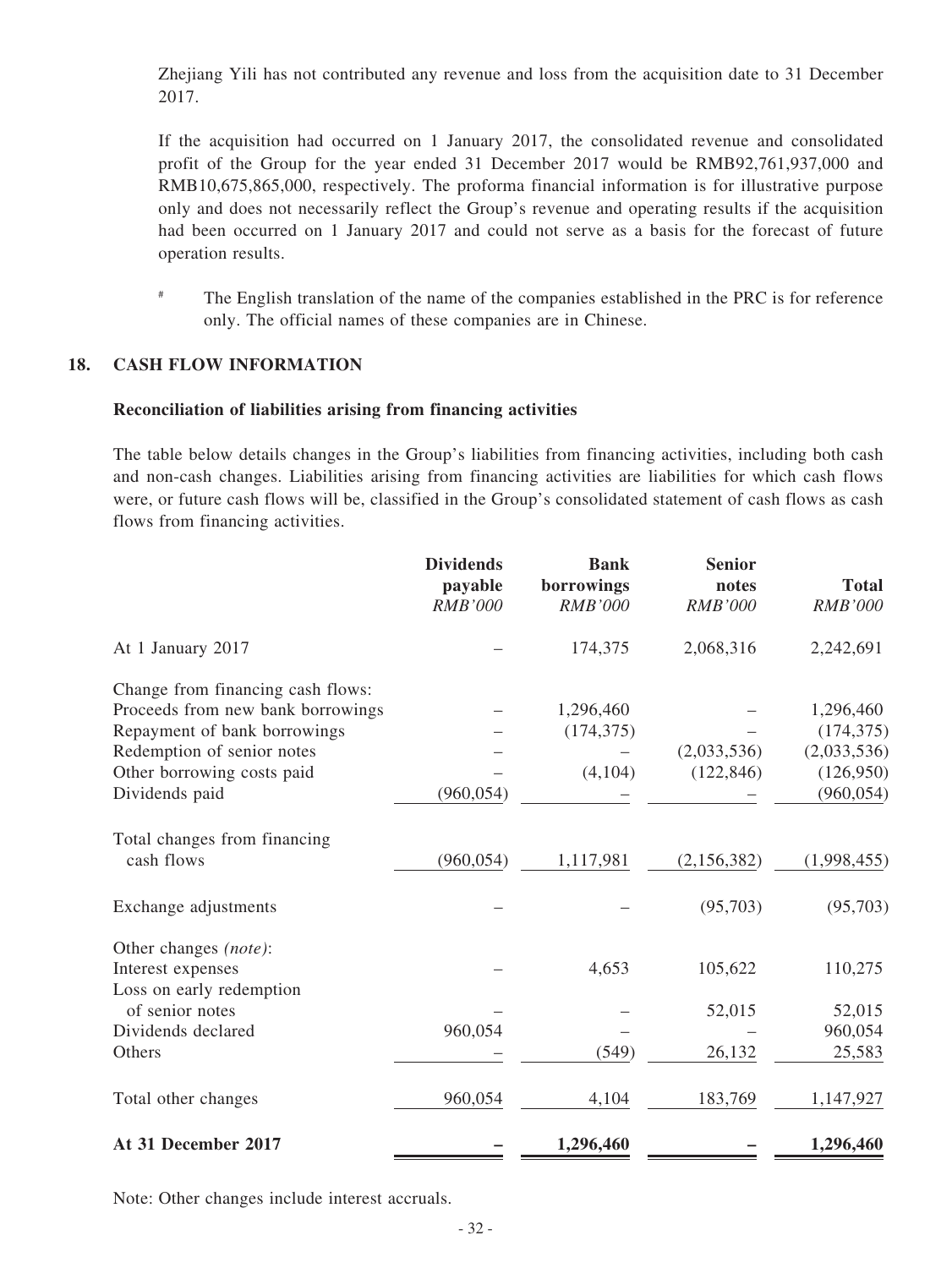### **19. EVENT AFTER THE REPORTING DATE**

On 18 January 2018, the Company, Barclays Bank PLC, BNP Paribas, Deutsche Bank AG, Hong Kong Branch and UBS AG Hong Kong Branch entered into a subscription agreement in connection with the issue of US\$300,000,000 3.625% bonds due 2023 (the "**Bonds Issue**"). The estimated net proceeds of the Bonds Issue, after deduction of underwriting discounts and commissions and other offering expenses, amounted to approximately US\$297,500,000 (equivalent to RMB1,909,950,000) and the Group intends to use it to refinance the Group's certain existing indebtedness and for business development and other general corporate purposes.

### **20. COMPARATIVE FIGURES**

Certain comparative figures have been reclassified to conform to current year's presentation.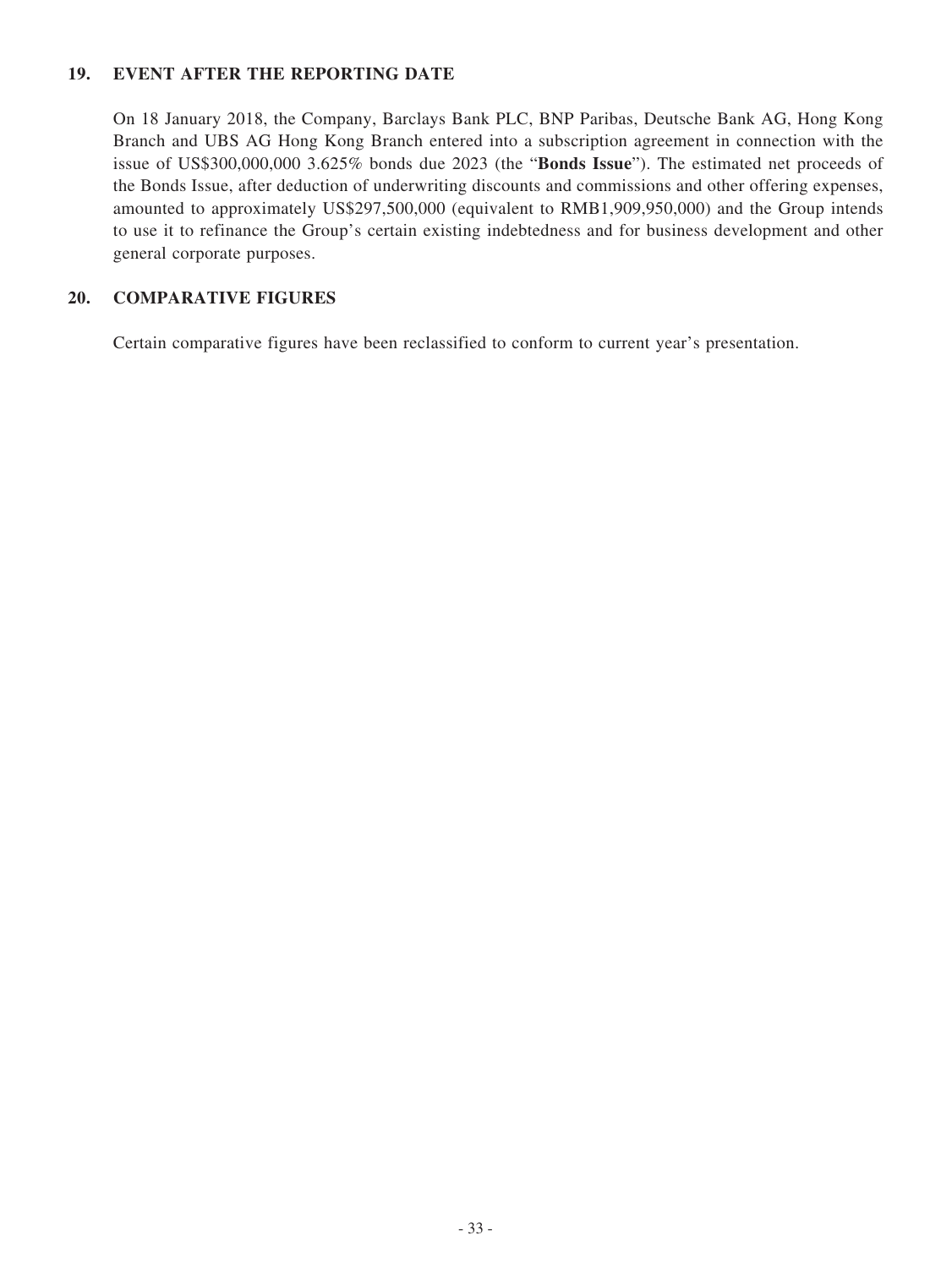### **MANAGEMENT DISCUSSION AND ANALYSIS**

### **Financial Review**

Our group's financial performance in 2017 beat the management's expectations with total revenue increased by 73% to RMB92.76 billion for the year ended 31 December 2017. During the year, our group's average ex-factory selling price ("**ASP**") continued to improve, mainly driven by the improvement in product mix (i.e. increased proportion of higher-priced models). Total net profit of our group grew 108% from RMB5.17 billion in 2016 to RMB10.74 billion in 2017 due to the increase in overall sales volume, higher ASP and the improved profit margin during the year. After accounting for non-controlling interests, our net profit attributable to shareholders was up 108% from RMB5.11 billion in 2016 to RMB10.63 billion in 2017. Diluted earnings per share was up 104% to RMB1.16. During the year, our group's capital contribution of RMB3.75 billion to the Lynk&Co JV and the early redemption of the Company's US\$300 million 5-year senior notes accounted for a 11% year-on-year decrease in total cash level (bank balances and cash + pledged bank deposits) to RMB13.45 billion at the end of 2017.

### **Business Overview**

China's passenger vehicle market recorded a steady growth in 2017, supported by the continued growth in the demand for Sport Utility Vehicles ("**SUVs**"). Although sedans remained the biggest segment in the market, their sales volume recorded a slight decline in 2017. Indigenous brands however continued to grow faster than the overall passenger vehicle market in China, raising their market share to 44% in 2017, according to China Association of Automobile Manufacturers.

We strengthened our leading position in China's indigenous brand segment in 2017, helped by the good sales performance of our A-segment sedans as well as our SUV models, in particular "Geely Boyue" (吉利博越), making the Group the largest indigenous brand vehicle manufacturer in China in terms of sales volume during the period. The launch of three new compact SUV models "Vision X3", "Vision X1" and "Vision S1" during the year, further enriched our product portfolio in the mass market SUV segment. As a result, we achieved a respectful 66% growth in domestic sales volume (including the sales volume of "Lynk&Co" vehicles sold by our 50%-owned joint venture) in 2017. Our group's export sales volume however posted a 46% year-on-year decline in 2017 as a result of our prudent approach to curtail financial risks in the export markets. The group sold a total of 1,247,116 units of vehicles (including the sales volume of "Lynk&Co" vehicles sold by our 50%-owned joint venture) in 2017, up 63% from 2016. Our five most popular models in 2017 included "Geely Boyue" (吉利博 越), "New Emgrand", "New Vision", "Emgrand GS" and "Vision SUV", which together accounted for 75% of our group's total sales volume in 2017.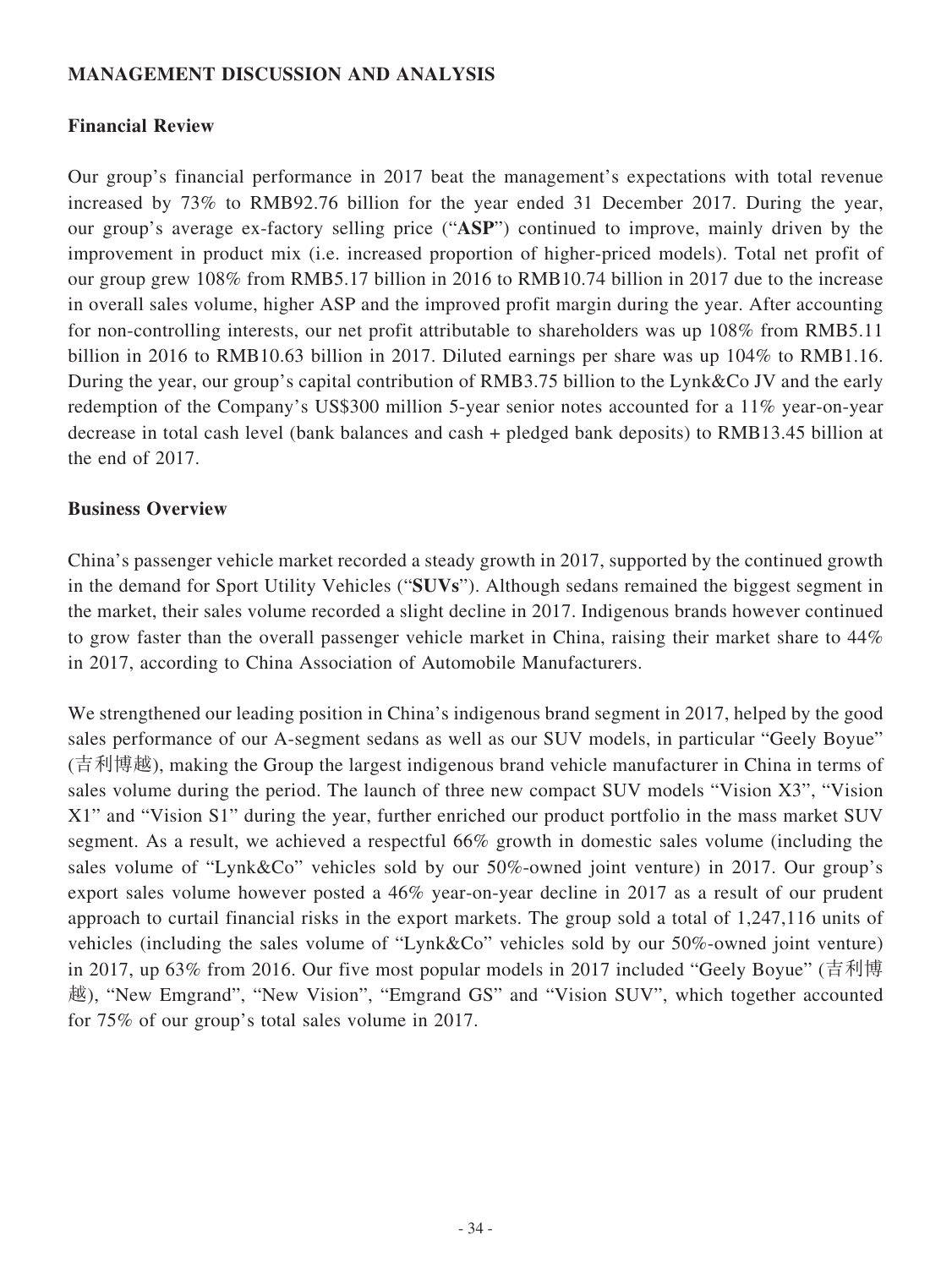### **Prospects**

While we remain optimistic about the growth prospects for the Chinese passenger vehicle market, the elimination of purchase tax subsidies for fuel efficient vehicles from January 2018 could have some negative impact on the sales volume growth of passenger vehicles in China during the early part of the year. Further, competition in the China market should continue to intensify as most key players, both foreign and domestic, are still trying hard to seize higher market shares there, prompting us to stay in high alert to defend our market share in the world's most competitive vehicle market. On the positive front, we expect the Group's major export markets to show reasonable recovery in 2018, helped by their current suppressed level of sales and the relatively stable economic situation recently in our major export markets, providing good opportunities for the Group to revive its export business.

The Group's overall competitiveness and management capabilities have strengthened significantly over the past few years following its successful strategic transformation to improve brand image, product quality, customer service satisfaction, technology and innovation, as reflected by the promising market acceptance for the Group's new products, the increase in its market share in China, and the rapid improvement in customer satisfactions as shown in J.D. Power's recent study on customer after-sales services. In addition, the Group's financial position remained strong as a result of good operational cash inflow over the past few years. This should enable the Group to continue investing for the future and respond to the rapid market changes more efficiently.

With the successful launches of the Group's new energy vehicle strategy: the "Blue Geely Initiatives" and its first electric vehicle model at the end of 2015 and the subsequent offer of new vehicle models under the compact modular architecture ("**CMA**"), a sophisticated flexible vehicle platform jointly developed and shared with Volvo Car Corporation ("**VCC**") and designed for next generation of new energy vehicles, the Group is in an advantageous position to satisfy our customers' increasing needs for intelligent vehicles, which are smarter, electrified and fully connected. This, together with the substantial investment in the iNTEC technologies over the past few years, should ensure the Group to be well prepared and equipped to cope with the upcoming radical changes in the automobile sector.

In 2018, the Group plans to significantly increase the proportion of new energy vehicles in its sales volume by adding new energy versions for most of its major models following the tremendous success of its first batch of new energy vehicles ("**NEVs**"): the Emgrand EVs and Emgrand PHEVs. To leverage on our strong and unique cooperation relationship with VCC, we significantly broaden our cooperation and technology sharing with VCC. As a result, more advanced powertrain, will also be available for the existing models and most of our new models. Upgraded versions of the existing major models to incorporate the Group's latest advanced technologies and new design philosophy will also be offered to consumers thus further strengthening the Group's new product pipeline in 2018. With the Group's substantial investments in new technologies and innovations in the areas of lightweight technologies, advanced powertrain and NEVs over the past few years, the Group's products have become far more environmentally friendly and fuel-efficient. The amount of new products offering should reach a historic high in 2018, providing substantial momentum to support the Group's overall sales volume growth in 2018. Further, the continued shift of preference on vehicle procurement by the Chinese Government towards more indigenous brand products should provide additional opportunities for the Group to further expand its sales.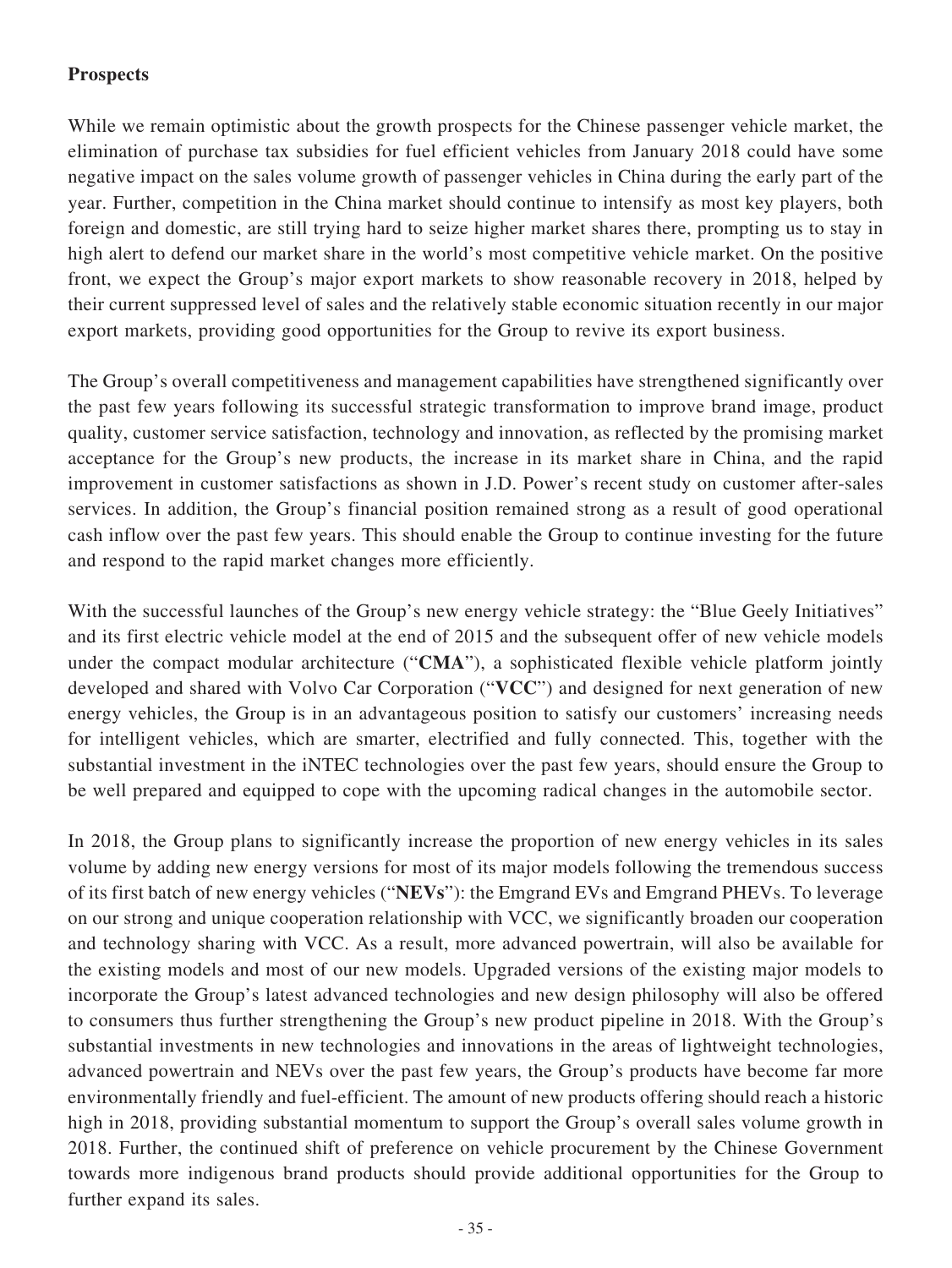Further, additional growth could be provided by new "Lynk&Co" joint-venture, which will be in its first full year operation in 2018. The innovative vehicle models from "Lynk&Co" brand emphasize key brand concept like "personalized", "open platform" and "full connectivity". The joint-venture's innovative business model is key element of the Group's strategy to expand into the upper-end vehicle segment in China and the global market.

The numerous acquisitions in the automobile sector by the Group's parent over the past few years should provide the Group substantial opportunities for technologies and cost sharing, economies of scales and new market penetration. Longer-term, these acquisitions should provide additional sources for growth of the Group.

2018 should see further increase in investment by the Group in the research and developments of vehicle quality and safety, NEVs and smart car; and the applications of internet, mobile communication, shared mobility and artificial intelligence technologies in its products and services. In 2018, the Group plans to launch more new SUV models to supplement its existing SUV product portfolio, offering our customers a comprehensive range of different SUV products. More new sedan models will also be offered to upgrade and further expand the Group's sedan product portfolio, aiming to safeguard the Group's leading position in China's sedan market. Further, our planned launch of the Group's first multi-purpose vehicle ("**MPV**") model should help the Group to expand into new market, enabling the Group to compete in all major segments of China's passenger vehicle market. A large number of NEVs, mainly elective vehicles ("**EVs**") and plugin-hybrid-electric vehicles ("**PHEVs**"), will be added to our product portfolio in 2018, significantly increasing the proportion of NEVs in our sales.

Taking into account the Group's strong new products pipeline for 2018 and the continued strong sales momentum of the Group's existing models, the Group's board of directors set its sales volume target for the year of 2018 at 1,580,000 units (including the sales volume target for "Lynk&Co" vehicles), representing an increase of around 27% over 2017.

### **CAPITAL STRUCTURE AND TREASURY POLICIES**

The Group funds its short-term working capital requirement mainly through its own operational cash flow, short-term bank loans from commercial banks in China and Hong Kong and the payment credit from its suppliers. For its longer-term capital expenditures including product and technology development costs, investment in the construction, expansion and upgrading of production facilities, the Group's strategy is to fund these longer-term capital commitments by a combination of its operational cash flow, bank borrowings and fund raising exercises in the capital market. As at 31 December 2017, the Group's shareholders' funds amounted to approximately RMB34.5 billion (As at 31 December 2016: approximately RMB24.4 billion). The Company issued 87.653 million ordinary shares upon exercise of share options during the year.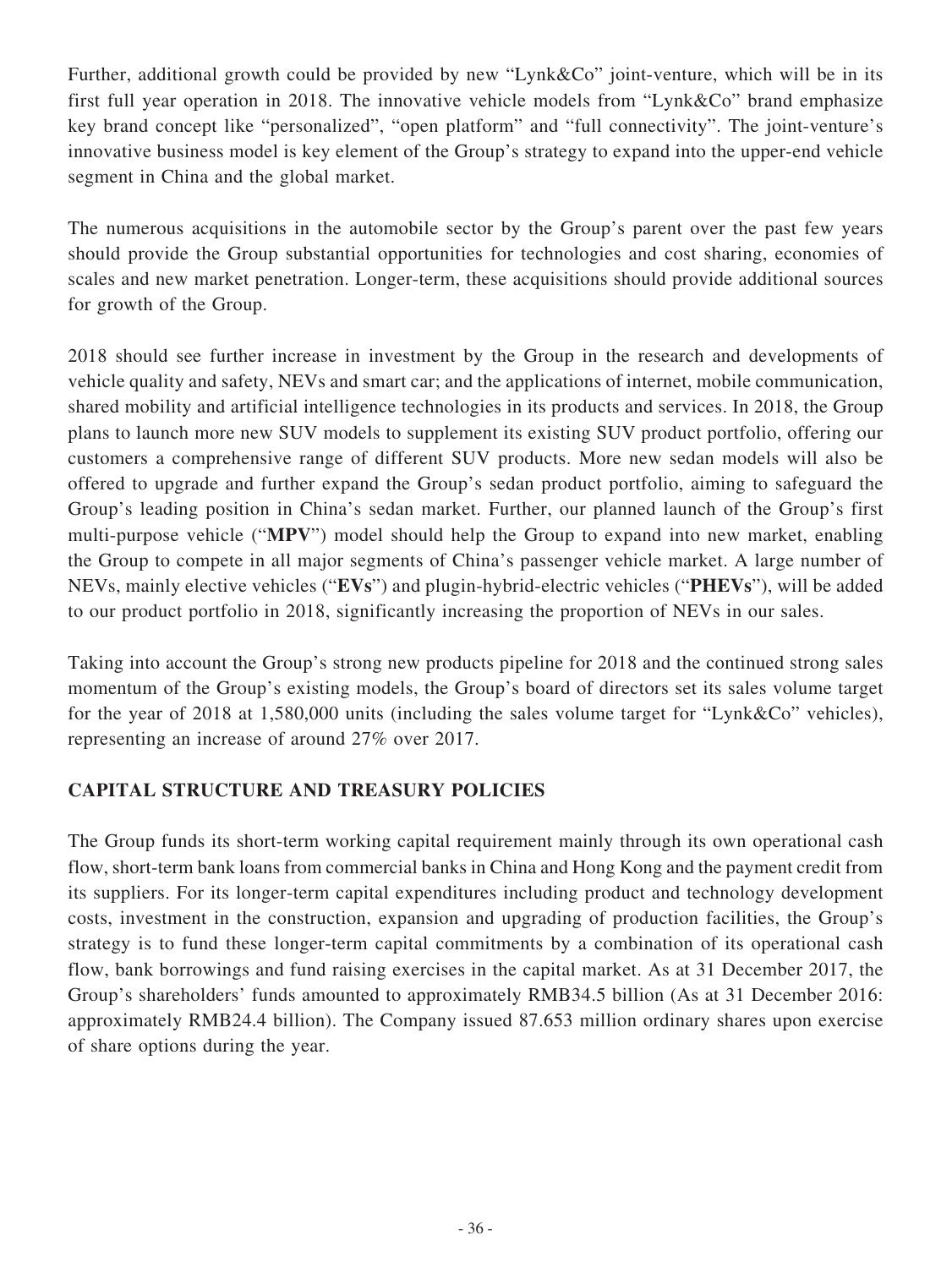### **EXPOSURE TO FOREIGN EXCHANGE RISK**

During the year, the Group's operations were principally related to domestic sales of automobiles and related automobile parts and components in the Mainland China and the Group's assets and liabilities were mainly denominated in Renminbi (RMB), the functional currency of the Group.

In terms of export operations, most of the Group's export sales were denominated in United States dollars (US\$) during the year. Also, the Group could face foreign exchange risk, particularly in emerging markets if it had local subsidiaries, associates or joint ventures in overseas export markets. The devaluation of local currencies in overseas markets could result in foreign exchange losses and affect the Group's competitiveness and therefore its sales volume in these markets. To mitigate the foreign exchange risk, the Group has embarked on plans to build additional overseas plants to increase the proportion of its costs in local currencies to engage in local business activities. Also, to compensate for higher costs in export markets, the Group has speeded up the renewal of its export models, and has started to streamline its export operations displaying comparative advantages with an aim to achieve higher customer satisfaction, better operating efficiency and economies of scale in its export markets.

The Group's management would also closely monitor the market situation and might consider tools to manage foreign exchange risk whenever necessary.

### **LIQUIDITY AND FINANCIAL RESOURCES**

As at 31 December 2017, the Group's current ratio (current assets/current liabilities) was about 1.06 (As at 31 December 2016: 1.16) and the gearing ratio of the Group was about 3.8% (As at 31 December 2016: 9.2%) which was calculated on the Group's total borrowings (excluding trade and other payables) to total shareholders' equity (excluding non-controlling interests). As at 31 December 2017, the increase in receivables (in particular, the notes receivables) was (a) mainly due to the Group's robust domestic sales particularly in the fourth quarter of the current year (i.e. the traditional peak seasons for automobile industry) and the Group received huge amount of notes receivables from its customers during that period; and (b) thanks to the relatively low interest environment and strong net cash level, the Group did not opt to discount these notes receivables without recourse but wait to hold them until maturity during most of the times in 2017. In addition, in order to secure an adequate supply of automobile parts & components (in particular, steel, out-sourced engines and other high-end electronic parts & components) from the Group's supply chain during the peak season in the fourth quarter of 2017, the Group had to prepay these inventories to its suppliers towards the end of 2017. Separately, the increasing demand for the Group's products also drove its dealers to pay in advance in order to secure adequate inventories at their sales premises at the year end. As at 31 December 2017, the receipts in advance from customers represented almost 16% (As at 31 December 2016: 19%) of the total current liabilities. Accordingly, the net effect of the above resulted in a slight decrease in current ratio at the end of year 2017 over the previous year.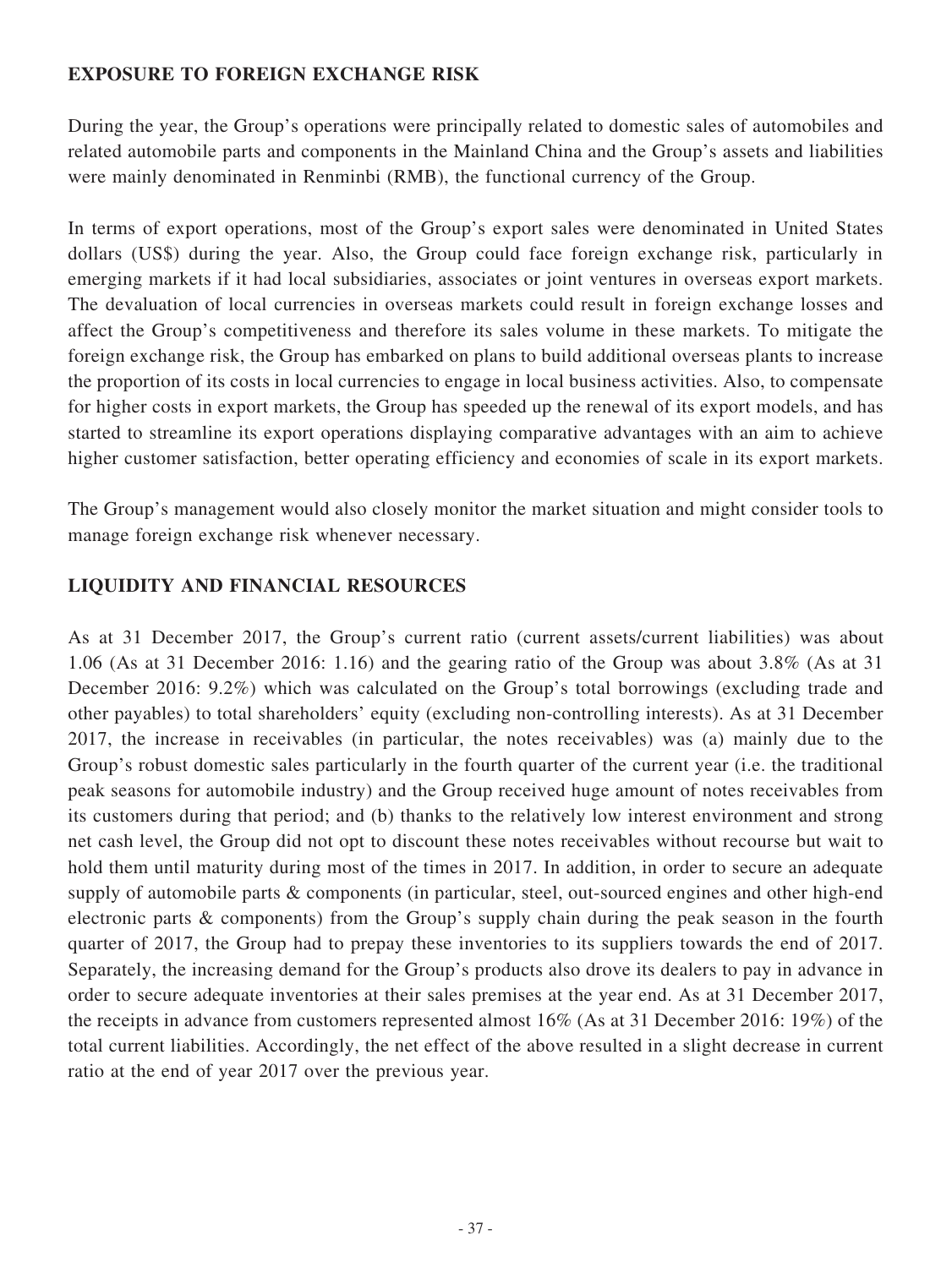Total borrowings (excluding trade and other payables) as at 31 December 2017 amounted to approximately RMB1.3 billion (As at 31 December 2016: approximately RMB2.2 billion) were mainly the Group's borrowings and senior notes. At the end of 2017, the Group's total borrowings were denominated in United States Dollars (US\$). They were well matched by the currency mix of the Group's revenues, which were mainly denominated in US\$. For the borrowings, they were unsecured, interest-bearing and repaid on maturity. The decrease in gearing ratio during the year was mainly due to the early redemption of senior notes in the principal amount of US\$300 million and the increase in equity as a result of profit attained by the Group during the year of 2017. Should other opportunities arise requiring additional funding, the Directors believe the Group is in a good position to obtain such financing.

### **EMPLOYEES' REMUNERATION POLICY**

As at 31 December 2017, the total number of employees of the Group was about 41,600 (As at 31 December 2016: 35,100). Employees' remuneration packages are based on individual experience and work profile. The packages are reviewed annually by the management who takes into account the overall performance of the working staff and market conditions. The Group also participates in the Mandatory Provident Fund Scheme in Hong Kong and state-managed retirement benefit scheme in the PRC. In addition, employees are eligible for share options under the share option scheme adopted by the Company.

### **PURCHASE, SALE OR REDEMPTION OF THE COMPANY'S LISTED SECURITIES**

Neither the Company nor any of its subsidiaries purchased, sold or redeemed any of the Company's listed securities during the year ended 31 December 2017.

### **PROPOSED FINAL DIVIDEND**

The directors have recommended the payment of a final dividend of HK\$0.29 per ordinary share for the year ended 31 December 2017. The proposed dividend payments are subject to approval by the shareholders of the Company at the annual general meeting to be held on Friday, 25 May 2018 at 4:00 p.m. (Hong Kong Time). Upon shareholders' approval at the upcoming annual general meeting, the proposed final dividend will be paid in July 2018 to shareholders whose names shall appear on the register of members of the Company on 15 June 2018.

### **CLOSING OF REGISTER OF MEMBERS**

The register of members of the Company will be closed from 22 May 2018 to 25 May 2018, both dates inclusive, during which period no transfer of shares will be registered. In order to establish entitlements of attending and voting at the forthcoming annual general meeting of the Company to be held on 25 May 2018, all completed transfer forms accompanied by the relevant share certificates must be lodged with the Company's Share Registrar in Hong Kong, Union Registrars Limited, at Suites 3301-04, 33/F., Two Chinachem Exchange Square, 338 King's Road, North Point, Hong Kong, for registration not later than 4:00 p.m. (Hong Kong Time) on 21 May 2018.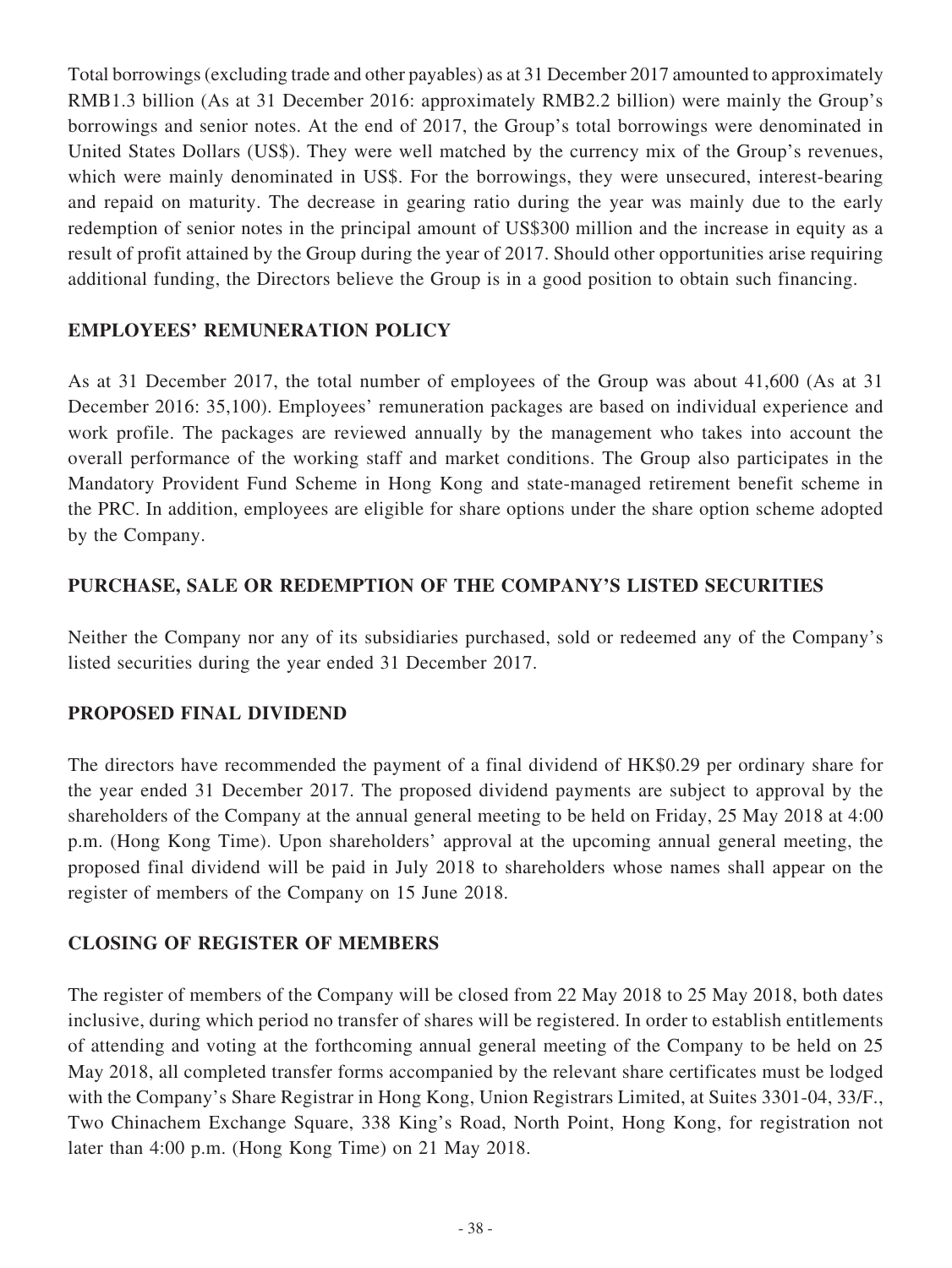The register of members of the Company will be closed from 12 June 2018 to 15 June 2018, both dates inclusive, during which period no transfer of shares will be registered. In order to qualify for the proposed final dividend, all completed transfer forms accompanied by the relevant share certificates must be lodged with the Company's Share Registrar in Hong Kong, Union Registrars Limited, at Suites 3301-04, 33/F., Two Chinachem Exchange Square, 338 King's Road, North Point, Hong Kong, for registration not later than 4:00 p.m. (Hong Kong Time) on 11 June 2018.

### **CORPORATE GOVERNANCE**

For the year ended 31 December 2017, the Company has complied with the code provisions ("**CPs**") of the Corporate Governance Code and Corporate Governance Report, as set out in Appendix 14 to the Listing Rules, except for CPs A.2.7, A.6.5 and E.1.2.

CP A.2.7 provides that the chairman (the "**Chairman**") of the board of directors of the Company (the "**Board**") should at least annually hold meetings with the non-executive directors (including independent non-executive directors) without the executive directors present. During the year ended 31 December 2017, a formal meeting could not be arranged between the Chairman and the non-executive directors (including independent non-executive directors) without the presence of the executive directors due to the tight schedules of the Chairman and the non-executive directors (including independent nonexecutive directors). Although such meeting was not held during the year, the Chairman has delegated the company secretary of the Company to gather any concerns and/or questions that the non-executive director and the independent non-executive directors might have and report to him for setting up followup meetings, whenever necessary.

CP A.6.5 provides that the Company should be responsible for arranging and funding suitable training, placing an appropriate emphasis on the roles, functions and duties of a listed company director. During the year, the Company did not host a continuous professional development session for the directors as the Company has made alternative arrangement so that the directors may elect to participate in courses and topics of their own interests. To accommodate the directors' development and to refresh their knowledge and skills, so as to ensure that their contribution to the Board would remain informed and relevant, the directors can submit their applications with details of the curriculum and the relevant course fees to the chief executive officer of the Company. Once the training is considered acceptable, the course fees will be fully reimbursed when valid payment receipts are presented.

CP E.1.2 provides that the Chairman and the chairman of respective Board committees should attend the annual general meeting of the Company. During the year ended 31 December 2017, the Chairman did not attend the annual general meeting of the Company in person due to conflict of his schedules and other prior business engagement in the PRC. If the Chairman could not attend the general meeting of the Company in person, he would assign an executive director, who does not have a material interest in the businesses contemplating in the meeting and should report to him on any enquiries the shareholders of the Company might have, to attend such general meeting on his behalf. Further, the Company would facilitate a conference call for the shareholders of the Company and the directors who are unable to attend in person (including the Chairman) to discuss any specific enquiries with respect to the businesses contemplating in the general meeting. Through these measures, views of the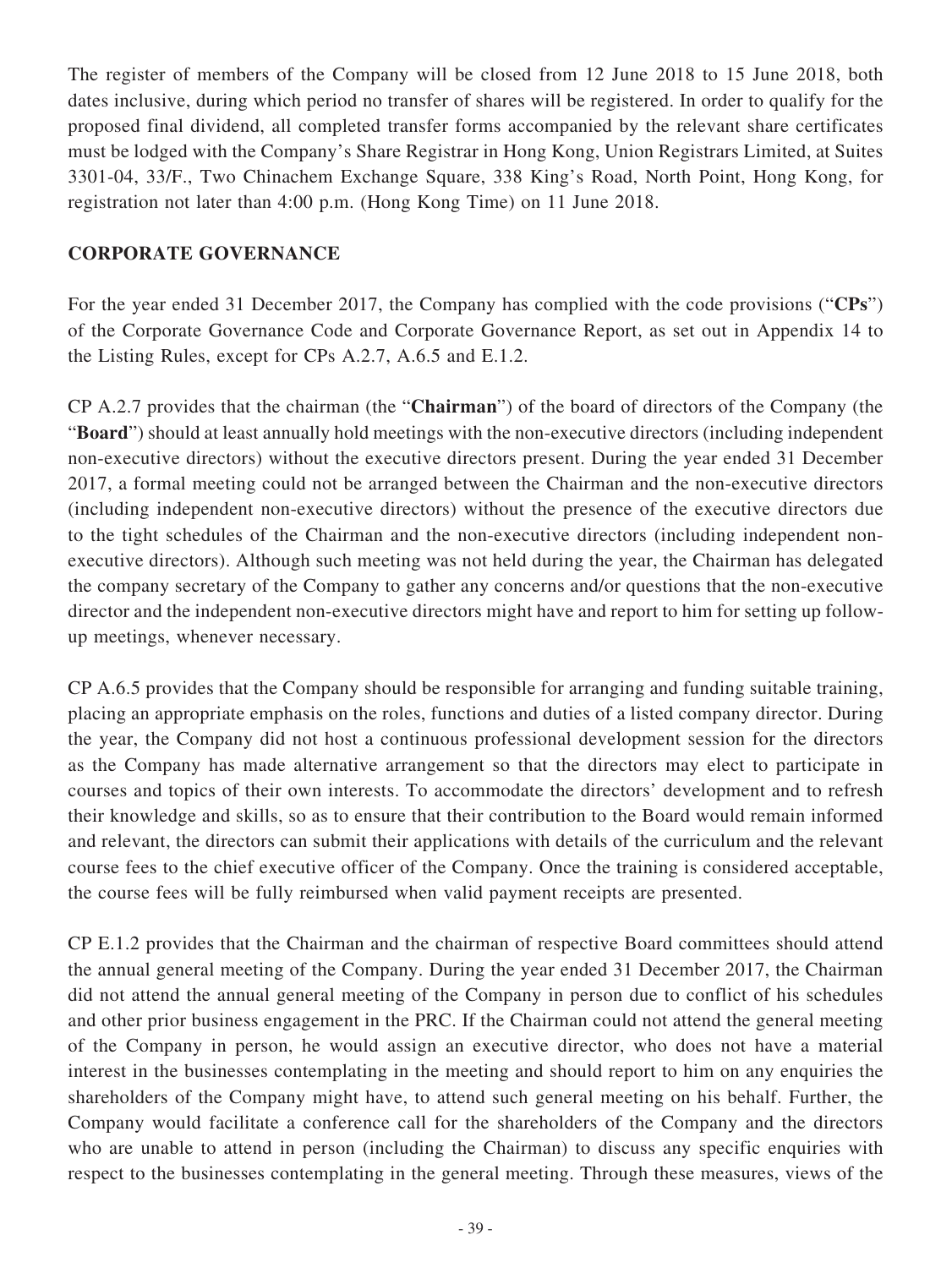shareholders of the Company would be properly communicated to the Board as a whole. In addition, the external auditor will be invited to attend the annual general meeting of the Company to answer questions about the conduct of the audit, the preparation and content of the auditor's report, accounting policies and auditor's independence.

The Company held its annual general meeting on 25 May 2017. Due to conflict of schedules and other prior business engagement in the PRC, Mr. Li Shu Fu, the Chairman, was unable to attend the general meeting in person but he participated the meeting via conference call. Mr. Gui Sheng Yue, Mr. Ang Siu Lun, Lawrence, Mr. Lee Cheuk Yin, Dannis and the Company's external auditor attended and answered questions raised by the shareholders of the Company at the meeting physically. Mr. Carl Peter Edmund Moriz Forster, Mr. An Qing Heng, Mr. Wang Yang and five executive directors (including the Chairman) participated the meeting via conference call.

### **MODEL CODE FOR SECURITIES TRANSACTIONS BY DIRECTORS**

During the year, the Company adopted the Model Code for Securities Transactions by Directors of Listed Issuers (the "**Model Code**") as set out in Appendix 10 of the Listing Rules as its own Code for Securities Transactions by Officers (the "**Code**"). All directors of the Company have confirmed their compliance during the year with the required standards set out in the Model Code and the Code.

## **AUDIT COMMITTEE**

The Listing Rules require every listed issuer to establish an Audit Committee comprising at least three members who must be non-executive directors only, and the majority thereof must be independent non-executive directors, at least one of whom must have appropriate professional qualifications, or accounting or related financial management expertise. The Audit Committee is accountable to the Board and the primary duties of the Audit Committee include the review and supervision of the Group's financial reporting process and internal controls. The Audit Committee currently comprises Mr. Lee Cheuk Yin, Dannis, Mr. Yeung Sau Hung, Alex, Mr. An Qing Heng and Mr. Wang Yang, who are the independent non-executive directors of the Company.

The Audit Committee has reviewed the consolidated results of the Group for the year ended 31 December 2017.

## **ANNUAL GENERAL MEETING**

The annual general meeting of the Company will be held in Hong Kong on Friday, 25 May 2018 at 4:00 p.m. (Hong Kong Time). A notice of the annual general meeting will be issued and delivered to shareholders of the Company in due course.